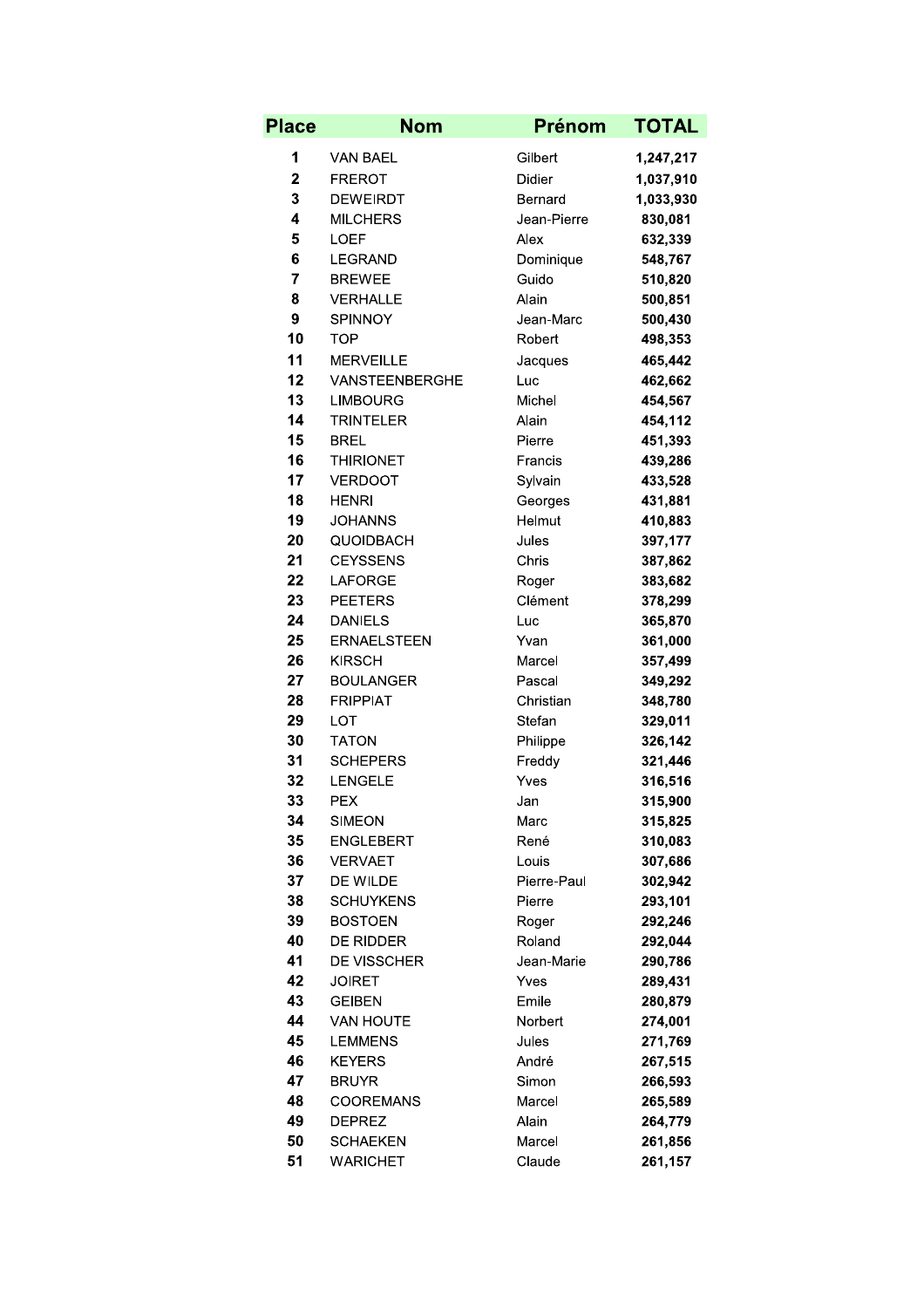| 52       | DAHLEN                 | Peter            | 257,959            |
|----------|------------------------|------------------|--------------------|
| 53       | <b>BORET</b>           | Stéphane         | 257,244            |
| 54       | <b>MEYNAERT</b>        | Joseph           | 254,316            |
| 55       | <b>DONCQ</b>           | Jean-Charles     | 251,445            |
| 56       | <b>BUNTINX</b>         | Jaak             | 250,088            |
| 57       | <b>BERTELS</b>         | Guy              | 249,568            |
| 58       | CALLEBAUT              | Gilbert          | 246,185            |
| 59       | <b>NAMECHE</b>         | Jean-Pol         | 246,088            |
| 60       | <b>FRANCQ</b>          | Dominique        | 243,127            |
| 61       | <b>GEURTS</b>          | Pol              | 240,180            |
| 62       | VANBELLINGEN           | Jean-Claude      | 239,290            |
| 63       | <b>BONNET</b>          | Philippe         | 238,627            |
| 64       | <b>CLAISSE</b>         | Jean-Luc         | 238,006            |
| 65       | <b>TACHEL</b>          | Thierry          | 236,829            |
| 66       | WEYTEN                 | François (Swa)   | 235,829            |
| 67       | <b>PEX</b>             | Noël             | 230,505            |
| 68       | <b>DAVIN</b>           | Philippe         | 230,002            |
| 69       | <b>COUVENT</b>         | Gaston           | 227,627            |
| 70       | <b>BERGIERS</b>        | Pierre           | 223,032            |
| 71       | <b>VAN BAEL</b>        | Jef              | 222,090            |
| 72       | <b>DENEYER</b>         | Willy            | 221,015            |
| 73       | <b>BERGMANS</b>        | Ferdinand        | 220,494            |
| 74       | <b>BERNHARD</b>        | Laurent          | 211,516            |
| 75       | <b>HERMANS</b>         | Koen             | 211,060            |
| 76       | <b>KRUYEN</b>          | Jean-Marie       | 210,374            |
| 77       | <b>VANDER MAELEN</b>   | Guy              | 210,080            |
| 78       | <b>BUET</b>            | Alain            | 207,245            |
| 79       | POST                   | Marcel           | 206,095            |
| 80       | <b>ORBIE</b>           | Patrick          | 205,559            |
| 81       | <b>BOUCQUEZ</b>        | André            | 205,063            |
| 82       | <b>MARCHAL</b>         | Eric             | 201,787            |
| 83       | <b>HUBIN</b>           | Daniel           | 201,739            |
| 84       | <b>DEJONGHE</b>        | Luc              | 201,721            |
| 85       | <b>LAMBERTZ</b>        | Erich            | 201,392            |
| 86<br>87 | NOLET<br>VAN DEN BERGH | Claude<br>Alfons | 200,879            |
| 88       | <b>BUYS</b>            | Edmond           | 200,356<br>198,130 |
| 89       | KEIL                   | François         | 197,852            |
| 90       | VANDEVELDE             | Michel           | 196,139            |
| 91       | <b>HEIJNEN</b>         | Lambert          | 196,100            |
| 92       | VANDENBULCKE           | Luc              | 193,664            |
| 93       | <b>TONNEAUX</b>        | Robert           | 191,174            |
| 94       | WOUTERS                | Erik             | 188,908            |
| 95       | <b>DRIESSMANS</b>      | Michel           | 185,729            |
| 96       | <b>TEN HARTOG</b>      | Patrick          | 184,956            |
| 97       | <b>DELVAUX</b>         | Daniel           | 183,975            |
| 98       | <b>BOUFFIOULX</b>      | André            | 183,650            |
| 99       | <b>BLOCKHUYS</b>       | François         | 179,694            |
| 100      | <b>WOBBEN</b>          | Jean             | 177,453            |
| 101      | VANDENBUSSCHE          | Benjamien        | 171,311            |
| 102      | <b>FIORENTINO</b>      | Dominique        | 170,073            |
| 103      | LAFONTAINE             | Marc             | 167,841            |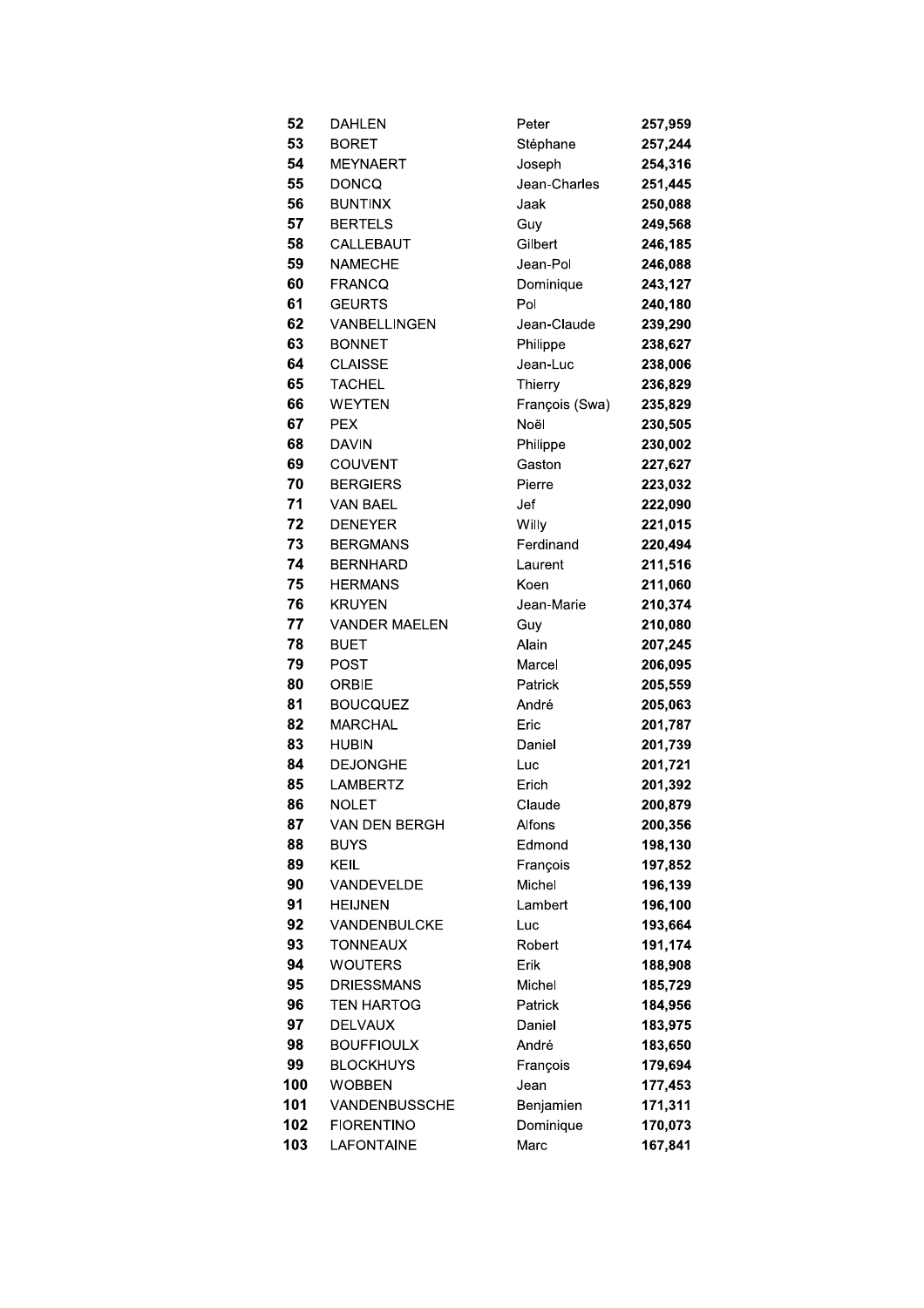| 104 | <b>MOREAU</b>     | Eric         | 167,531 |
|-----|-------------------|--------------|---------|
| 105 | <b>POMPIER</b>    | Philippe     | 166,246 |
| 106 | <b>VERMEULEN</b>  | Guido        | 165,523 |
| 107 | <b>HERMAL</b>     | Christophe   | 165,198 |
| 108 | <b>GUILLAUME</b>  | Fabrice      | 164,607 |
| 109 | <b>SCHULZEN</b>   | Erich        | 163,972 |
| 110 | <b>PIERON</b>     | Michel       | 163,403 |
| 111 | <b>LACROIX</b>    | Guy          | 163,224 |
| 112 | <b>MARGRAFF</b>   | Dietmar      | 162,822 |
| 113 | <b>LESCAL</b>     | Thierry      | 162,683 |
| 114 | <b>BOULOGNE</b>   | Philippe     | 162,534 |
| 115 | DE DYCKER         | Gaston       | 162,345 |
| 116 | <b>DETRY</b>      | Jules        | 161,444 |
| 117 | <b>AMAOUZ</b>     | Dominique    | 160,037 |
| 118 | <b>TIMMERMAN</b>  | Guy          | 158,766 |
| 119 | DE BOECK          | Gilbert      | 158,326 |
| 120 | <b>OLIVETTO</b>   | Enzo         | 158,001 |
| 121 | <b>SEVRIN</b>     | Dany         | 157,441 |
| 122 | <b>HILLEN</b>     | Jos          | 156,872 |
| 123 | <b>QUINIF</b>     | Jean-Claude  | 155,154 |
| 124 | VANBELLINGEN      | Dominique    | 155,153 |
| 125 | <b>LOBET</b>      | Jean-Pierre  | 154,206 |
| 126 | <b>PARMENTIER</b> | Dominique    | 154,179 |
| 127 | <b>DENDOOVEN</b>  | Philippe     | 154,078 |
| 128 | <b>GIACOMEL</b>   | Rudy         | 149,036 |
| 129 | DE SMEDT          | Christian    | 148,626 |
| 130 | <b>COLLIN</b>     | Thierry      | 147,992 |
| 131 | <b>LAURENT</b>    | Jean-Pierre  | 146,383 |
| 132 | <b>LIMME</b>      | Philippe     | 145,920 |
| 133 | VAN DEN HEUVEL    | <b>Bruno</b> | 145,677 |
| 134 | <b>MINNE</b>      | Victor       | 145,002 |
| 135 | <b>DEWYNGAERT</b> | Jacques      | 144,749 |
| 136 | <b>THYS</b>       | Alain        | 143,412 |
| 137 | <b>JEURISSEN</b>  | Pierre       | 143,008 |
| 138 | <b>APPERMANS</b>  | François     | 141,871 |
| 139 | <b>SPRUMONT</b>   | Christian    | 140,905 |
| 140 | <b>AVONDS</b>     | Patrick      | 139,756 |
| 141 | <b>VANESCH</b>    | Danny        | 138,803 |
| 142 | <b>HENNES</b>     | Jean         | 138,499 |
| 143 | VANDERHEYDEN      | Pierre       | 138,036 |
| 144 | <b>ROMNEE</b>     | Jean-Luc     | 137,328 |
| 145 | <b>BAUFFE</b>     | André        | 136,704 |
| 146 | <b>GRAVIER</b>    | Alain        | 135,870 |
| 147 | <b>GILIS</b>      | Yvan         | 135,836 |
| 148 | VANDENDAEL        | André        | 135,526 |
| 149 | DE POOTER         | Richard      | 135,510 |
| 150 | <b>SERONT</b>     | Olivier      | 135,060 |
| 151 | LAMPE             | Alain        | 134,644 |
| 152 | <b>CLEMENT</b>    | Arthur       | 133,704 |
| 153 | <b>JOOS</b>       | Danny        | 132,835 |
| 154 | <b>TOZZINI</b>    | Andrea       | 130,995 |
| 155 | <b>HENIN</b>      | Alain        | 130,331 |
|     |                   |              |         |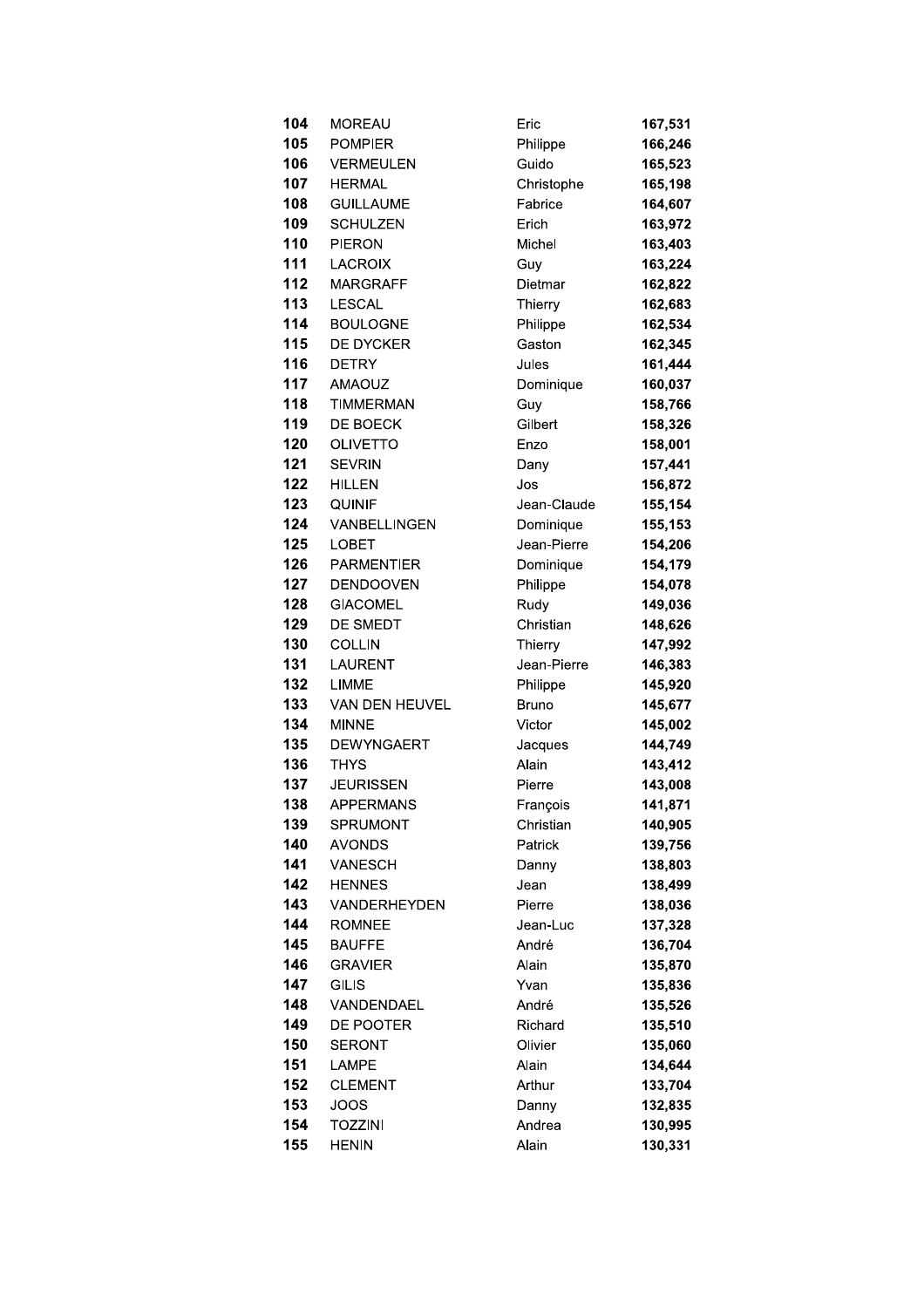| 156 | <b>VAN ROMPAEY</b> | Ronny          | 130,155 |
|-----|--------------------|----------------|---------|
| 157 | LUC                | Christian      | 129,733 |
| 158 | <b>DULIEU</b>      | Jean-Luc       | 129,560 |
| 159 | <b>LAMBOTTE</b>    | Didier         | 129,111 |
| 160 | <b>GOEMAN</b>      | Marnick        | 129,038 |
| 161 | <b>FORSEILLES</b>  | Jacques        | 128,526 |
| 162 | <b>GUILLAUME</b>   | Lucien         | 128,100 |
| 163 | <b>LEUNIS</b>      | William        | 126,807 |
| 164 | <b>ROSSEEUW</b>    | Luc            | 126,270 |
| 165 | <b>RENARD</b>      | Jean-Marie     | 125,571 |
| 166 | <b>DRICOT</b>      | Philippe       | 124,696 |
| 167 | <b>THEUNIS</b>     | Danny          | 124,680 |
| 168 | <b>DESMAREE</b>    | Francis        | 124,640 |
| 169 | <b>JACOBS</b>      | Ludo           | 124,428 |
| 170 | <b>LECLERCQ</b>    | Jacques        | 123,878 |
| 171 | <b>VAN ACKER</b>   | Marc           | 123,666 |
| 172 | <b>DEGREEF</b>     | Bernard        | 123,014 |
| 173 | <b>MATHIEUX</b>    | Pol            | 122,959 |
| 174 | <b>QUETIN</b>      | Etienne        | 122,554 |
| 175 | PLU                | Léon           | 122,475 |
| 176 | <b>BONNET</b>      | Jacques        | 122,225 |
| 177 | VAN EYNDE          | Ronny          | 120,920 |
| 178 | <b>MARLIER</b>     | Daniel (Zébus) | 120,531 |
| 179 | <b>ANTOINE</b>     | Luc            | 120,048 |
| 180 | <b>SCHEVERNELS</b> | Jos            | 119,641 |
| 181 | <b>SOREE</b>       | Pierre         | 119,013 |
| 182 | <b>BLEUX</b>       | Armand         | 118,781 |
| 183 | <b>VANBELLE</b>    | Jean-Dominique | 118,745 |
| 184 | <b>GEYER</b>       | Arnold         | 118,567 |
| 185 | <b>GUIDE</b>       | Marcel         | 118,406 |
| 186 | <b>BRUURS</b>      | Frans          | 117,959 |
| 187 | DE PESSEMIER       | Danny          | 117,923 |
| 188 | <b>DEWULF</b>      | Norbert        | 117,479 |
| 189 | <b>BELLEMANS</b>   | Claudy         | 117,033 |
| 190 | NIZET              | Luc-           | 114,929 |
| 191 | VANDEBOSCH         | Ludo           | 114,581 |
| 192 | <b>DULIEU</b>      | Josy           | 114,055 |
| 193 | <b>SANDERS</b>     | Eugène         | 114,026 |
| 194 | <b>DAIX</b>        | Georges        | 112,917 |
| 195 | <b>TEMMERMAN</b>   | Ronny          | 112,745 |
| 196 | DE BOEL            | Paul           | 112,679 |
| 197 | <b>BIREMBAUT</b>   | Henri          | 111,552 |
| 198 | <b>KARITONAS</b>   | Jean           | 111,324 |
| 199 | <b>PIETTE</b>      | Philippe       | 111,125 |
| 200 | <b>PITTELLIOEN</b> | Filip          | 109,339 |
| 201 | DE WITTE           | Frédéric       | 109,306 |
| 202 | LATIGNY            | Walter         | 108,753 |
| 203 | <b>PEETERS</b>     | Robert         | 108,556 |
| 204 | <b>RAES</b>        | Marc           | 108,527 |
| 205 | <b>MATHY</b>       | Stéphan        | 108,227 |
| 206 | <b>CLEVEN</b>      | Daniel         | 107,912 |
| 207 | <b>CAPOUILLEZ</b>  | René           | 107,893 |
|     |                    |                |         |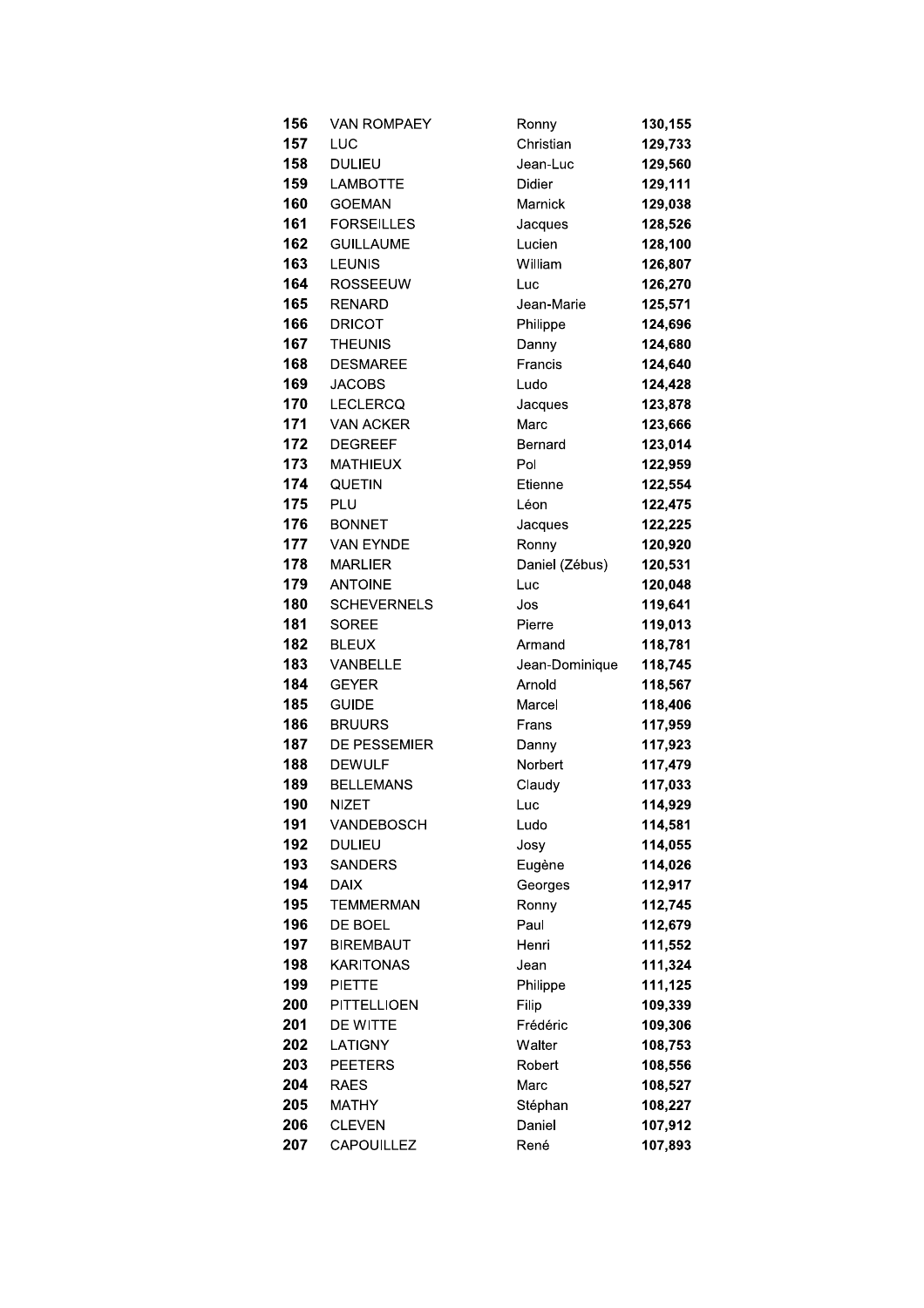| 208 | <b>VANHOOVELS</b>  | Luc         | 107,689 |
|-----|--------------------|-------------|---------|
| 209 | <b>LEGLISE</b>     | Stephan     | 107,217 |
| 210 | <b>LESPINEUX</b>   | Victor      | 107,006 |
| 211 | <b>BREYNE</b>      | Jean-Pierre | 106,987 |
| 212 | <b>JASPERSE</b>    | Claude      | 106,688 |
| 213 | <b>GESQUIERE</b>   | Werner      | 106,453 |
| 214 | <b>PEERS</b>       | Wim         | 106,195 |
| 215 | <b>HINCOURT</b>    | Daniel      | 106,169 |
| 216 | <b>HOUTMEYERS</b>  | Stany       | 106,106 |
| 217 | <b>DELBAEN</b>     | Etienne     | 105,877 |
| 218 | <b>LAMME</b>       | Yvon        | 105,596 |
| 219 | VANDERBEETEN       | Pascal      | 105,500 |
| 220 | <b>HERION</b>      | Pol         | 105,172 |
| 221 | <b>LOOTS</b>       | Philippe    | 105,095 |
| 222 | <b>LECLERCQ</b>    | Armand      | 105,054 |
| 223 | DE SMEDT           | Serge       | 105,016 |
| 224 | <b>VANDERBECK</b>  | Alain       | 104,524 |
| 225 | <b>DELVENNE</b>    | Albert      | 104,512 |
| 226 | <b>TULPIN</b>      | Sven        | 104,454 |
| 227 | <b>DHOLLANDER</b>  | Guido       | 104,103 |
| 228 | <b>SELLEKAERTS</b> | Gert        | 103,444 |
| 229 | VANDEPUT           | Karl        | 102,889 |
| 230 | <b>PORTETELLE</b>  | Alain       | 101,831 |
| 231 | RIMBERT            | Michel      | 100,946 |
| 232 | <b>MOTMANS</b>     | Marc        | 100,863 |
| 233 | <b>DELOOF</b>      | Joseph      | 100,150 |
| 234 | THAYSE             | Yvan        | 99,960  |
| 235 | <b>DEWIN</b>       | Robert      | 98,947  |
| 236 | <b>LAMBERT</b>     | Guido       | 98,934  |
| 237 | <b>THIRY</b>       | François    | 98,701  |
| 238 | <b>BOURGEOIS</b>   | Marc        | 98,580  |
| 239 | <b>MAES</b>        | Christian   | 98,521  |
| 240 | JUDON              | Christian   | 97,784  |
| 241 | <b>GAUTHIER</b>    | Gabriel     | 97,390  |
| 242 | VANDEVUER          | Henri       | 97,207  |
| 243 | VANHAUTE           | Jean        | 96,831  |
| 244 | <b>HOUBEN</b>      | Johan       | 96,814  |
| 245 | <b>NATUS</b>       | Jean-Marie  | 96,283  |
| 246 | VANKERCKHOVEN      | Christian   | 96,251  |
| 247 | <b>GAILLARD</b>    | Roger       | 95,818  |
| 248 | <b>HECQUET</b>     | Jean-Pierre | 95,556  |
| 249 | ANCKAERT           | Alain       | 95,504  |
| 250 | <b>VERCAMMEN</b>   | Jeannine    | 95,434  |
| 251 | <b>BAUWENS</b>     | Luc         | 94,863  |
| 252 | <b>JAMOTTE</b>     | Jean        | 94,452  |
| 253 | <b>BASSELET</b>    | Ghislain    | 93,933  |
| 254 | <b>DEPAUW</b>      | Jozef       | 93,537  |
| 255 | CARMANS            | Willy       | 93,450  |
| 256 | VERVAET            | Walter      | 93,412  |
| 257 | SMOLDERS           | Daniel      | 93,140  |
| 258 | Tison              | Jean-Paul   | 93,033  |
| 259 | <b>REYNDERS</b>    | Daniel      | 92,900  |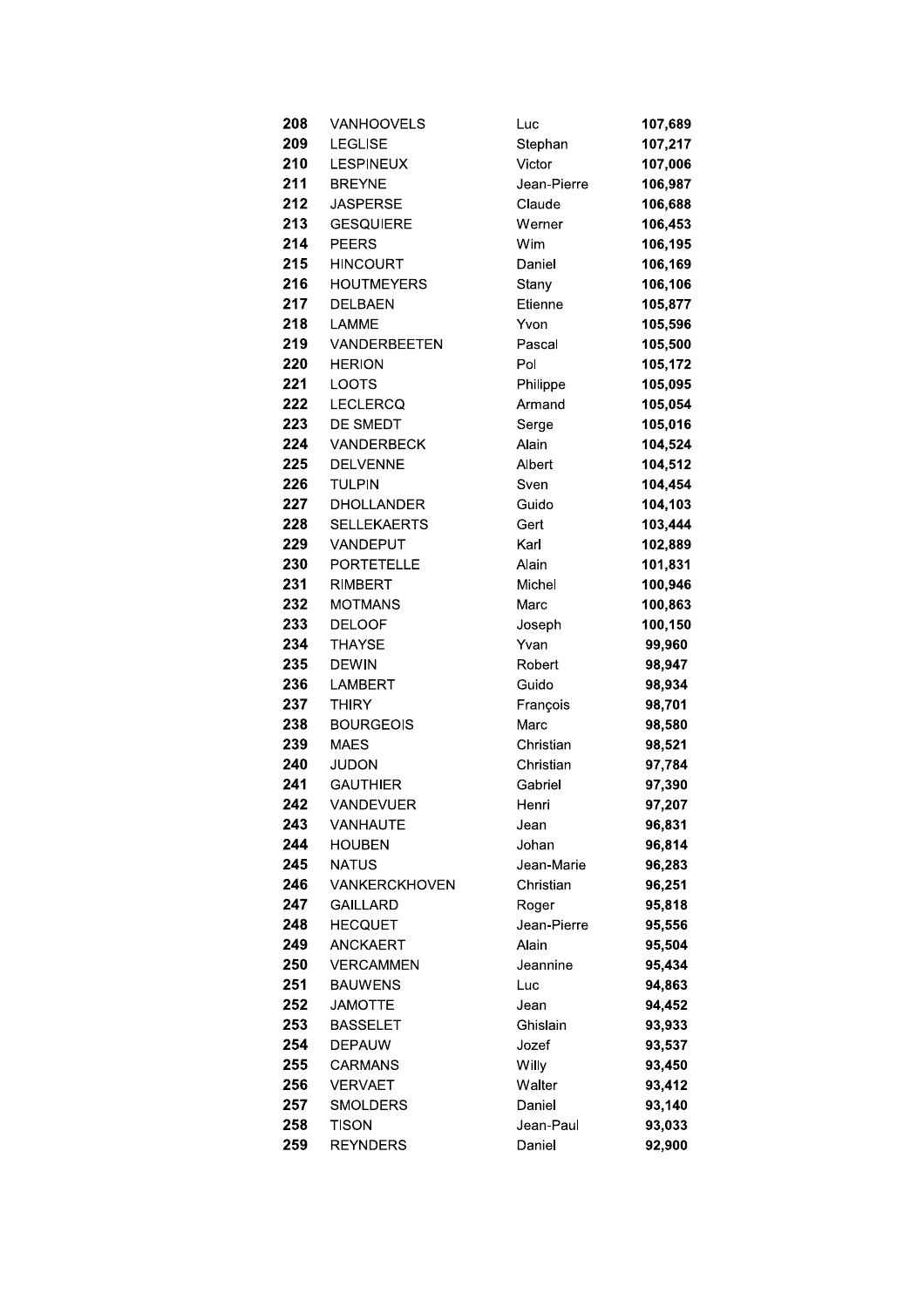| 260.       | <b>GERITS</b>     |
|------------|-------------------|
| 261        | RAUW              |
| 262        | <b>HENNEBO</b>    |
| 263 —      | <b>BUIS</b>       |
| 264        | <b>PHILTJENS</b>  |
| 265        | <b>BOUGARD</b>    |
| 266        | DE VOS            |
| 267        | <b>BERRE</b>      |
| 268        | <b>ILLEGHEM</b>   |
|            | 269 DEKETELAERE   |
| 270        | <b>VAN DONCK</b>  |
| 271        | VAN DONCK         |
| 272.       | VANEBERG          |
| 273.       | <b>BLOMART</b>    |
| 274        | <b>BRICHARD</b>   |
|            | 275 QUINTIENS     |
|            | 276 CARELS        |
| 277        | <b>DELARUELLE</b> |
| 278        | <b>LONCKE</b>     |
| 279        | MARCHAND          |
| 280        | OUTTIER           |
|            | 281 PERWEZ        |
| 282        | <b>DEMANDT</b>    |
| 283        | <b>DARDENNE</b>   |
| 284 -      | LENAERTS          |
| 285        | <b>FADEUR</b>     |
| 286.       | <b>MOONS</b>      |
| 287        | <b>VAN UYTVEN</b> |
| 288        | <b>DECONINCK</b>  |
| 289        | <b>WOLFS</b>      |
| 290 —      | WATTIEZ           |
| 291        | LEYSSENS          |
| 292.       | SQUELARD          |
| 293        | <b>POSTELMANS</b> |
| 294        | CEULEMANS         |
| 295        | <b>BRUNEEL</b>    |
| 296        | DEGUIL            |
| 297        | <b>PALM</b>       |
| 298        | BOHN              |
| 299        | <b>MARTENS</b>    |
| 300<br>301 | GROSSI<br>CRABBE  |
| 302        | LESPAGNOL         |
| 303        | <b>WILMOTTE</b>   |
| 304        | GEYER             |
| 305        | <b>DELCOUR</b>    |
| 306        | MEURANT           |
| 307        | PERRON            |
| 308        | HUPPERTZ          |
| 309        | ROEMERS           |
| 310        | VANDROMME         |
| 311        | <b>DECOCK</b>     |
|            |                   |

| Peter             | 92,596           |
|-------------------|------------------|
| Roland            | 92,279           |
| Philippe          | 91,360           |
| Gérard            | 91,018           |
| Ivan              | 90,897           |
| Jean-Pierre       | 90,861           |
| Christian         | 90,176           |
| Philippe          | 90,058           |
| Albert            | 89,787           |
| Bruno             | 89,653           |
| Ronny             | 89,450           |
| Eddy              | 89,157           |
| Armand            | 88,405           |
| Pierre            | 87,912           |
| Pol               | 87,482           |
| Guido             | 87,243           |
| Georges           | 87,043           |
| Rita              | 86,716           |
| Marc              | 86,656           |
| Jean-Claude       | 86,373           |
| Philippe          | 85,756           |
| René              | 85,680           |
| Guido             | 85,431           |
| Alain             | 85,222           |
| Jos               | 85,119           |
| Fernand           | 85,085           |
| Eric              | 84,844           |
| Marc              | 84,672           |
| Jimmy             | 84,300           |
| Jean-Pierre       | 84,275           |
| Ronald            | 84,061           |
| André             | 83,625           |
| Alain             | 83,526           |
| Romain            | 83,141           |
| Alfons            | 82.771           |
| Freddy            | 82,625           |
| Yvon              | 82,257           |
| Horst             | 82,037           |
| Guy               | 81,904           |
| Alfons<br>Rodolfo | 81,872           |
| Stefaan           | 81,578<br>81,319 |
| Christian         | 81,241           |
| Daniel            | 81,153           |
| Robert            | 80,674           |
| Lucien            | 80,218           |
| Bruno             | 80,017           |
| Astrid            | 79,456           |
| Patrick           | 79,346           |
| Léon              | 79,150           |
| Serge             | 78,881           |
| Jean-Louis        | 78,687           |
|                   |                  |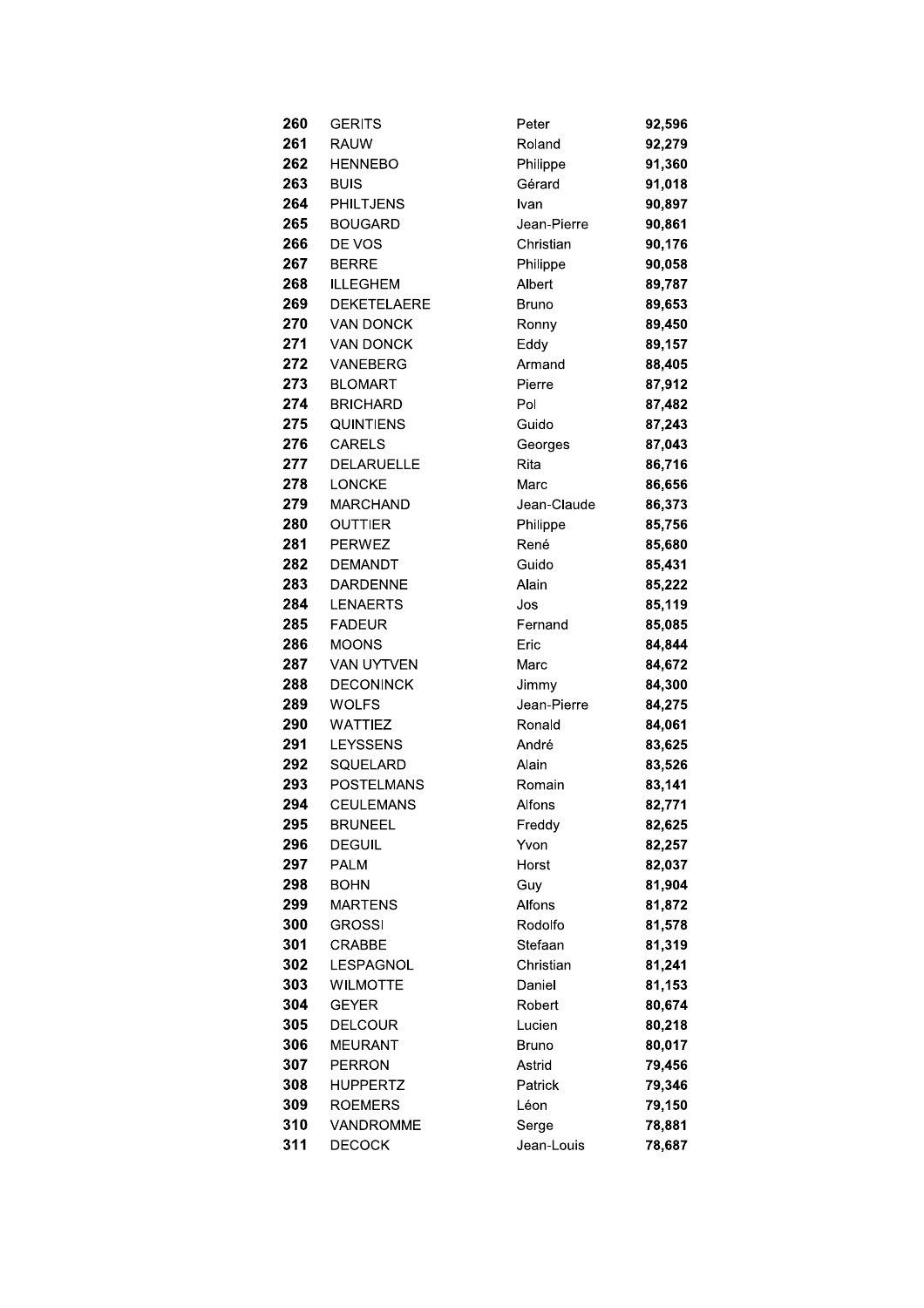| 312 | GIGOT              | Franz            | 78,398 |
|-----|--------------------|------------------|--------|
| 313 | SANTERMANS         | Ivo              | 78,257 |
| 314 | DE WILDE           | Marcel           | 78,185 |
| 315 | <b>DENORRE</b>     | Jean-Pierre      | 77,654 |
| 316 | <b>FALTER</b>      | Karl Heinz       | 77,652 |
| 317 | <b>NIBUS</b>       | Joseph           | 77,033 |
| 318 | <b>BERGMANS</b>    | Maurice          | 76,969 |
| 319 | <b>TILKENS</b>     | Gabriel          | 76,881 |
| 320 | <b>BOUTON</b>      | Lode             | 76,732 |
| 321 | <b>TROUBLEYN</b>   | Peter            | 75,755 |
| 322 | <b>VAN DONINCK</b> | Leo              | 75,632 |
| 323 | <b>SMEETS</b>      | Raf              | 75,285 |
| 324 | <b>TROST</b>       | René             | 74,857 |
| 325 | <b>SACRE</b>       | Philippe         | 74,716 |
| 326 | <b>PLOVIE</b>      | Johnny           | 74,611 |
| 327 | <b>PARIZEL</b>     | Marc             | 74,444 |
| 328 | <b>POESMANS</b>    | Josse            | 74,100 |
| 329 | <b>DOUCIJ</b>      | Louis            | 73,899 |
| 330 | <b>FILZ</b>        | Peter            | 73,784 |
| 331 | <b>MAISSE</b>      | Henri            | 73,701 |
| 332 | <b>LION</b>        | Michel           | 73,595 |
| 333 | <b>LORFEVRE</b>    | Serge            | 73,204 |
| 334 | <b>INDORATO</b>    | Giuseppe         | 72,825 |
| 335 | <b>CAMPERS</b>     | Jan              | 72,820 |
| 336 | <b>DERWAEL</b>     | Johnny           | 72,538 |
| 337 | <b>SPELLIER</b>    | André            | 71,982 |
| 338 | <b>FOKAN</b>       | Philippe         | 71,490 |
| 339 | <b>CHRISTOPHE</b>  | Pascal           | 71,007 |
| 340 | <b>TREKELS</b>     | Rudy             | 70,881 |
| 341 | WILLEPENNINCKX     | Roger            | 70,785 |
| 342 | <b>THEUNIS</b>     | Albert           | 70,681 |
| 343 | <b>BARBIER</b>     | Mario            | 70,308 |
| 344 | <b>VERLOOY</b>     | Ludo             | 70,256 |
| 345 | <b>PUGLIESE</b>    | Enrico           | 69,924 |
| 346 | <b>CUENEN</b>      | Willy            | 69,895 |
| 347 | <b>CALIS</b>       | Johan            | 69,324 |
| 348 | <b>CEUNEN</b>      | Alfons           | 69,262 |
| 349 | <b>DEKKERS</b>     | Willy            | 69,250 |
| 350 | <b>GODEFROID</b>   | Joël             | 68,984 |
| 351 | <b>COIGNET</b>     | Michel           | 68,655 |
| 352 | <b>RUKAVINA</b>    | Nikola           | 68,655 |
| 353 | VANMAEKELBERGH     | Benny            | 68,214 |
| 354 | <b>STEENACKERS</b> | Patrick          | 68,033 |
| 355 | <b>VERMEULEN</b>   | Jean-Claude      | 67,988 |
| 356 | <b>CHASSEUR</b>    | Eric             | 67,961 |
| 357 | WITTEVRONGEL       | André            | 67,564 |
| 358 | <b>JEURIS</b>      | Jozef            | 67,378 |
| 359 | <b>LEINDERS</b>    | Georges          | 67,219 |
| 360 | ROSSEEL            | Patrick          | 66,498 |
| 361 | <b>BALSACQ</b>     | Patrick          | 66,353 |
| 362 | <b>HONOF</b>       | Peter            | 65,938 |
| 363 | <b>MARTINS</b>     | Antonio (Hubert) | 65,886 |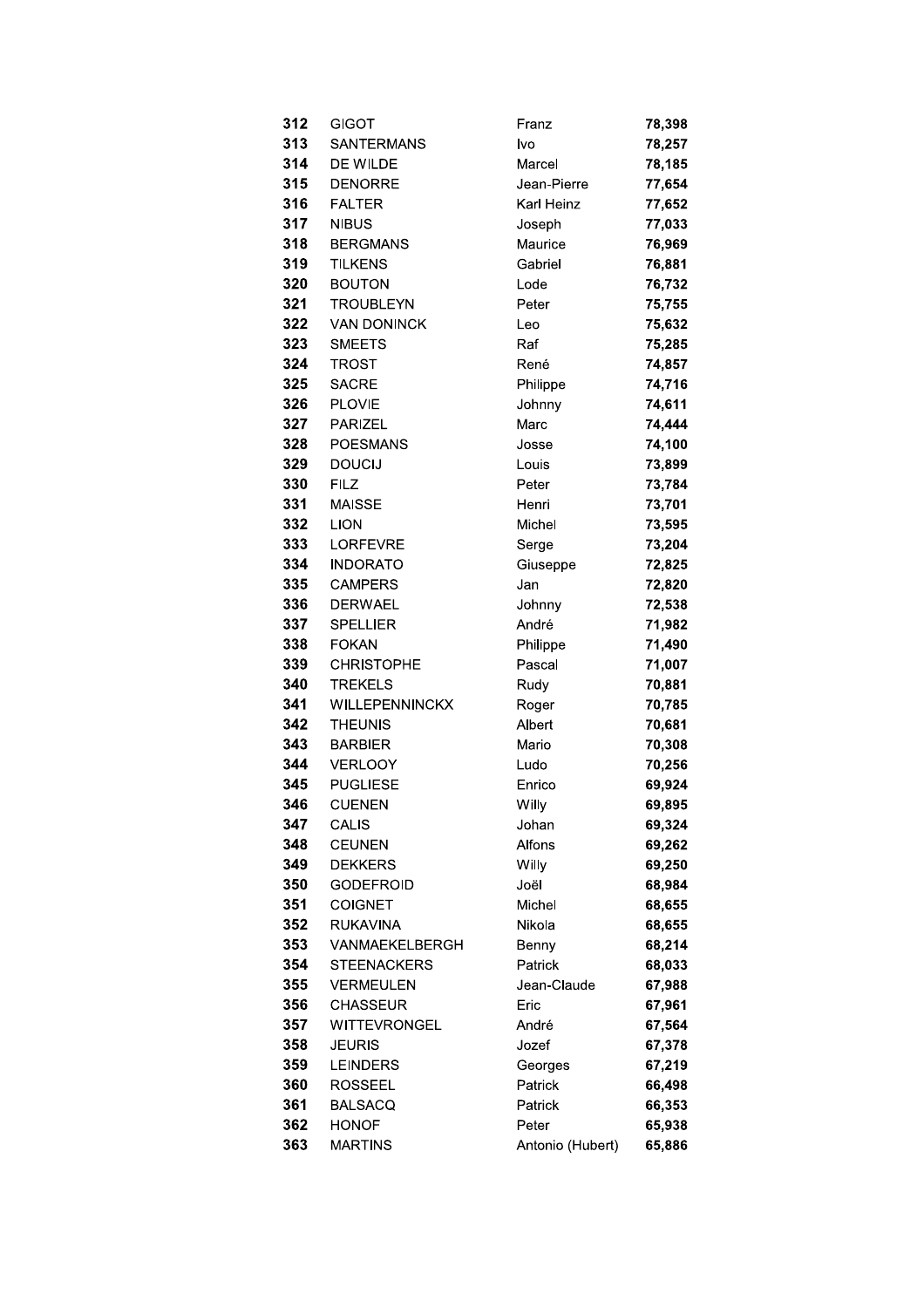| 364        | <b>GRISOLLE</b>                         | Yvan           | 65,144           |
|------------|-----------------------------------------|----------------|------------------|
| 365        | <b>JURDANT</b>                          | Luc            | 65,018           |
| 366        | <b>SURINX</b>                           | Eddy           | 65,016           |
| 367        | <b>SPRIMONT</b>                         | Claude         | 64,948           |
| 368        | <b>WEGGE</b>                            | Christian      | 64,914           |
| 369        | <b>VERMEER</b>                          | Frans          | 64,860           |
| 370        | <b>NAVARRO</b>                          | Tony           | 64,695           |
| 371        | <b>CHERONT</b>                          | Thierry        | 64,688           |
| 372        | VANDERLINDEN                            | Marleen        | 64,278           |
| 373        | <b>RIGUELLE</b>                         | Philippe       | 64,144           |
| 374        | <b>LEMOINE</b>                          | Philippe       | 63,957           |
| 375        | <b>GEURS</b>                            | Marc           | 63,865           |
| 376        | <b>KENNES</b>                           | Pierre         | 63,650           |
| 377        | <b>NOLMANS</b>                          | Hendrik        | 63,598           |
| 378        | <b>MAES</b>                             | Adelin         | 63,354           |
| 379        | <b>MOREAUX</b>                          | Marc           | 62,860           |
| 380        | <b>VAN MOER</b>                         | Léopold        | 62,838           |
| 381        | <b>ALBERT</b>                           | Philip         | 62,809           |
| 382        | <b>MICHEL</b>                           | Bernard        | 62,805           |
| 383        | <b>LEGEIN</b>                           | Roland         | 62,801           |
| 384        | <b>BOSMANS</b>                          | Georges        | 62,680           |
| 385        | <b>JAUNIAUX</b>                         | Serge          | 62,661           |
| 386        | <b>GELAUDE</b>                          | Chantal        | 62,577           |
| 387        | <b>VILLAIN</b>                          | Pascal         | 62,494           |
| 388        | PETITJEAN                               | Catherine      | 62,264           |
| 389        | <b>PAULIN</b>                           | Paul           | 62,078           |
| 390        | <b>REEKMAN</b>                          | Jurgen         | 61,457           |
| 391        | <b>DEPIREUX</b>                         | Jean-Louis     | 61,433           |
| 392        | <b>MARQUET</b>                          | Jean           | 61,430           |
| 393        | DE ZUTTER                               | Julien         | 61,350           |
| 394        | <b>LAUREYS</b>                          | Willy          | 61,110           |
| 395        | <b>MARIMAN</b>                          | Herman         | 60,730           |
| 396        | <b>DELWICHE</b>                         | Claude         | 60,573           |
| 397        | DE VOGELAERE                            | Guido          | 60,433           |
| 398        | MARCHAL                                 | Jean-Paul      | 60,372           |
| 399        | <b>TORREKENS</b>                        | Wilfried       | 59,715           |
| 400<br>401 | <b>DEKEERSGIETER</b><br><b>VANNESTE</b> | Franky         | 59,704           |
| 402        | <b>SCHYNS</b>                           | Eric<br>Pierre | 59,613           |
| 403        | <b>VERDONCK</b>                         | Guido          | 59,475<br>59,434 |
| 404        | <b>VAN ROMPAEY</b>                      | Wilfried       | 59,351           |
| 405        | <b>POCHET</b>                           | Albert         | 59,271           |
| 406        | <b>STERCK</b>                           | Hubert         | 59,079           |
| 407        | <b>REIFF</b>                            | Emil           | 59,050           |
| 408        | <b>MEISTERMAN</b>                       | Jean-Claude    | 59,033           |
| 409        | <b>DEHAUT</b>                           | <b>Didier</b>  | 58,737           |
| 410        | CORTVRINT                               | Louis          | 58,373           |
| 411        | <b>KIRTEN</b>                           | Christian      | 58,359           |
| 412        | JORDENS                                 | Christian      | 58,331           |
| 413        | <b>NIJS</b>                             | Luc            | 58,252           |
| 414        | <b>MAELSTAF</b>                         | Patrick        | 58,166           |
| 415        | <b>DALBO</b>                            | Serge          | 58,082           |
|            |                                         |                |                  |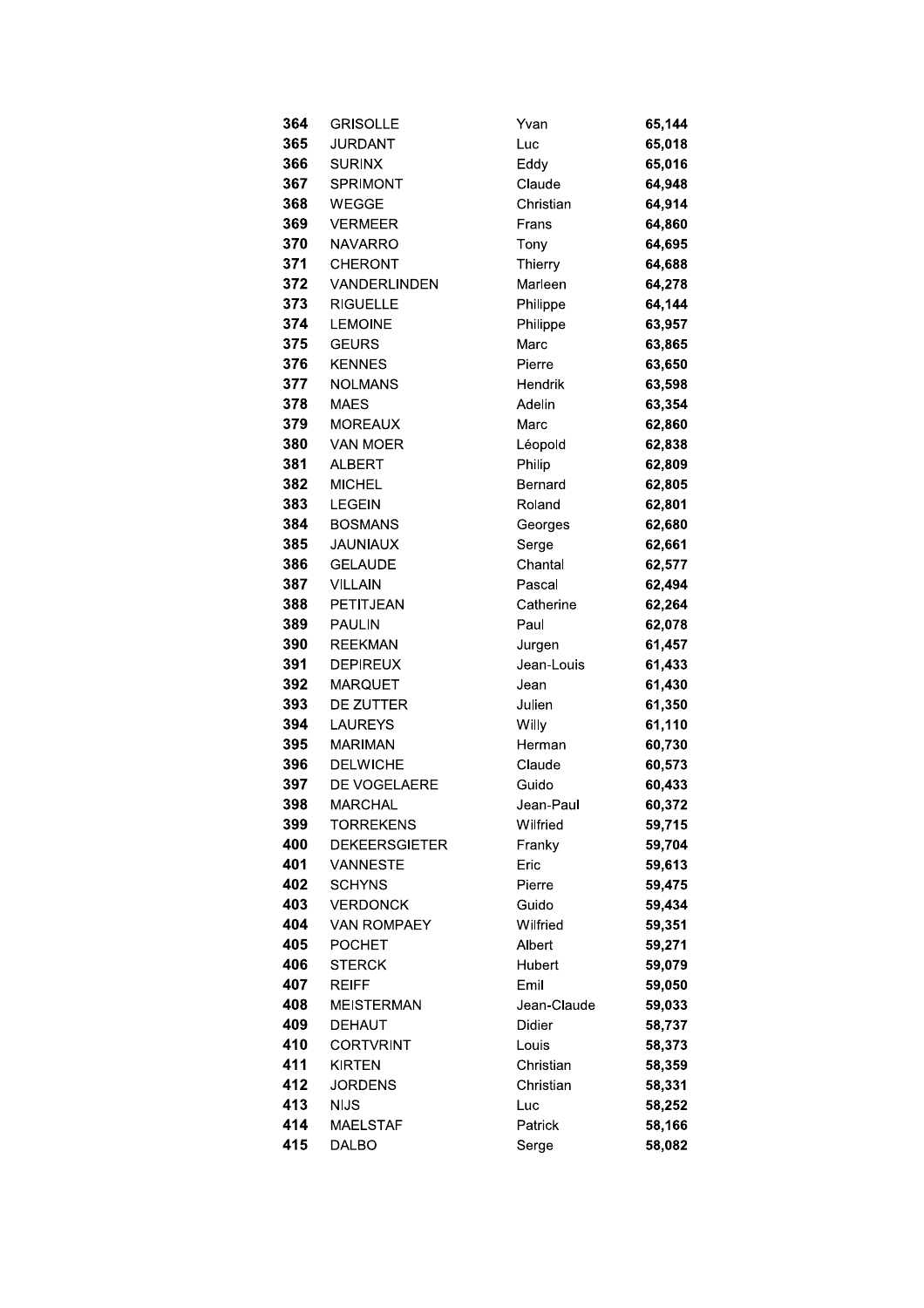| 416 | GODFROID            | Claude        | 57,979 |
|-----|---------------------|---------------|--------|
| 417 | <b>DE GEYTER</b>    | <b>Steve</b>  | 57,789 |
| 418 | <b>BODART</b>       | José          | 57,419 |
| 419 | VAN CLEEMPOEL       | Marc          | 57,333 |
| 420 | <b>VEDTS</b>        | Michel        | 56,836 |
| 421 | <b>SOLHEID</b>      | Edgard        | 56,734 |
| 422 | <b>MAAS</b>         | Rini          | 56,599 |
| 423 | <b>VANHOLST</b>     | Pierre        | 56,574 |
| 424 | <b>PIROUX</b>       | René          | 56,186 |
| 425 | <b>ROSE</b>         | Jean          | 55,888 |
| 426 | <b>DEWIN</b>        | Marc          | 55,857 |
| 427 | <b>PONCELET</b>     | Christian     | 55,725 |
| 428 | <b>DUBOIS</b>       | Reggy         | 55,698 |
| 429 | <b>MOONS</b>        | Kris          | 55,600 |
| 430 | <b>BELLY</b>        | Albert        | 55,433 |
| 431 | <b>SERGI</b>        | Gérard        | 55,405 |
| 432 | <b>SIMONS</b>       | Jacques       | 55,383 |
| 433 | <b>PAESHUYS</b>     | Henri         | 55,320 |
| 434 | <b>OLIVETTO</b>     | Robert        | 55,235 |
| 435 | <b>ENGLEBERT</b>    | Sébastien     | 55,030 |
| 436 | <b>CEHIC</b>        | Eddy          | 54,976 |
| 437 | <b>DERIVEAU</b>     | Jean-Claude   | 54,962 |
| 438 | <b>DECEUNINCK</b>   | Christel      | 54,897 |
| 439 | <b>GOFFINET</b>     | Raymond       | 54,534 |
| 440 | <b>DEKETELAERE</b>  | Lutgarde      | 54,459 |
| 441 | <b>VAN GESTEL</b>   | Rudi          | 54,430 |
| 442 | <b>BANCKAERT</b>    | Martine       | 54,371 |
| 443 | <b>SIMON</b>        | Michel        | 54,306 |
| 444 | <b>GILLES</b>       | Dominique     | 53,907 |
| 445 | <b>VEKEMANS</b>     | Jos           | 53,755 |
| 446 | <b>NEYRINCK</b>     | Robert        | 53,576 |
| 447 | <b>KUSTERS</b>      | Alain         | 53,556 |
| 448 | VAN DER VENNET      | Geert         | 53,530 |
| 449 | <b>VERCAIGNE</b>    | Dany          | 53,505 |
| 450 | DE GEYTER           | Floris        | 53,104 |
| 451 | <b>SENTE</b>        | Mario         | 52,886 |
| 452 | GOES                | Patrick       | 52,652 |
| 453 | <b>MARS</b>         | Jean          | 52,607 |
| 454 | DE COCK             | Yves          | 52,530 |
| 455 | <b>THEITE</b>       | Jochen        | 52,495 |
| 456 | <b>BAISEZ</b>       | Alexandre     | 52,287 |
| 457 | <b>WILLEMS</b>      | Valery        | 51,901 |
| 458 | PAQUAY              | Martino       | 51,896 |
| 459 | SPINNOY             | Jean-Marie    | 51,649 |
| 460 | DE VETTER           | Danny         | 51,637 |
| 461 | <b>DECARPENTRIE</b> | Jacques       | 51,618 |
| 462 | <b>DE BAETS</b>     | Franky        | 51,453 |
| 463 | <b>VLAMIR</b>       | René          | 51,315 |
| 464 | <b>HAUSCHWITZ</b>   | Claus Manfred | 51,141 |
| 465 | <b>GOORMAN</b>      | Rudy          | 51,123 |
| 466 | <b>BONTE</b>        | Willy         | 51,118 |
| 467 | DE BACKER           | Wilfried      | 51,090 |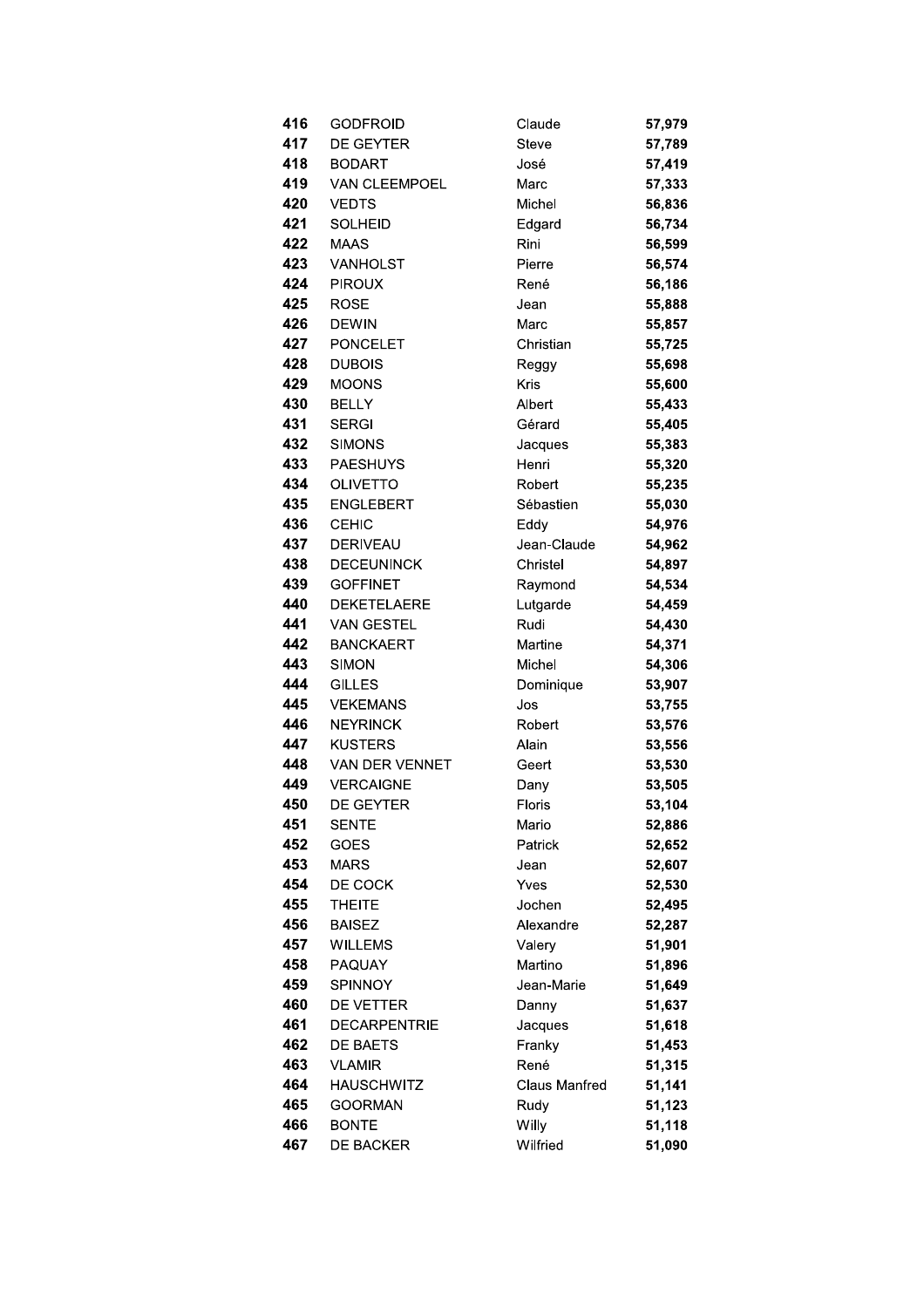| 468 | <b>DUBUS</b>        | Christine     | 51,074 |
|-----|---------------------|---------------|--------|
| 469 | <b>NIHOUL</b>       | Dany          | 50,951 |
| 470 | <b>VAN DYCK</b>     | Louis         | 50,841 |
| 471 | <b>DE GRANDE</b>    | Fabrice       | 50,492 |
| 472 | <b>LEFEBURE</b>     | Jozef         | 50,384 |
| 473 | <b>RAMMAN</b>       | Ivan          | 50,369 |
| 474 | QUINT               | Philippe      | 50,335 |
| 475 | <b>DENUIT</b>       | Jacques       | 50,329 |
| 476 | PLU                 | Kevin         | 50,270 |
| 477 | <b>CLAES</b>        | Luc           | 50,152 |
| 478 | <b>MORREN</b>       | Freddy        | 50,117 |
| 479 | DE ZEEUW            | Joël          | 49,838 |
| 480 | <b>HILDEBRAND</b>   | Karl          | 49,776 |
| 481 | VAN TENDELOO        | Walter        | 49,663 |
| 482 | <b>BALEMANS</b>     | Patrick       | 49,623 |
| 483 | <b>RIGA</b>         | Wolfgang      | 49,597 |
| 484 | VAN DER AUWERA      | Albert        | 49,484 |
| 485 | LUYTS               | Danny         | 49,459 |
| 486 | <b>FIEMS</b>        | Bertrand      | 49,378 |
| 487 | <b>SANTERMANS</b>   | Marèse        | 49,370 |
| 488 | <b>CONDROTTE</b>    | Fabrice       | 49,239 |
| 489 | DE NADAI            | Marc          | 48,937 |
| 490 | <b>COURTOIS</b>     | Roland        | 48,837 |
| 491 | <b>DONY</b>         | Marc          | 48,825 |
| 492 | <b>PERET</b>        | Jean-François | 48,697 |
| 493 | <b>DE GROOTE</b>    | Frédéric      | 48,636 |
| 494 | DE CONINCK          | Guy           | 48,607 |
| 495 | <b>VANHAVERBEKE</b> | Jan           | 48,516 |
| 496 | <b>VASTMANS</b>     | Luc           | 48,497 |
| 497 | <b>BOLLE</b>        | Jean-Pierre   | 48,496 |
| 498 | <b>JANS</b>         | <b>Didier</b> | 48,273 |
| 499 | <b>MACHIELS</b>     | Josy          | 47,963 |
| 500 | <b>MOYEN</b>        | Pierre        | 47,831 |
| 501 | CAPIOT              | Firmin        | 47,791 |
| 502 | <b>DELMEULLE</b>    | Christian     | 47,480 |
| 503 | <b>KLOP</b>         | Tony          | 47,439 |
| 504 | VAN DER SCHOOT      | Guido         | 47,381 |
| 505 | <b>LAMBRECHTS</b>   | Jos           | 47,361 |
| 506 | <b>MEYSMANS</b>     | Britta        | 47,183 |
| 507 | <b>EMERE</b>        | Jean-Claude   | 47,143 |
| 508 | <b>DAELEMANS</b>    | Patrick       | 46,992 |
| 509 | <b>VERLINDEN</b>    | Théo          | 46,923 |
| 510 | <b>LECLERCQ</b>     | René          | 46,846 |
| 511 | VASSART             | J-C           |        |
| 512 | <b>BEX</b>          |               | 46,728 |
| 513 | <b>CRABTREE</b>     | Willy         | 46,683 |
|     |                     | Michel        | 46,373 |
| 514 | <b>PIERARD</b>      | Jules         | 46,339 |
| 515 | <b>MAERTENS</b>     | Dominique     | 46,314 |
| 516 | <b>PICHON</b>       | Jean          | 46,303 |
| 517 | <b>BRYSSINCK</b>    | Robert        | 46,154 |
| 518 | <b>LACROIX</b>      | Hervé         | 46,083 |
| 519 | <b>MAES</b>         | Erik          | 46,080 |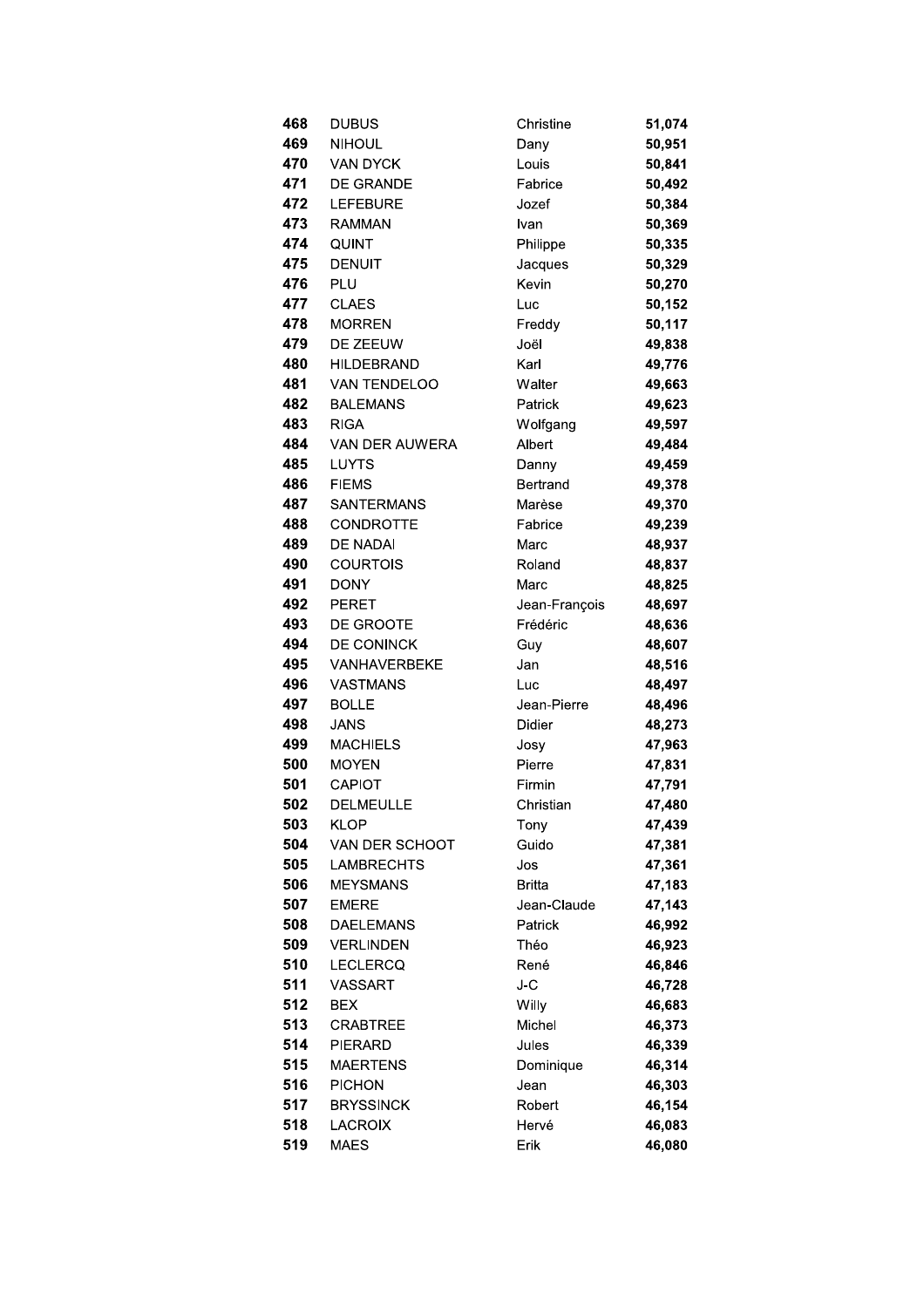| 520        | BEJSTRUP                      | Erik            | 45,779           |
|------------|-------------------------------|-----------------|------------------|
| 521        | DE KEERSMAEKER                | Julien          | 45,524           |
| 522        | VANDENBERGHE                  | Théo            | 45,517           |
| 523        | GERYL                         | Rudy            | 45,443           |
| 524        | <b>TRIBOLET</b>               | Bernard         | 45,393           |
| 525        | VAN LEUGENHAEGE               | Marc            | 45,290           |
| 526        | <b>DELESCLUSE</b>             | Laurent         | 45,172           |
| 527        | <b>DAMBLON</b>                | Ernest          | 44,837           |
| 528        | TIRLO                         | Luc             | 44,810           |
| 529        | <b>SWOLFS</b>                 | Christiana      | 44,661           |
| 530        | <b>LEKENS</b>                 | Marc            | 44,645           |
| 531        | <b>CLAUX</b>                  | Roger           | 44,596           |
| 532        | <b>SAENEN</b>                 | Marc            | 44,471           |
| 533        | <b>VAN WANTERGHEM</b>         | Adelin          | 44,410           |
| 534        | <b>MAHY</b>                   | Frédéric        | 44,300           |
| 535        | <b>DELPIRE</b>                | Nicolas         | 43,997           |
| 536        | <b>BEERTEN</b>                | Tony            | 43,910           |
| 537        | <b>DUBOIS</b>                 | Harry           | 43,663           |
| 538        | <b>FOSSOUL</b>                | Claude          | 43,159           |
| 539        | DE WITTE                      | Luke            | 43,067           |
| 540        | <b>PREUMONT</b>               | Jacques         | 42,993           |
| 541        | <b>JAMAIGNE</b>               | Didier          | 42,811           |
| 542        | <b>BEYS</b>                   | Leslie          | 42,801           |
| 543        | <b>BROUILLARD</b>             | Pascal          | 42,797           |
| 544        | <b>DUCHENE</b>                | Daniel          | 42,677           |
| 545        | <b>STUBBE</b>                 | Ivan            | 42,634           |
| 546        | <b>ALLOO</b>                  | Dieter          | 42,527           |
| 547        | <b>BEIRNARD</b>               | Léonard         | 42,447           |
| 548        | <b>NIDERCORN</b>              | Michel          | 42,409           |
| 549        | <b>MOMBERS</b>                | Freddy          | 42,119           |
| 550<br>551 | <b>VAN DEN BORRE</b>          | Michel          | 42,119           |
| 552        | <b>CAVENS</b><br><b>NEELS</b> | Louis<br>Daniel | 41,980<br>41,967 |
| 553        | VAN DEN HEUVEL                | Martin          | 41,910           |
| 554        | <b>DELVENNE</b>               | Guy             | 41,897           |
| 555        | <b>LIEUTENANT</b>             | Marc            | 41,856           |
| 556        | <b>JEHAY</b>                  | Amaury          | 41,746           |
| 557        | <b>GUILLAUME</b>              | Philippe        | 41,543           |
| 558        | <b>GASPARD</b>                | Robert          | 41,538           |
| 559        | <b>MAHIEU</b>                 | André           | 41,475           |
| 560        | <b>PERSYN</b>                 | Luc             | 41,449           |
| 561        | <b>JACOBS</b>                 | François        | 41,440           |
| 562        | <b>LEMMENS</b>                | Tom             | 41,393           |
| 563        | LURQUIN                       | Jean            | 41,286           |
| 564        | <b>BOGAERT</b>                | Ernest          | 41,195           |
| 565        | STAQUET                       | Michel          | 41,089           |
| 566        | <b>MINSART</b>                | Michaël         | 41,071           |
| 567        | REKKO                         | Bernard         | 41,018           |
| 568        | <b>VERHAERT</b>               | Joannes         | 41,009           |
| 569        | <b>DEMEYERE</b>               | Alain           | 40,849           |
| 570        | <b>FOKAN</b>                  | Jean-Luc        | 40,745           |
| 571        | VAN DEN BOSSCHE               | Alain           | 40,664           |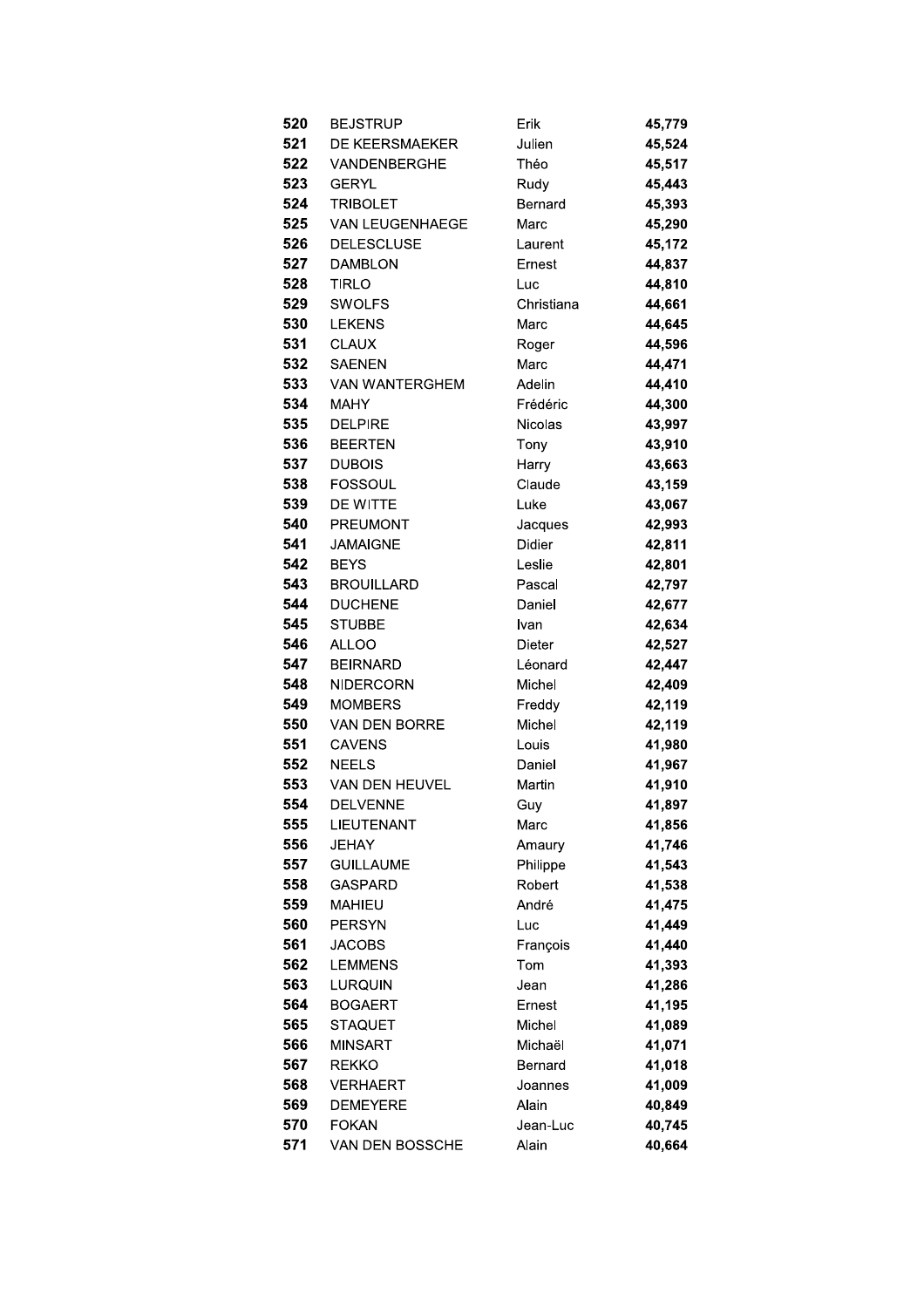| 572        | <b>ABSALON</b>                   | Johnny              | 40,652           |
|------------|----------------------------------|---------------------|------------------|
| 573        | <b>DRESSE</b>                    | Daniel              | 40,608           |
| 574        | <b>DAEMS</b>                     | Marc                | 40,599           |
| 575        | <b>HAESENNE</b>                  | Marc                | 40,546           |
| 576        | <b>DEWULF</b>                    | <b>Dirk</b>         | 40,531           |
| 577        | <b>FONTEYNE</b>                  | Thierry             | 40,444           |
| 578        | <b>ROMPEN</b>                    | Ghislain            | 40,424           |
| 579        | <b>DE KEMPENEER</b>              | Roger               | 40,364           |
| 580        | <b>CAPROENS</b>                  | Jean-Paul           | 40,298           |
| 581        | <b>HOORNAERT</b>                 | Guy                 | 40,296           |
| 582        | <b>VERMOTE</b>                   | Dirk                | 40,009           |
| 583        | <b>TIMMERS</b>                   | Georges             | 39,899           |
| 584        | <b>ROBAERT</b>                   | Eddy                | 39,879           |
| 585        | <b>DESOMER</b>                   | Henri               | 39,798           |
| 586        | <b>ANDRIANNE</b>                 | Jerry               | 39,757           |
| 587        | <b>WIJNANDS</b>                  | Cor                 | 39,688           |
| 588        | <b>SILVESTRE</b>                 | Victor              | 39,535           |
| 589        | <b>EYCKMANS</b>                  | Léopold             | 39,499           |
| 590        | <b>BREUER</b>                    | Erich               | 39,494           |
| 591        | <b>VERVAET</b>                   | Edgard              | 39,448           |
| 592        | <b>THYS</b>                      | Pierre              | 39,202           |
| 593        | <b>TREINEN</b>                   | Patrick             | 38,987           |
| 594        | <b>HEYNINCK</b>                  | Michel              | 38,953           |
| 595        | KÖTTGEN                          | Horst               | 38,886           |
| 596        | <b>JACOB</b>                     | Catherine           | 38,881           |
| 597        | <b>MEERSSEMAN</b>                | André               | 38,871           |
| 598        | LARUELLE                         | René                | 38,808           |
| 599        | <b>DENIS</b>                     | Olivier             | 38,797           |
| 600        | <b>GEERINCKX</b>                 | Joseph              | 38,725           |
| 601        | <b>SOEFFERS</b>                  | Alain               | 38,713           |
| 602        | <b>DEKENS</b>                    | Johannes            | 38,436           |
| 603        | <b>DEVELTER</b>                  | Claude              | 38,417           |
| 604        | <b>KOCKELMANN</b>                | Hans-Peter          | 38,351           |
| 605        | <b>WUYTS</b>                     | <b>Nick</b>         | 38,323           |
| 606        | SLUSE                            | Didier              | 38,217           |
| 607        | <b>PANTO</b>                     | Antonino Angelo     | 38,209           |
| 608        | <b>GODEFROID</b>                 | Thierry             | 38,116           |
| 609        | <b>MEURICE</b>                   | Jean-Pierre         | 37,898           |
| 610        | LAMBERT                          | <b>Dirk</b>         | 37,856           |
| 611        | <b>CROE</b>                      | Manfred             | 37,776           |
| 612<br>613 | <b>BIJL</b><br><b>HUBIN</b>      | Ronny               | 37,758           |
| 614        |                                  | Geneviève           | 37,592           |
| 615        | <b>ISAAC</b><br><b>THEYS</b>     | Francis<br>Manuel   | 37,487<br>37,449 |
| 616        |                                  |                     |                  |
| 617        | <b>RASSON</b><br><b>DELFOSSE</b> | Bernard<br>Jean-Pol | 37,392<br>37,380 |
| 618        | <b>GEENS</b>                     | Gustaaf             | 37,229           |
| 619        | TOTTE                            | Paul                | 37,057           |
| 620        | TIMMERMANS                       | Joseph              | 36,971           |
| 621        | DE RIDDER                        | Etienne             | 36,920           |
| 622        | <b>ROMEDENNE</b>                 | Philippe            | 36,800           |
| 623        | <b>MAES</b>                      | Alain               | 36,669           |
|            |                                  |                     |                  |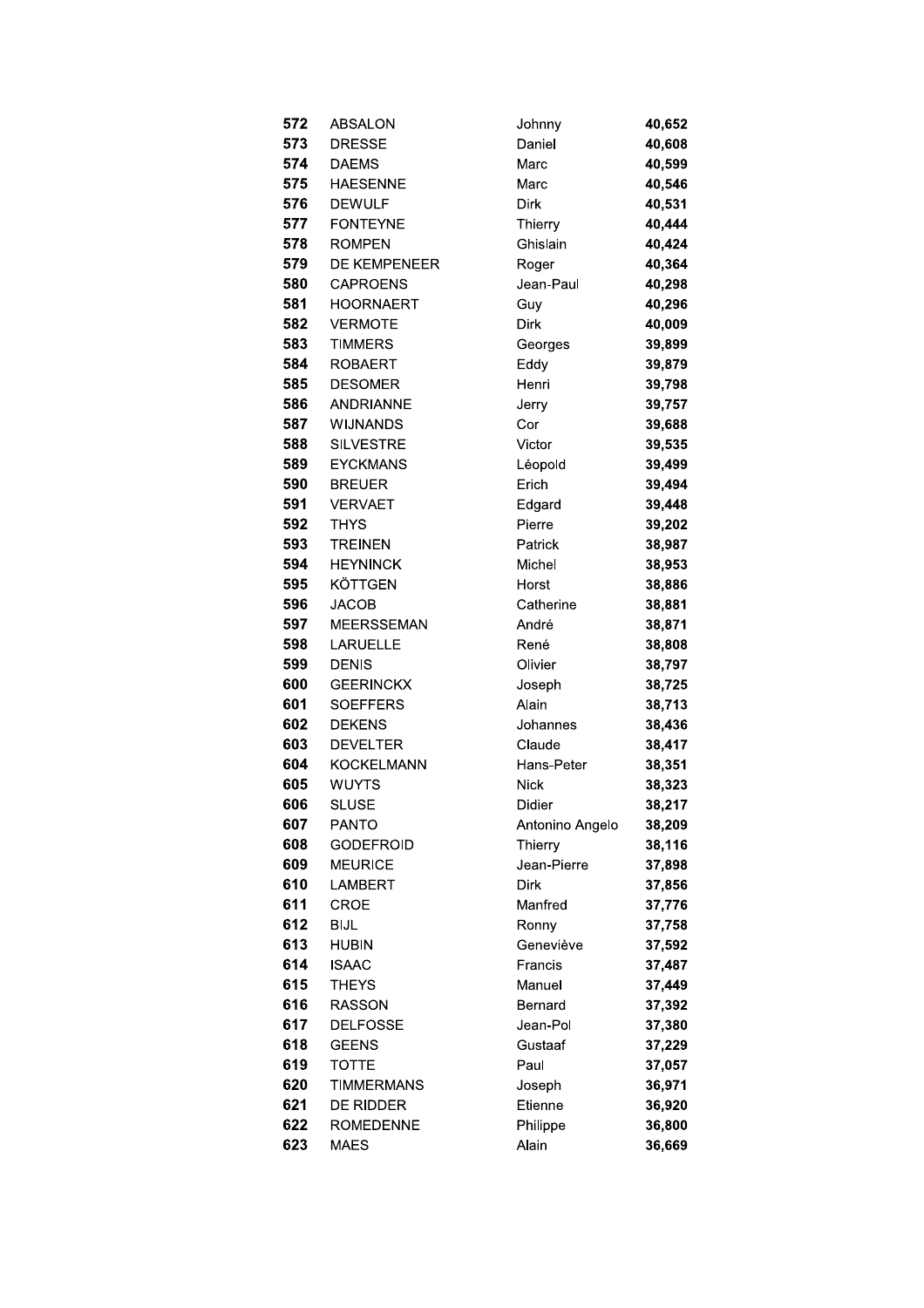| CINEGER                   | Jacques                                                                                                                                                                                                                                                                                                                      | 36,560                                                                                                                                                                                                                                                    |
|---------------------------|------------------------------------------------------------------------------------------------------------------------------------------------------------------------------------------------------------------------------------------------------------------------------------------------------------------------------|-----------------------------------------------------------------------------------------------------------------------------------------------------------------------------------------------------------------------------------------------------------|
| <b>CECCATO</b>            |                                                                                                                                                                                                                                                                                                                              | 36,555                                                                                                                                                                                                                                                    |
| <b>ALLMANS</b>            | Manfred                                                                                                                                                                                                                                                                                                                      | 36,479                                                                                                                                                                                                                                                    |
| <b>VAN DEN NEUCKER</b>    | Jan                                                                                                                                                                                                                                                                                                                          | 36,388                                                                                                                                                                                                                                                    |
| <b>VANDEBROECK</b>        | Jean-Marie                                                                                                                                                                                                                                                                                                                   | 36,388                                                                                                                                                                                                                                                    |
|                           |                                                                                                                                                                                                                                                                                                                              | 36,305                                                                                                                                                                                                                                                    |
| <b>GEEURICKX</b>          | Frans                                                                                                                                                                                                                                                                                                                        | 36,252                                                                                                                                                                                                                                                    |
|                           |                                                                                                                                                                                                                                                                                                                              | 36,206                                                                                                                                                                                                                                                    |
|                           |                                                                                                                                                                                                                                                                                                                              | 36,170                                                                                                                                                                                                                                                    |
|                           |                                                                                                                                                                                                                                                                                                                              | 36,100                                                                                                                                                                                                                                                    |
|                           |                                                                                                                                                                                                                                                                                                                              | 36,041                                                                                                                                                                                                                                                    |
| <b>MARLIER</b>            | Daniel                                                                                                                                                                                                                                                                                                                       | 35,925                                                                                                                                                                                                                                                    |
| <b>BRACKE</b>             |                                                                                                                                                                                                                                                                                                                              | 35,805                                                                                                                                                                                                                                                    |
| <b>SIMONS</b>             | Jean-Marie                                                                                                                                                                                                                                                                                                                   | 35,746                                                                                                                                                                                                                                                    |
| <b>AERNAERT</b>           | Arsène                                                                                                                                                                                                                                                                                                                       | 35,729                                                                                                                                                                                                                                                    |
| RADU                      |                                                                                                                                                                                                                                                                                                                              | 35,521                                                                                                                                                                                                                                                    |
|                           |                                                                                                                                                                                                                                                                                                                              | 35,471                                                                                                                                                                                                                                                    |
| <b>VERSTEGEN</b>          |                                                                                                                                                                                                                                                                                                                              | 35,460                                                                                                                                                                                                                                                    |
|                           |                                                                                                                                                                                                                                                                                                                              | 35,359                                                                                                                                                                                                                                                    |
|                           | Eric                                                                                                                                                                                                                                                                                                                         | 35,326                                                                                                                                                                                                                                                    |
|                           |                                                                                                                                                                                                                                                                                                                              | 35,265                                                                                                                                                                                                                                                    |
|                           |                                                                                                                                                                                                                                                                                                                              | 35,236                                                                                                                                                                                                                                                    |
|                           |                                                                                                                                                                                                                                                                                                                              | 35,147                                                                                                                                                                                                                                                    |
|                           |                                                                                                                                                                                                                                                                                                                              | 35,086                                                                                                                                                                                                                                                    |
|                           |                                                                                                                                                                                                                                                                                                                              | 34,998                                                                                                                                                                                                                                                    |
|                           |                                                                                                                                                                                                                                                                                                                              | 34,876                                                                                                                                                                                                                                                    |
|                           |                                                                                                                                                                                                                                                                                                                              | 34,823                                                                                                                                                                                                                                                    |
|                           |                                                                                                                                                                                                                                                                                                                              | 34,728                                                                                                                                                                                                                                                    |
|                           |                                                                                                                                                                                                                                                                                                                              | 34,661                                                                                                                                                                                                                                                    |
| <b>BALDASSARRE</b>        | Antonio                                                                                                                                                                                                                                                                                                                      | 34,659                                                                                                                                                                                                                                                    |
|                           | Francis                                                                                                                                                                                                                                                                                                                      | 34,618                                                                                                                                                                                                                                                    |
| <b>DEBRUYN</b>            |                                                                                                                                                                                                                                                                                                                              | 34,552                                                                                                                                                                                                                                                    |
| <b>DEMAN</b>              |                                                                                                                                                                                                                                                                                                                              | 34,413                                                                                                                                                                                                                                                    |
| <b>VAN DER OUGSTRAETE</b> |                                                                                                                                                                                                                                                                                                                              | 34,249                                                                                                                                                                                                                                                    |
| WILLEMS                   |                                                                                                                                                                                                                                                                                                                              | 34,203                                                                                                                                                                                                                                                    |
| <b>VAN VYNCKT</b>         | Rudi                                                                                                                                                                                                                                                                                                                         | 34,198                                                                                                                                                                                                                                                    |
| VAN GOSSUM                | Guy                                                                                                                                                                                                                                                                                                                          | 34,193                                                                                                                                                                                                                                                    |
| <b>NACKAERTS</b>          | Romain                                                                                                                                                                                                                                                                                                                       | 34,171                                                                                                                                                                                                                                                    |
| <b>MICHIELSEN</b>         | Constant                                                                                                                                                                                                                                                                                                                     | 33,993                                                                                                                                                                                                                                                    |
| <b>LIESSENS</b>           | Patrick                                                                                                                                                                                                                                                                                                                      | 33,983                                                                                                                                                                                                                                                    |
| <b>DAVIDSON</b>           | Francis                                                                                                                                                                                                                                                                                                                      | 33,546                                                                                                                                                                                                                                                    |
| <b>PECHEUR</b>            | Jean-Claude                                                                                                                                                                                                                                                                                                                  | 33,378                                                                                                                                                                                                                                                    |
| <b>REYMEN</b>             | Jean-Pierre                                                                                                                                                                                                                                                                                                                  | 33,350                                                                                                                                                                                                                                                    |
| <b>LIEVENS</b>            | Noël                                                                                                                                                                                                                                                                                                                         | 33,329                                                                                                                                                                                                                                                    |
| <b>RAEYMAEKERS</b>        | Paul                                                                                                                                                                                                                                                                                                                         | 33,289                                                                                                                                                                                                                                                    |
| <b>GEERSHEUVELS</b>       | Pierre                                                                                                                                                                                                                                                                                                                       | 33,211                                                                                                                                                                                                                                                    |
| <b>BONGARTZ</b>           | Alois                                                                                                                                                                                                                                                                                                                        | 33,183                                                                                                                                                                                                                                                    |
| VAN ASSCHE                | Koenraad                                                                                                                                                                                                                                                                                                                     | 33,165                                                                                                                                                                                                                                                    |
| <b>MOEYAERT</b>           | Franky                                                                                                                                                                                                                                                                                                                       | 33,147                                                                                                                                                                                                                                                    |
| <b>MELARDY</b>            | Raymond                                                                                                                                                                                                                                                                                                                      | 33,127                                                                                                                                                                                                                                                    |
| <b>FLORIDUZ</b>           | Marielle                                                                                                                                                                                                                                                                                                                     | 33,088                                                                                                                                                                                                                                                    |
| HEIDERSCHEID              | Albert                                                                                                                                                                                                                                                                                                                       | 32,992                                                                                                                                                                                                                                                    |
|                           | <b>PORREWECK</b><br><b>JANSSENS</b><br>VERBAUWHEDE<br>VANDENHAUTE<br><b>BRICMONT</b><br>LAVEND'HOMME<br><b>DEBRUYNE</b><br><b>SIQUET</b><br><b>NEEF</b><br><b>BECKER</b><br><b>ARRAMY</b><br><b>MICKLETHWAITE</b><br><b>SCHMIDT</b><br><b>BERNIS</b><br>VANDERZEYPEN<br><b>GEERAERTS</b><br><b>STOFFELS</b><br><b>BODART</b> | Jean-Jacques<br>Jean-Claude<br>Roger<br>Johan<br>Serge<br>Didier<br>Christophe<br>Jean-Claude<br>Willy<br>Georges<br>Frans<br>Piet<br>Rudy<br>Patrick<br>Ronald<br>Guido<br>Christian<br>Christian<br>Dirk<br>Eddy<br>Alain<br>Philippe<br>Willy<br>Peter |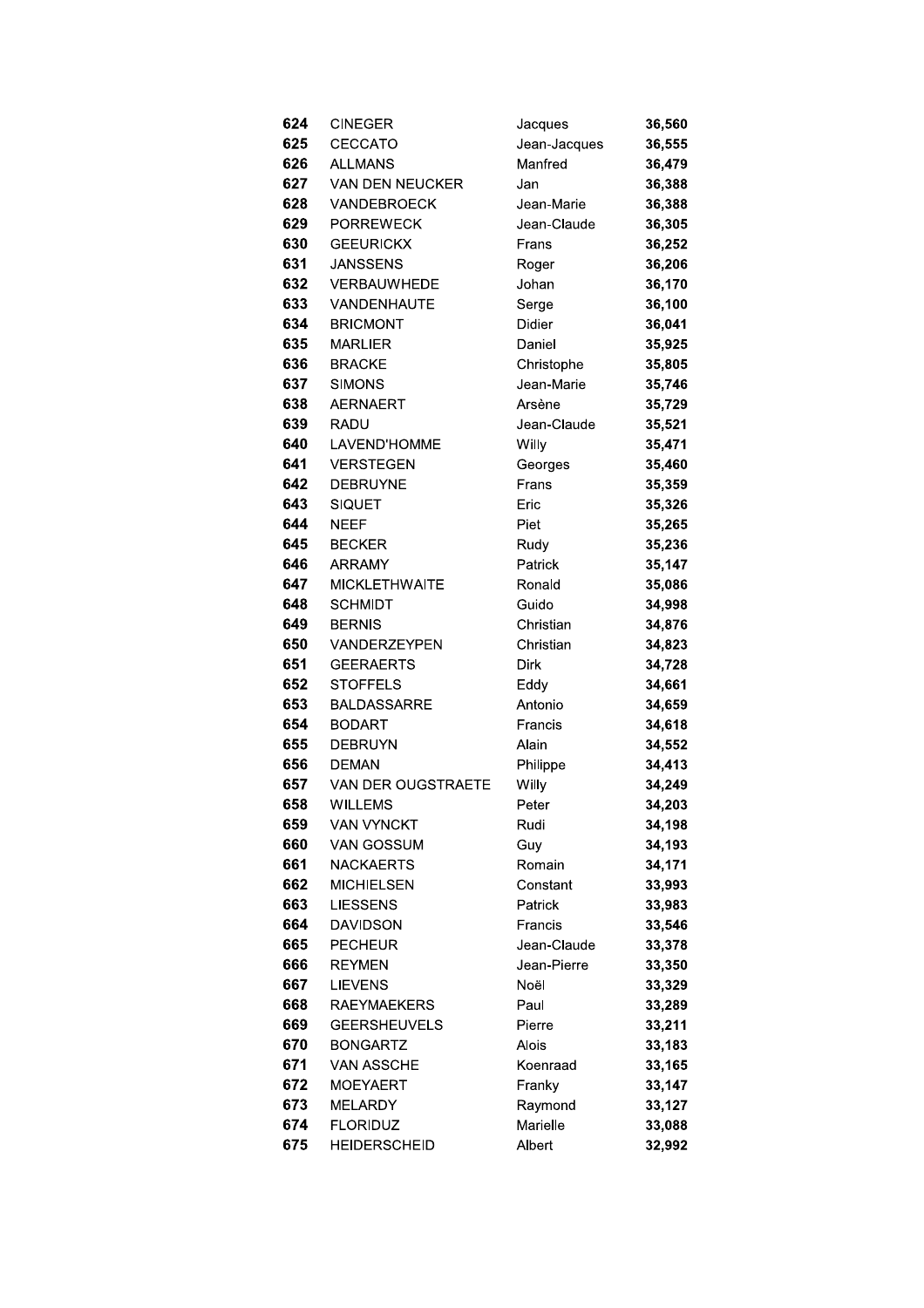| 676        | <b>FRANCOTTE</b>             | Jean              | 32,883           |
|------------|------------------------------|-------------------|------------------|
| 677        | <b>TERREN</b>                | Frank             | 32,868           |
| 678        | <b>KINDT</b>                 | Willy             | 32,836           |
| 679        | <b>GOEMANS</b>               | Lieve             | 32,748           |
| 680        | <b>JORISSEN</b>              | Jos               | 32,682           |
| 681        | <b>LURSON</b>                | Claude            | 32,640           |
| 682        | <b>CARBONETTI</b>            | Claudio           | 32,613           |
| 683        | <b>PIRLET</b>                | Alain             | 32,596           |
| 684        | <b>VAN HOOREN</b>            | Edmond            | 32,463           |
| 685        | <b>LIGOT</b>                 | Jules             | 32,412           |
| 686        | DE HONDT                     | Erik              | 32,178           |
| 687        | <b>BEGUIN</b>                | Wilfried          | 32,161           |
| 688        | <b>DUBOIS</b>                | Guy               | 32,141           |
| 689        | <b>LEPAGE</b>                | Marcel            | 32,063           |
| 690        | <b>FREDERIX</b>              | Patrick           | 32,047           |
| 691        | <b>DELHAISE</b>              | Dominique         | 31,858           |
| 692        | <b>D'HONDT</b>               | Jimmy             | 31,759           |
| 693        | <b>BOUCHET</b>               | Georges           | 31,656           |
| 694        | <b>HOUDY</b>                 | Jean              | 31,595           |
| 695        | <b>DELAMILLIEURE</b>         | Rudy              | 31,580           |
| 696        | <b>HENDRICKX</b>             | Adriaan           | 31,257           |
| 697        | <b>MEYS</b>                  | Stefaan           | 31,192           |
| 698        | <b>DUCKERS</b>               | <b>Bruno</b>      | 31,171           |
| 699        | LAMMERANT                    | Paul              | 31,169           |
| 700        | <b>MARION</b>                | Robert            | 31,039           |
| 701        | <b>SEYSSENS</b>              |                   |                  |
| 702        | <b>BIRON</b>                 | Danny<br>Claude   | 31,026           |
| 703        | <b>GILSON</b>                | Hubert            | 30,993           |
| 704        |                              |                   | 30,991           |
|            | <b>RONVEAUX</b>              | Luc               | 30,988           |
| 705<br>706 | <b>DEHESSELLE</b>            | André             | 30,901           |
| 707        | <b>LOOTS</b><br>VAN BEVER    | Frank             | 30,894           |
| 708        | <b>VANDERMAESEN</b>          | Philippe<br>Guido | 30,846           |
| 709        | <b>WAUTERS</b>               | Franky            | 30,823           |
| 710        |                              |                   | 30,795           |
| 711        | DELETREZ<br><b>BROUWER</b>   | Claude<br>Dineke  | 30,759           |
| 712        | <b>LEURQUIN</b>              | Annick            | 30,702<br>30,600 |
| 713        | <b>VANWEYENBERG</b>          | Marc              | 30,410           |
| 714        | <b>DELCOURT</b>              | Paul              | 30,391           |
| 715        | <b>PERSYN</b>                | Gerrit            | 30,281           |
| 716        | <b>ROMAIN</b>                | Daniel            | 30,250           |
| 717        | <b>MERTENS</b>               | Eddy              | 30,215           |
| 718        | <b>SCHOLLAERT</b>            |                   |                  |
| 719        | VAN DE PUTTE                 | Ronny             | 30,130           |
|            |                              | Eddy              | 30,103           |
| 720        | <b>DAVE</b>                  | Pol               | 30,093           |
| 721        | <b>DUBOIS</b>                | Marcel            | 30,065           |
| 722        | <b>PLUQUET</b>               | Georges           | 29,872           |
| 723        | <b>DEWACHTER</b>             | Walter            | 29,817           |
| 724<br>725 | <b>PEETERS</b><br><b>PUT</b> | lvo               | 29,599           |
|            |                              | Walter            | 29,497           |
| 726        | <b>DE DYCKER</b>             | Tom               | 29,471           |
| 727        | VIEUXJEAN                    | David             | 29,468           |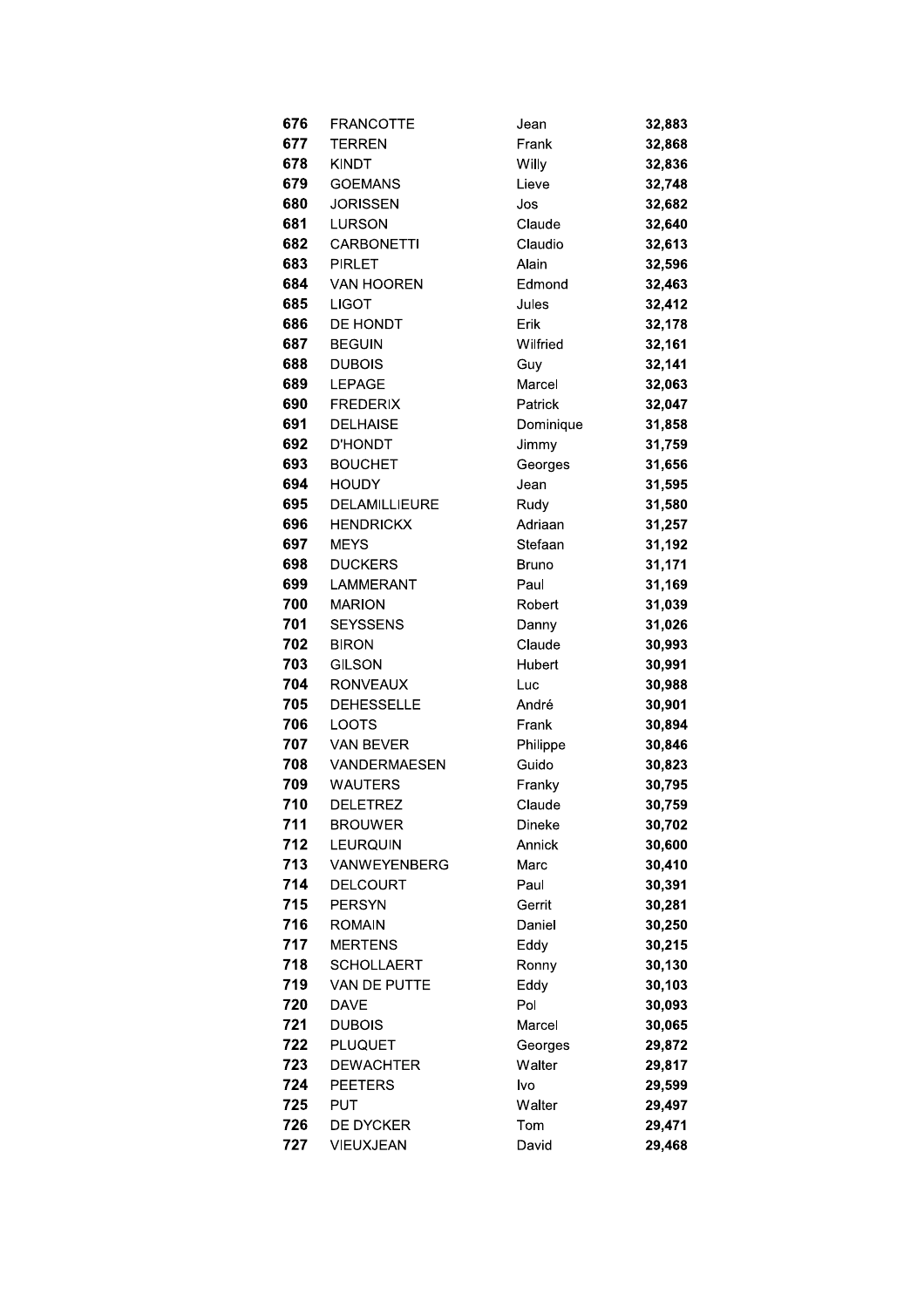| 728 | <b>KOEVOETS</b>      | Peter      | 29,316 |
|-----|----------------------|------------|--------|
| 729 | <b>WOUTERS</b>       | Kim        | 29,199 |
| 730 | <b>GRIFFROY</b>      | Marc       | 29,160 |
| 731 | <b>BONGARTZ</b>      | Georg      | 29,137 |
| 732 | <b>NEMETH</b>        | Stéphane   | 29,137 |
| 733 | <b>JENSEN</b>        | Hanne      | 29,069 |
| 734 | <b>IEMANS</b>        | Roland     | 29,029 |
| 735 | <b>DUCHENE</b>       | Philippe   | 29,021 |
| 736 | <b>DELIN</b>         | Jacques    | 28,992 |
| 737 | <b>JACQUES</b>       | Franky     | 28,885 |
| 738 | <b>JERUSALEM</b>     | Steven     | 28,848 |
| 739 | <b>TORDEUR</b>       | Jean-Louis | 28,829 |
| 740 | <b>OFFERGELT</b>     | Antony     | 28,815 |
| 741 | <b>BOUTON</b>        | Germain    | 28,800 |
| 742 | <b>VAN GYSEL</b>     | Jean       | 28,563 |
| 743 | DE ROOSE             | Freddy     | 28,544 |
| 744 | <b>BRYNAERT</b>      | Freddy     | 28,328 |
| 745 | VAN DER VOORT        | Jos        | 28,203 |
| 746 | <b>BAES</b>          | <b>Rik</b> | 28,188 |
| 747 | <b>GILMORE</b>       | Jackie     | 28,181 |
| 748 | <b>VENEGONI</b>      | Henri      | 28,181 |
| 749 | <b>PASCHAL</b>       | Philippe   | 28,165 |
| 750 | <b>MALDAGUE</b>      | José       | 28,164 |
| 751 | <b>CLAEYS</b>        | Patrick    | 28,107 |
| 752 | <b>CLEENEWERCK</b>   | Willy      | 28,030 |
| 753 | <b>VIERENDEELS</b>   | Célestin   | 28,007 |
| 754 | <b>RYKEN</b>         | Josiane    | 28,003 |
| 755 | <b>VAN LEMBERGEN</b> | Frederik   | 27,941 |
| 756 | <b>GILLET</b>        | Jean-Marie | 27,899 |
| 757 | <b>BEYS</b>          | Patrick    | 27,891 |
| 758 | <b>EVERAERT</b>      | Karina     | 27,796 |
| 759 | <b>BRICHART</b>      | Henri      | 27,752 |
| 760 | <b>RADERMACHER</b>   | Werner     | 27,739 |
| 761 | VAN GORP             | Eddy       | 27,688 |
| 762 | <b>GORIS</b>         | Bernd      | 27,636 |
| 763 | <b>ANTUNES</b>       | Antonio    | 27,627 |
| 764 | <b>AMEEL</b>         | Gino       | 27,564 |
| 765 | PIZZAGALI            | Didier     | 27,480 |
| 766 | <b>BIGICA</b>        | Carmelo    | 27,466 |
| 767 | <b>BEAUTHIER</b>     | René       | 27,439 |
| 768 | <b>DEFOSSEZ</b>      | René       | 27,435 |
| 769 | <b>STEILS</b>        | Reiner     | 27,389 |
| 770 | DE GRUYTER           | Viviane    | 27,245 |
| 771 | <b>LOGGHE</b>        | Guy        | 27,229 |
| 772 | <b>GHAYE</b>         | Raymond    | 27,223 |
| 773 | <b>COENEN</b>        | Serge      | 27,152 |
| 774 | <b>MATTHYS</b>       | Luc        | 27,067 |
| 775 | <b>MAENE</b>         | Johnny     | 27,031 |
| 776 | <b>CROUX</b>         | René       | 26,988 |
| 777 | <b>MEHAGNOUL</b>     | Georges    | 26,928 |
| 778 | <b>ELEN</b>          | Michel     | 26,837 |
| 779 | <b>UBBEN</b>         | Jaak       | 26,830 |
|     |                      |            |        |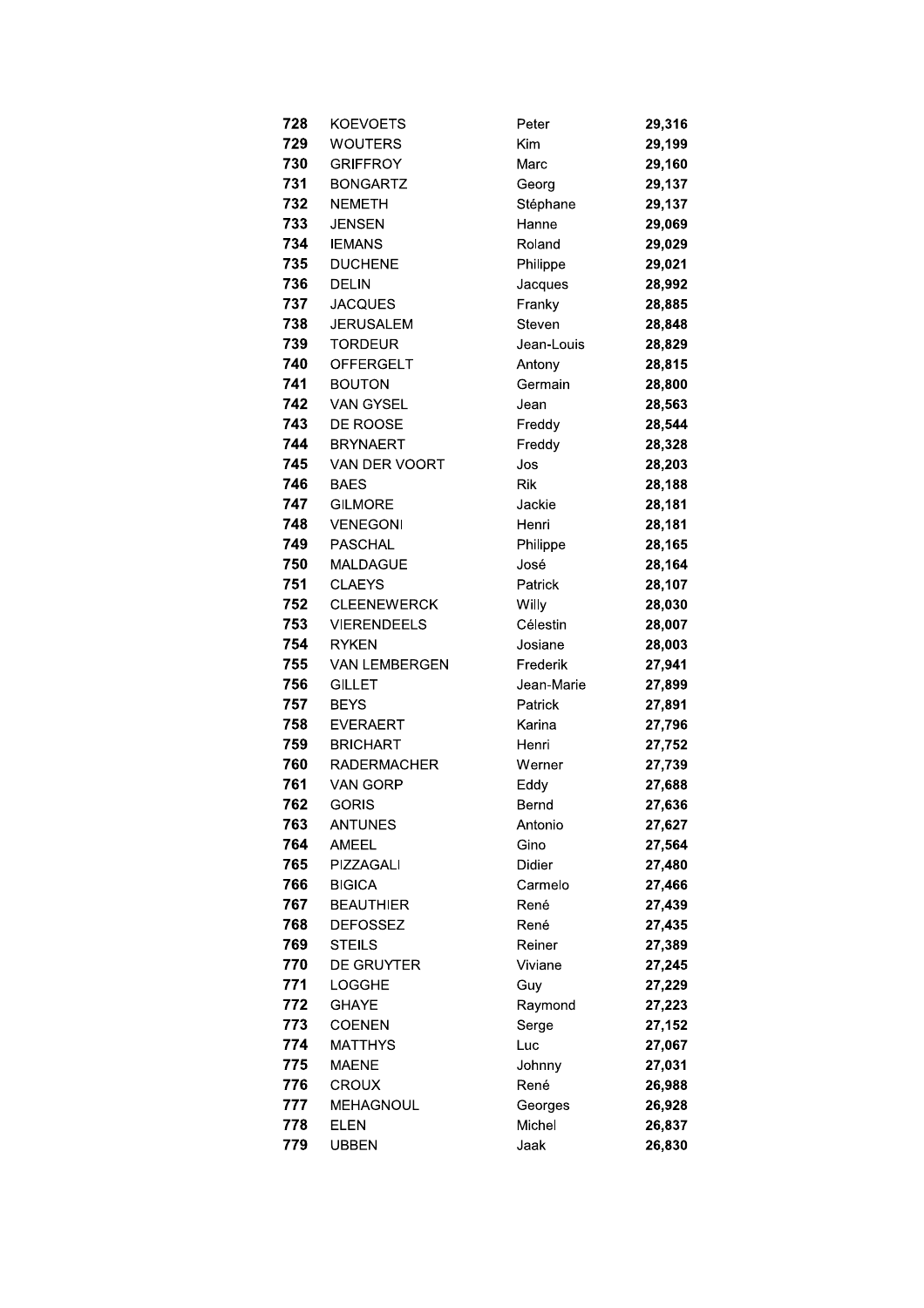| 780 | VANDAELE               | Patrick     | 26,824 |
|-----|------------------------|-------------|--------|
| 781 | <b>SLABBINCK</b>       | Patrick     | 26,798 |
| 782 | <b>MARIEN</b>          | Patrick     | 26,765 |
| 783 | <b>DELFORGE</b>        | Léon        | 26,748 |
| 784 | <b>SERET</b>           | Louis       | 26,733 |
| 785 | <b>PAUL</b>            | Jean-Louis  | 26,500 |
| 786 | <b>WISNIEWSKI</b>      | Sandra      | 26,480 |
| 787 | <b>BERNARD</b>         | Gilbert     | 26,432 |
| 788 | <b>SNELDERS</b>        | Jef         | 26,416 |
| 789 | <b>WERY</b>            | Emile       | 26,245 |
| 790 | <b>MONTY</b>           | Jacques     | 26,216 |
| 791 | <b>VAN BRANDT</b>      | Frank       | 26,216 |
| 792 | <b>ENGELBEENS</b>      | Michel      | 26,177 |
| 793 | <b>LAUWERS</b>         | Jozef (DO)  | 26,101 |
| 794 | <b>DA SILVA</b>        | Patricia    | 25,963 |
| 795 | <b>BEAUMONT</b>        | Dominique   | 25,904 |
| 796 | <b>ROTTIERS</b>        | Marc        | 25,879 |
| 797 | <b>SCHILLING</b>       | Jean-Pierre | 25,862 |
| 798 | <b>LEMAL</b>           | Michel      | 25,843 |
| 799 | <b>GREIN</b>           | Gérard      | 25,750 |
| 800 | <b>PLAIRE</b>          | Patrick     | 25,698 |
| 801 | <b>GRIMONPREZ</b>      | Yves        | 25,598 |
| 802 | <b>FERRARI</b>         | Michel      | 25,592 |
| 803 | <b>DE KEYSER</b>       | Patrik      | 25,580 |
| 804 | <b>NOUWEN</b>          | Karel       | 25,534 |
| 805 | <b>SMETS</b>           | Pierre      | 25,473 |
| 806 | WALBERS                | Marc        | 25,440 |
| 807 | DE PESSEMIER           | Sven        | 25,436 |
| 808 | <b>MAASSEN</b>         | Michael     | 25,430 |
| 809 | DE POUW                | Eric        | 25,373 |
| 810 | <b>ARENS</b>           | Willy       | 25,339 |
| 811 | <b>LEBON</b>           | Eddy        | 25,308 |
| 812 | <b>AUWERX</b>          | Gery        | 25,234 |
| 813 | <b>VANGOIDSENHOVEN</b> | André       | 25,230 |
| 814 | <b>BOURDIAUX</b>       | Alain       | 25,071 |
| 815 | VAN DEN EYNDE          | Benny       | 25,069 |
| 816 | <b>HEINE</b>           | Serge       | 25,061 |
| 817 | <b>SEYNAEVE</b>        | Remi        | 25,036 |
| 818 | <b>LOTMAN</b>          | C           | 24,999 |
| 819 | DE MOOR                | Yolande     | 24,961 |
| 820 | <b>VAN GORP</b>        | Eugeen      | 24,948 |
| 821 | <b>THOMAS</b>          | Patrick     | 24,882 |
| 822 | <b>FOLIE</b>           | Yvon        | 24,855 |
| 823 | <b>HALING</b>          | Lejo        | 24,802 |
| 824 | <b>BRABANT</b>         | Claude      | 24,799 |
| 825 | <b>BYL</b>             | Roger       | 24,756 |
| 826 | <b>CLERC</b>           | Pierre      | 24,729 |
| 827 | <b>TACK</b>            | Florent     | 24,720 |
| 828 | <b>LAMOLLE</b>         | Pascal      | 24,683 |
| 829 | <b>HONINGS</b>         | Francis     | 24,656 |
| 830 | <b>LIMAGE</b>          | Jacques     | 24,654 |
| 831 | <b>FATALINI</b>        | Pietro      | 24,651 |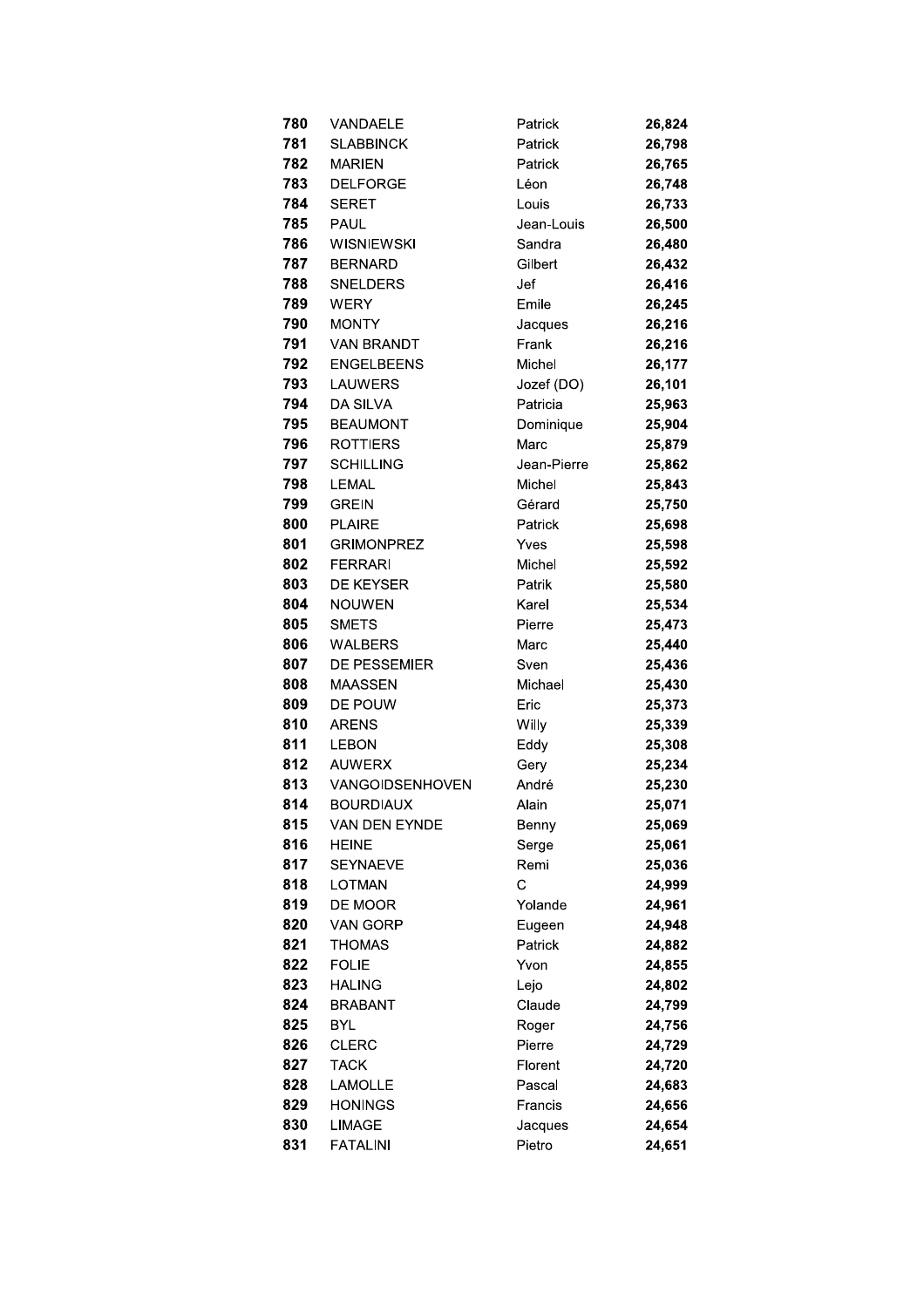| 832        | <b>DEBIEVRE</b>                 | Kristel          | 24,584           |
|------------|---------------------------------|------------------|------------------|
| 833        | <b>DELVIGNE</b>                 | Julien           | 24,539           |
| 834        | <b>BULCKE</b>                   | Anja             | 24,517           |
| 835        | <b>BLANCKAERT</b>               | Eric             | 24,482           |
| 836        | <b>LECLERC</b>                  | Jean-Luc         | 24,451           |
| 837        | DE VOS                          | André            | 24,426           |
| 838        | <b>OPDENACKER</b>               | Michel           | 24,326           |
| 839        | <b>MAZZIER</b>                  | Claude           | 24,298           |
| 840        | <b>SERVERIUS</b>                | Luk              | 24,274           |
| 841        | <b>ORBAN</b>                    | Pascal           | 24,271           |
| 842        | VANDEN BOSSCHE                  | Walter           | 24,271           |
| 843        | <b>DEPUYDT</b>                  | Luc              | 24,184           |
| 844        | <b>RADERMACHER</b>              | Léon             | 24,165           |
| 845        | <b>KELCHTERMANS</b>             | Sylvain          | 24,162           |
| 846        | <b>CARTIAUX</b>                 | Claude           | 24,137           |
| 847        | <b>LECLERRE</b>                 | Bruno            | 24,107           |
| 848        | <b>VANDEN BUSSCHE</b>           | Jean-Pierre      | 24,008           |
| 849        | <b>VAN DEN BRANDEN</b>          | Peter            | 23,959           |
| 850        | <b>DE RIDDER</b>                | Gustaaf          | 23,957           |
| 851        | <b>WILLEMS</b>                  | Luc              | 23,830           |
| 852        | <b>OSSIEUR</b>                  | Marc             | 23,807           |
| 853        | <b>QUARTIER</b>                 | Geert            | 23,781           |
| 854        | <b>BEELEN</b>                   | Jules            | 23,567           |
| 855        | <b>ANSENNE</b>                  | Jacques          | 23,547           |
| 856        | <b>GEERAERTS</b>                | <b>Bert</b>      | 23,395           |
| 857        | CAMPO                           | François         | 23,365           |
| 858        | <b>DECLEIR</b>                  | Gery             | 23,342           |
| 859        | <b>VAN ERCK</b>                 | Johnny           | 23,337           |
| 860        | JAR                             | Victor           | 23,304           |
| 861        | <b>VALKENIERS</b>               | Guy              | 23,220           |
| 862        | <b>CRABBE</b>                   | Daniel           | 23,192           |
| 863        | <b>LEMAIRE</b>                  | Marc-Edgard      | 23,097           |
| 864        | <b>DELAUNOIS</b>                | Marcel           | 23,042           |
| 865        | <b>LEONARD</b>                  | Jacques          | 23,027           |
| 866        | VAN INGELGEM                    | Hugo             | 23,024           |
| 867        | <b>SCHAEK</b>                   | Louis            | 23,017           |
| 868        | <b>KEPPENNE</b>                 | André            | 22,919           |
| 869        | <b>ROSSEL</b>                   | Paul             | 22,902           |
| 870        | <b>BOSTYN</b><br><b>ROEBBEN</b> | Jean-Luc         | 22,847           |
| 871<br>872 | <b>HEINEN</b>                   | Guido<br>Corinne | 22,829           |
| 873        | <b>STEURS</b>                   | Tony             | 22,751<br>22,721 |
| 874        | <b>TORDEUR</b>                  | Michel           | 22,710           |
| 875        | <b>VERBRUGGHE</b>               | Chris            | 22,692           |
| 876        | <b>CRABBE</b>                   | Paul             | 22,615           |
| 877        | VANHAMEL                        | Guido            | 22,545           |
| 878        | <b>GOYENS</b>                   | Nicolas          | 22,444           |
| 879        | TIMMERMAN                       | Eric             | 22,405           |
| 880        | WOUTERS                         | Julien           | 22,350           |
| 881        | <b>WILDIERS</b>                 | Roger            | 22,325           |
| 882        | <b>EVERAERT</b>                 | Ronny            | 22,283           |
| 883        | <b>BONNEZ</b>                   | Dirk             | 22,192           |
|            |                                 |                  |                  |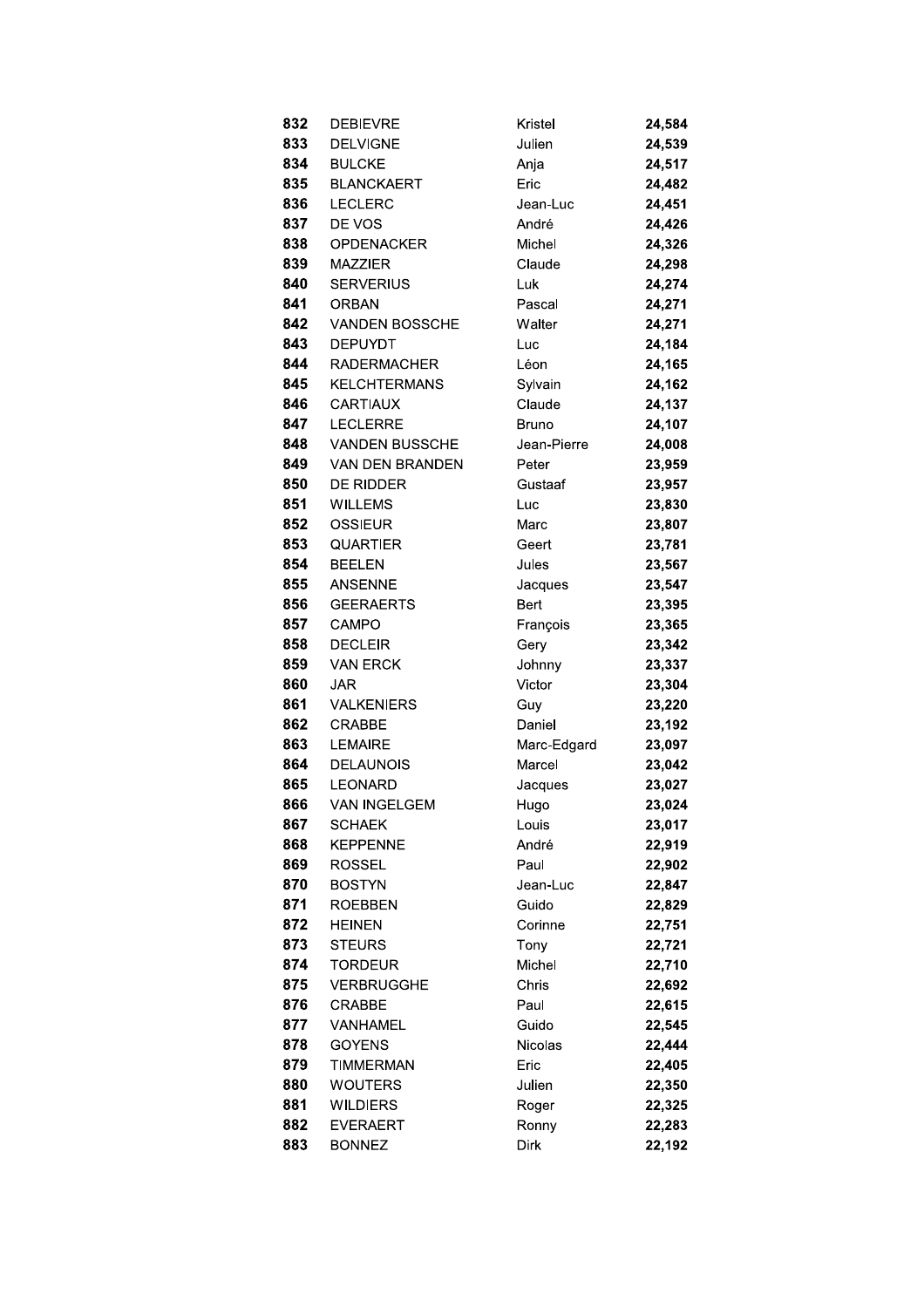| 884 | <b>MOLENBERGHS</b>    | Stefan      | 22,104 |
|-----|-----------------------|-------------|--------|
| 885 | <b>MOORKENS</b>       | Ludo        | 22,051 |
| 886 | <b>GOUDRON</b>        | Eric        | 22,041 |
| 887 | <b>LEENARS</b>        | Thierry     | 22,038 |
| 888 | <b>TEIRLYNCK</b>      | Alain       | 22,033 |
| 889 | <b>ANTOINE</b>        | Patrick     | 22,030 |
| 890 | <b>CEYSSENS</b>       | Valère      | 22,023 |
| 891 | <b>WILLEMS</b>        | Michael     | 21,997 |
| 892 | <b>BREESCH</b>        | Christian   | 21,979 |
| 893 | <b>VOUSSURE</b>       | Carl        | 21,917 |
| 894 | <b>HENRIETTE</b>      | Renald      | 21,900 |
| 895 | <b>ELENS</b>          | Eduard      | 21,856 |
| 896 | COX                   | Ivo         | 21,801 |
| 897 | <b>JAUMOTTE</b>       | Philippe    | 21,794 |
| 898 | <b>DEGEY</b>          | Rudi        | 21,751 |
| 899 | <b>MICHEL</b>         | Eric        | 21,708 |
| 900 | <b>LAUWENS</b>        | Willy       | 21,637 |
| 901 | <b>BIJLOOS</b>        | Jean-Paul   | 21,636 |
| 902 | <b>VERLE</b>          | Etienne     | 21,624 |
| 903 | <b>WELLIN</b>         | Jean-Claude | 21,602 |
| 904 | <b>VALKX</b>          | Frank       | 21,551 |
| 905 | <b>VAN DEN BROECK</b> | Erik        | 21,545 |
| 906 | <b>SERCU</b>          | Jean-Pierre | 21,530 |
| 907 | DE RAEVE              | Richard     | 21,527 |
| 908 | <b>BYLOOS</b>         | Robin       | 21,490 |
| 909 | <b>DAVID</b>          | Joël        | 21,463 |
| 910 | <b>VELTHOF</b>        | Patrick     | 21,455 |
| 911 | <b>GOFFART</b>        | André       | 21,452 |
| 912 | <b>EYCKMANS</b>       | Tom         | 21,366 |
| 913 | <b>TOELEN</b>         | Guy         | 21,327 |
| 914 | <b>POESEN</b>         | Erik        | 21,315 |
| 915 | <b>EPPE</b>           | Alain       | 21,288 |
| 916 | <b>RAVATI</b>         | Lucas       | 21,207 |
| 917 | <b>SMEUNINX</b>       | Ronny       | 21,035 |
| 918 | THIRY                 | Jean        | 21,025 |
| 919 | <b>BRANDERS</b>       | Roger       | 21,016 |
| 920 | <b>SPINI</b>          | Bruno       | 20,931 |
| 921 | <b>RENOIR</b>         | Eric        | 20,908 |
| 922 | <b>RATZ</b>           | John        | 20,903 |
| 923 | <b>BOULANGER</b>      | Thomas      | 20,895 |
| 924 | <b>DECEUSTER</b>      | Pierre      | 20,875 |
| 925 | <b>DEMESMAKER</b>     | Alain       | 20,873 |
| 926 | RIBAUCOURT            | Guy         | 20,868 |
| 927 | <b>MOESEN</b>         | Jos         | 20,730 |
| 928 | <b>PAQUET</b>         | Michel      | 20,712 |
| 929 | VAGENENDE             | Daniel      | 20,707 |
| 930 | <b>DE BACKER</b>      | Bernard     | 20,705 |
| 931 | <b>GUSTIN</b>         | Jérôme      | 20,674 |
| 932 | QUIRIJNEN             | Wannes      | 20,673 |
| 933 | <b>DELAERE</b>        | Eric        | 20,667 |
| 934 | <b>BARTELS</b>        | Guido       | 20,634 |
| 935 | <b>VAN OUDENHOVE</b>  | Michel      | 20,626 |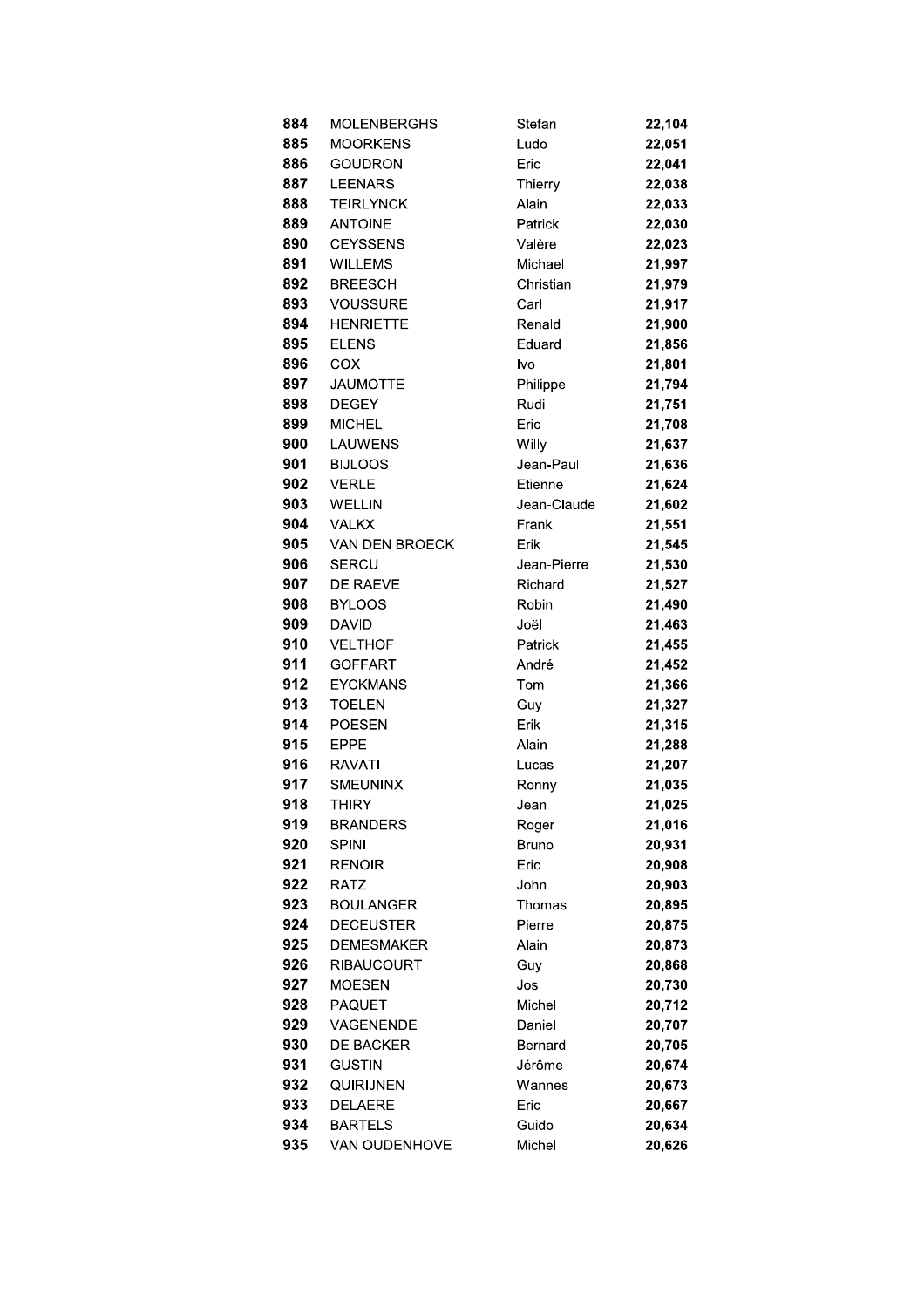| 936 | DELTENDRE           | Jean-Claude   | 20,625 |
|-----|---------------------|---------------|--------|
| 937 | <b>JACQUET</b>      | Jean-Jacques  | 20,625 |
| 938 | <b>LIEBENS</b>      | Paul          | 20,625 |
| 939 | <b>JAMBE</b>        | <b>Dirk</b>   | 20,573 |
| 940 | <b>DANGLART</b>     | Louis         | 20,537 |
| 941 | <b>VANDERLINCK</b>  | Christian     | 20,344 |
| 942 | <b>DEGUELDRE</b>    | Michel        | 20,238 |
| 943 | <b>KETTMAN</b>      | Alain         | 20,238 |
| 944 | VAN ROOY            | lvo           | 20,187 |
| 945 | <b>VAN OVERBEKE</b> | Peter         | 20,087 |
| 946 | DE MEY              | Michel        | 20,084 |
| 947 | <b>LICHTERT</b>     | René          | 20,081 |
| 948 | <b>GODDART</b>      | Serge         | 20,080 |
| 949 | <b>MICHEL</b>       | Pierre        | 20,069 |
| 950 | GITS                | Joseph        | 20,063 |
| 951 | <b>SCHLEUSNER</b>   | Serge         | 19,995 |
| 952 | <b>SACRE</b>        | Jean-Marie    | 19,959 |
| 953 | <b>ZWEBER</b>       | Héribert      | 19,958 |
| 954 | <b>LANDRY</b>       | Thierry       | 19,917 |
| 955 | <b>THOMAS</b>       | <b>Didier</b> | 19,917 |
| 956 | <b>VANSTEYVOORT</b> | André         | 19,885 |
| 957 | <b>THEUNS</b>       | Jozef         | 19,879 |
| 958 | <b>CARLIER</b>      | Jacques       | 19,763 |
| 959 | <b>PUT</b>          | Rudi          | 19,667 |
| 960 | <b>THYRION</b>      | Jean-François | 19,650 |
| 961 | <b>GODART</b>       | Baudouin      | 19,621 |
| 962 | <b>BOUTAY</b>       | Gaston        | 19,615 |
| 963 | <b>MATTHYS</b>      | Jozef         | 19,601 |
| 964 | <b>ROSSINI</b>      | Christian     | 19,589 |
| 965 | <b>FEYEN</b>        | Herbert       | 19,558 |
| 966 | <b>VRIJELINCK</b>   | Dirk          | 19,548 |
| 967 | <b>HANS</b>         | Daniel        | 19,406 |
| 968 | MATTHYS             | Etienne       | 19,361 |
| 969 | <b>AMENDT</b>       | Joseph        | 19,326 |
| 970 | PESCHON             | Alain         | 19,236 |
| 971 | <b>MIOTTO</b>       | Albino        | 19,226 |
| 972 | <b>HENRY</b>        | Michel        | 19,158 |
| 973 | <b>CROES</b>        | Frank         | 19,120 |
| 974 | <b>CLEREBOUT</b>    | Michel        | 19,025 |
| 975 | <b>BORNAUW</b>      | Stephan       | 18,981 |
| 976 | <b>BOURLIER</b>     | Gérard        | 18,962 |
| 977 | <b>DELVAL</b>       | Benjamin      | 18,942 |
| 978 | WIXEL               | Michel        | 18,927 |
| 979 | LANDUYT             | Chris         | 18,896 |
| 980 | <b>D'HAESE</b>      | Johan         | 18,880 |
| 981 | <b>LEUFGEN</b>      | Hans-Klaus    | 18,854 |
| 982 | <b>LEYSSENS</b>     | Jos           | 18,817 |
| 983 | <b>RASSALLE</b>     | Frank         | 18,813 |
| 984 | <b>FOLIE</b>        | José          | 18,805 |
| 985 | <b>FOURNAUX</b>     | Jean-Guy      | 18,760 |
| 986 | <b>TRUCHET</b>      | Jean-Louis    | 18,743 |
| 987 | <b>HEINEN</b>       | Jean          | 18,593 |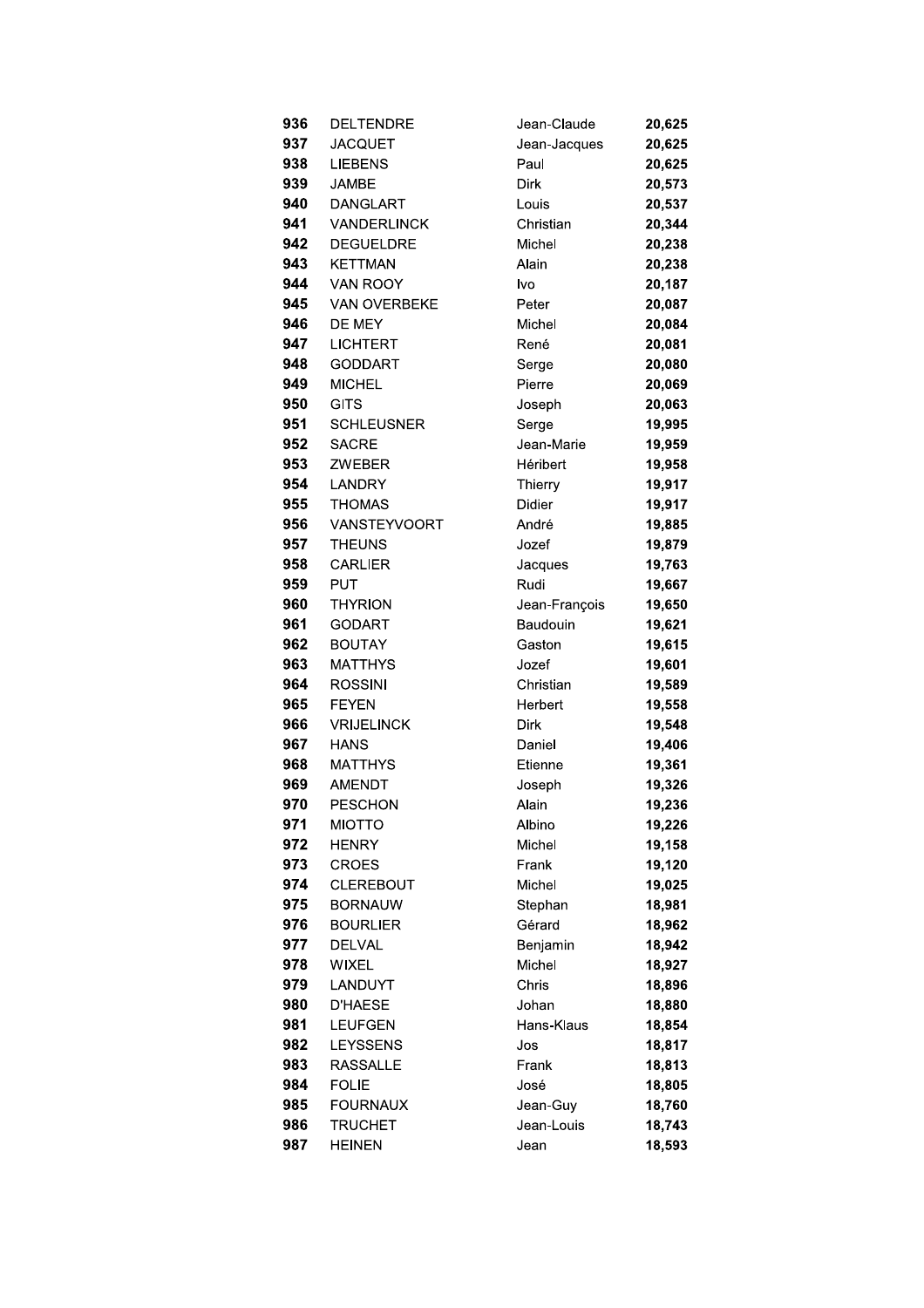| 988          | <b>PROTOPAPA</b>                | Gérard            | 18,586           |
|--------------|---------------------------------|-------------------|------------------|
| 989          | <b>VANSTEENKISTE</b>            | Franky            | 18,560           |
| 990          | <b>HAMMERS</b>                  | Marc              | 18,510           |
| 991          | <b>LHEUREUX</b>                 | Michel            | 18,425           |
| 992          | <b>JACQUES</b>                  | Paul              | 18,376           |
| 993          | DEMEULENAERE                    | Chris             | 18,227           |
| 994          | VANSANT                         | Danny             | 18,118           |
| 995          | <b>PUIATTI</b>                  | Giacomo           | 18,021           |
| 996          | <b>ROSSEEUW</b>                 | Jean              | 18,010           |
| 997          | <b>VAN ASSCHE</b>               | Patrick           | 18,005           |
| 998          | <b>THEISSEN</b>                 | Paul              | 17,966           |
| 999          | <b>MAES</b>                     | Michel            | 17,927           |
| 1000         | <b>HEIREMANS</b>                | Yves              | 17,906           |
| 1001         | <b>BROLET</b>                   | André             | 17,899           |
| 1002         | <b>BANHEUX</b>                  | Jean-Pierre       | 17,884           |
| 1003         | <b>HUBEAU</b>                   | Christian         | 17,872           |
| 1004         | VANAUDENHOVE                    | Victor            | 17,860           |
| 1005         | <b>HEUMAN</b>                   | Jean-Claude       | 17,842           |
| 1006         | <b>CLERBOIS</b>                 | Jean-Luc          | 17,836           |
| 1007         | <b>HUYGHE</b>                   | Luc               | 17,765           |
| 1008         | <b>DAEMS</b>                    | Micheline         | 17,726           |
| 1009         | <b>VAN BENEDEN</b>              | Luc               | 17,710           |
| 1010         | <b>SCAILLET</b>                 | Michel            | 17,705           |
| 1011         | <b>NOEL</b>                     | Raoul             | 17,681           |
| 1012         | <b>FOGLIA</b>                   | Jean-Pierre       | 17,639           |
| 1013         | <b>HIMSCHOOT</b>                | Peter             | 17,639           |
| 1014         | <b>DERICKS</b>                  | Jos               | 17,603           |
| 1015         | <b>WEUSTEN</b>                  | Willy             | 17,545           |
| 1016         | <b>GEZEL</b>                    | Alain             | 17,538           |
| 1017         | <b>HELSMOORTEL</b>              | Jean-Marie        | 17,519           |
| 1018         | QUIDOUSSE                       | Filip             | 17,496           |
| 1019         | <b>DEWAERSEGHERS</b>            | Francis           | 17,477           |
| 1020<br>1021 | <b>JAMINON</b><br><b>MOONEN</b> | Robert<br>Patrick | 17,379           |
| 1022         | MATTEN                          | Albert            | 17,335           |
| 1023         | <b>BUCHET</b>                   |                   | 17,326<br>17,281 |
| 1024         | <b>TREMMERIE</b>                | Michel<br>Marc    | 17,236           |
| 1025         | <b>ROSETTI</b>                  | Paolo             | 17,231           |
| 1026         | <b>STROO</b>                    | Eric              | 17,199           |
| 1027         | DE WILDE                        | Jean-Pierre       | 17,176           |
| 1028         | <b>CONINGS</b>                  | Koen              | 17,175           |
| 1029         | <b>KLUBERT</b>                  | Astrid            | 17,149           |
| 1030         | <b>BERNAERTS</b>                | Bernard           | 17,145           |
| 1031         | <b>LIENARD</b>                  | Christian         | 17,135           |
| 1032         | <b>PAQUET</b>                   | André             | 17,123           |
| 1033         | <b>DOLVELDE</b>                 | Michel            | 17,122           |
| 1034         | <b>ANDRE</b>                    | Jean-François     | 17,072           |
| 1035         | <b>VERSLEGERS</b>               | Theo              | 17,059           |
| 1036         | <b>PARISOTTO</b>                | Roland            | 17,054           |
| 1037         | <b>EENENS</b>                   | Didier            | 17,045           |
| 1038         | <b>DAMS</b>                     | Eddy              | 16,969           |
| 1039         | <b>JANSSENS</b>                 | Wim               | 16,937           |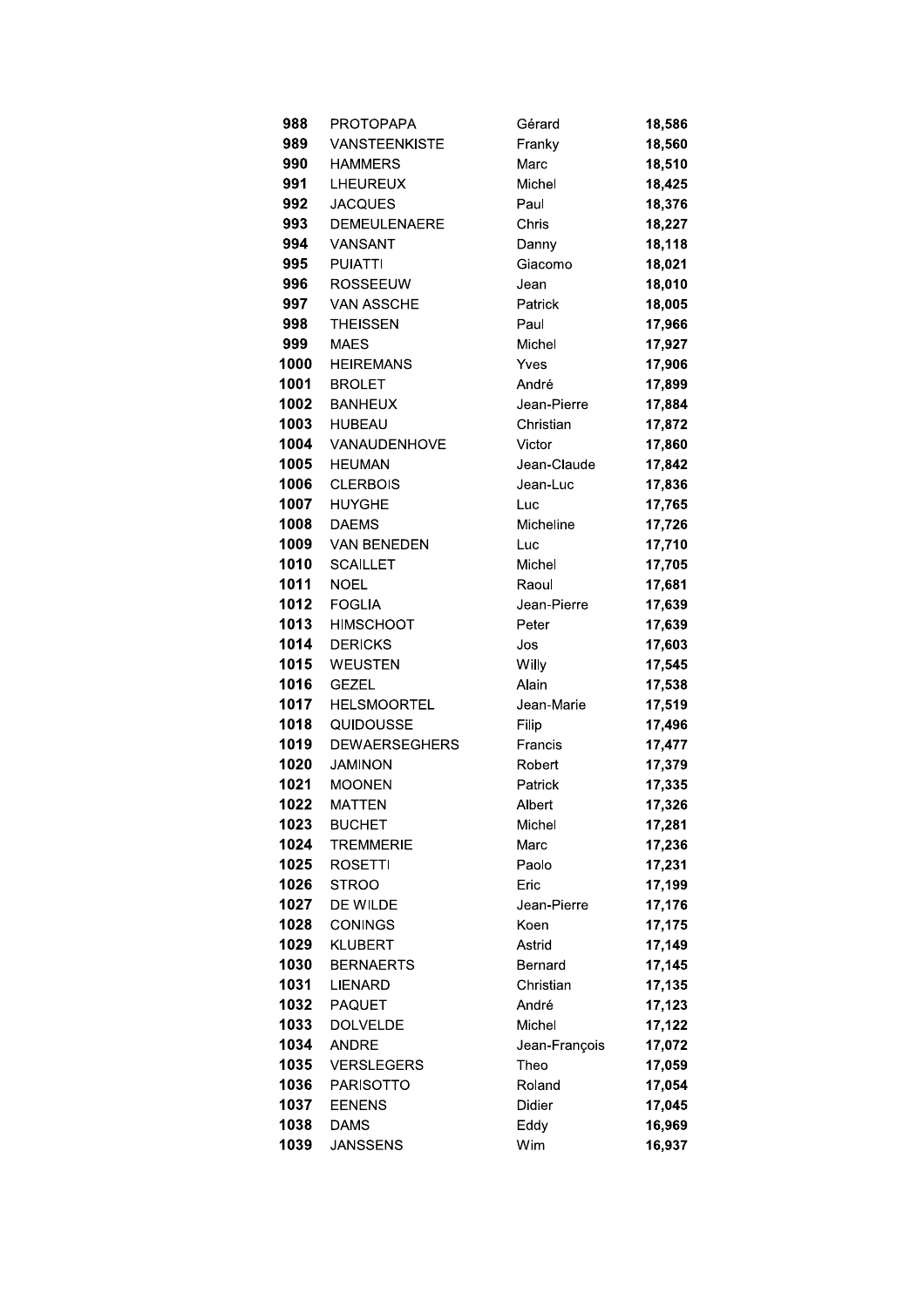| 1040         | <b>VERVAET</b>                  | Pierre           | 16,911           |
|--------------|---------------------------------|------------------|------------------|
| 1041         | <b>VAN POUCKE</b>               | Wim              | 16,904           |
| 1042         | <b>REGNARD</b>                  | René-Luc         | 16,830           |
| 1043         | <b>PALMAERTS</b>                | Ronny            | 16,829           |
| 1044         | <b>GRISONICHI</b>               | Luciano          | 16,820           |
| 1045         | <b>CUYPERS</b>                  | Erik             | 16,735           |
| 1046         | <b>GLESENER</b>                 | Sylvia           | 16,720           |
| 1047         | VAN CROMBRUGGE                  | Jean-Jacques     | 16,718           |
| 1048         | <b>CLEMINCKX</b>                | Mario            | 16,711           |
| 1049         | <b>VERVAET</b>                  | Marcel           | 16,660           |
| 1050         | <b>SIMONELLI</b>                | Wolner           | 16,642           |
| 1051         | <b>SCHRAEYEN</b>                | Frank            | 16,601           |
| 1052         | <b>PAELINCK</b>                 | Olivier          | 16,578           |
| 1053         | VAN KERKVOORDE                  | Freddy           | 16,558           |
| 1054         | <b>LIPPENS</b>                  | Herwig           | 16,500           |
| 1055         | <b>VAN OOSTERWIJCK</b>          | Wim              | 16,493           |
| 1056         | VANDENBOSCH                     | Michel           | 16,440           |
| 1057         | <b>WOUTERS</b>                  | Ludo             | 16,401           |
| 1058         | <b>DOMBRECHT</b>                | Martin           | 16,397           |
| 1059         | <b>DUCHENE</b>                  | André            | 16,373           |
| 1060         | <b>SMITS</b>                    | Paul             | 16,372           |
| 1061         | <b>MAHY</b>                     | Yves             | 16,162           |
| 1062         | <b>GRANSART</b>                 | Marc             | 16,146           |
| 1063         | <b>GILBERT</b>                  | André            | 16,098           |
| 1064         | <b>BRANTS</b>                   | Jozef            | 16,050           |
| 1065         | <b>TONNELIER</b>                | François         | 16,028           |
| 1066         | <b>REQUILLE</b>                 | Jean-Pol         | 15,928           |
| 1067         | <b>COBBAERT</b>                 | Marcel           | 15,912           |
| 1068         | <b>ZOETAERT</b>                 | René             | 15,852           |
| 1069         | <b>PATIGNY</b>                  | Marcel           | 15,848           |
| 1070         | <b>RICCI</b>                    | Giuseppe         | 15,809           |
| 1071         | <b>BLANCKAERT</b>               | Charly           | 15,787           |
| 1072         | VANMOL                          | lvo              | 15,749           |
| 1073         | <b>BALZA</b>                    | Jean-Marie       | 15,698           |
| 1074         | <b>BEUSEN</b>                   | Ronny            | 15,659           |
| 1075         | <b>GOBIN</b>                    | André            | 15,623           |
| 1076         | <b>BERNAERT</b>                 | Ghislain         | 15,574           |
| 1077         | <b>BUEKENHOUDT</b>              | Pierre           | 15,536           |
| 1078         | <b>DEBLAUWE</b>                 | Ronny            | 15,380           |
| 1079         | <b>BOUT</b>                     | Jean-Luc         | 15,368           |
| 1080         | <b>MESTRE</b>                   | Guy              | 15,360           |
| 1081<br>1082 | <b>BACKS</b><br><b>DEZAEGER</b> | Gérard<br>Daniel | 15,343           |
|              |                                 |                  | 15,329           |
| 1083<br>1084 | <b>KELLER</b><br><b>ETIENNE</b> | Michael<br>Marc  | 15,329<br>15,258 |
| 1085         | VANDERELST                      | Denis            | 15,254           |
| 1086         | <b>HANARD</b>                   | Jean-Jacques     | 15,213           |
| 1087         | <b>FEUILLIEN</b>                | Gérard           | 15,196           |
| 1088         | <b>FLANDROY</b>                 | Pierre           | 15,122           |
| 1089         | <b>VAN PARYS</b>                | Jacques          | 15,101           |
| 1090         | <b>VAN DONINCK</b>              | Julien           | 15,078           |
| 1091         | <b>HENNES</b>                   | Guy              | 15,054           |
|              |                                 |                  |                  |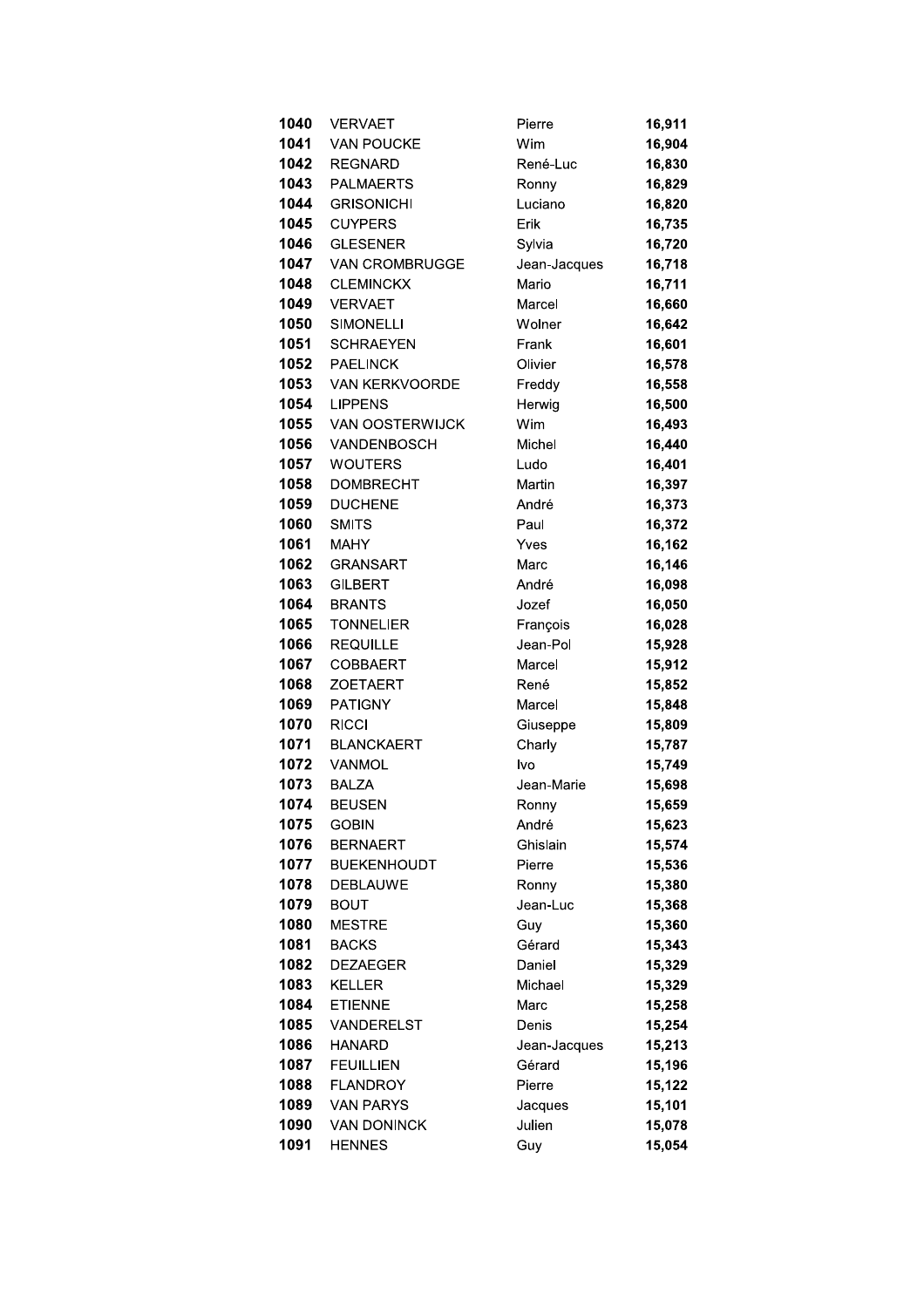| 1092         | <b>COMPANIE</b>             | Marcel                      | 15,033           |
|--------------|-----------------------------|-----------------------------|------------------|
| 1093         | <b>BEX</b>                  | Wilfried                    | 14,940           |
| 1094         | <b>TRIPPAERS</b>            | Alain                       | 14,928           |
| 1095         | <b>KORTE</b>                | Reiner                      | 14,927           |
| 1096         | <b>GODFRIN</b>              | Benoît                      | 14,872           |
| 1097         | <b>RENARD</b>               | Michel                      | 14,871           |
| 1098         | <b>FEYS</b>                 | John                        | 14,844           |
| 1099         | <b>NULLI</b>                | Marina                      | 14,838           |
| 1100         | <b>DUMONT</b>               | Roger                       | 14,835           |
| 1101         | <b>JEANMART</b>             | Daniel                      | 14,798           |
| 1102         | <b>BOVEROUX</b>             | Patrick                     | 14,779           |
| 1103         | <b>GULDENTOPS</b>           | Jozef                       | 14,701           |
| 1104         | <b>VAN HAEMEL</b>           | Guido                       | 14,596           |
| 1105         | <b>FRANCOTTE</b>            | Charly                      | 14,544           |
| 1106         | VAN DOOREN                  | Kamiel                      | 14,513           |
| 1107         | <b>CARLIER</b>              | Alain                       | 14,505           |
| 1108         | <b>PATER</b>                | Pascal                      | 14,463           |
| 1109         | <b>LACOMBE</b>              | Jean-Claude                 | 14,420           |
| 1110         | <b>POURTOIS</b>             | Gérard                      | 14,418           |
| 1111         | VANNUT                      | Ronny                       | 14,416           |
| 1112         | <b>VANRAES</b>              | René                        | 14,413           |
| 1113         | <b>KIRSCH</b>               | René                        | 14,374           |
| 1114         | <b>DROESSAERT</b>           | Dirk                        | 14,362           |
| 1115         | <b>OOMEN</b>                | Tonny                       | 14,362           |
| 1116         | <b>KLEINER</b>              | Christian                   | 14,360           |
| 1117         | <b>APOSTEL</b>              | Viviane                     | 14,341           |
| 1118         | <b>PLANCHE</b>              | Georgette                   | 14,320           |
| 1119         | <b>GARET</b>                | Bernard                     | 14,317           |
| 1120<br>1121 | VAN WAES                    | Noël                        | 14,310           |
| 1122         | <b>GARSBEKE</b><br>VAN BORM | <b>Dirk</b><br>$\mathsf{C}$ | 14,305<br>14,271 |
| 1123         | <b>MOHR</b>                 | Dany                        | 14,270           |
| 1124         | <b>VOS</b>                  | Eddy                        | 14,252           |
| 1125         | <b>ACKE</b>                 | Luc                         | 14,242           |
| 1126         | <b>MERKLE</b>               | Gisela                      | 14,239           |
| 1127         | <b>TRANTES</b>              | Emil                        | 14,238           |
| 1128         | <b>MASSCHELEIN</b>          | Tony                        | 14,227           |
| 1129         | <b>DEWIN</b>                | Roger                       | 14,202           |
| 1130         | <b>PUFFET</b>               | Léon                        | 14,161           |
| 1131         | <b>VAN PARIJS</b>           | Jozef                       | 14,145           |
| 1132         | <b>VAN DER RAAY</b>         | Hugo                        | 14,125           |
| 1133         | <b>PEETERS</b>              | Allen                       | 14,122           |
| 1134         | <b>ANDRIES</b>              | Robert                      | 14,096           |
| 1135         | <b>GIJSEMANS</b>            | Johan                       | 14,080           |
| 1136         | <b>SCHUERMANS</b>           | Danny                       | 14,062           |
| 1137         | <b>DEBRABANDERE</b>         | Dirk                        | 14,046           |
| 1138         | <b>GOOSSENS</b>             | Marc                        | 14,027           |
| 1139         | LHEUREUX                    | Joseph                      | 14,010           |
| 1140         | <b>MARCHAL</b>              | Marcel                      | 13,954           |
| 1141         | VANNIEUWENHUYSE             | Peter                       | 13,923           |
| 1142         | <b>RADERMACHER</b>          | Günter                      | 13,919           |
| 1143         | <b>EFFINIER</b>             | Guy                         | 13,891           |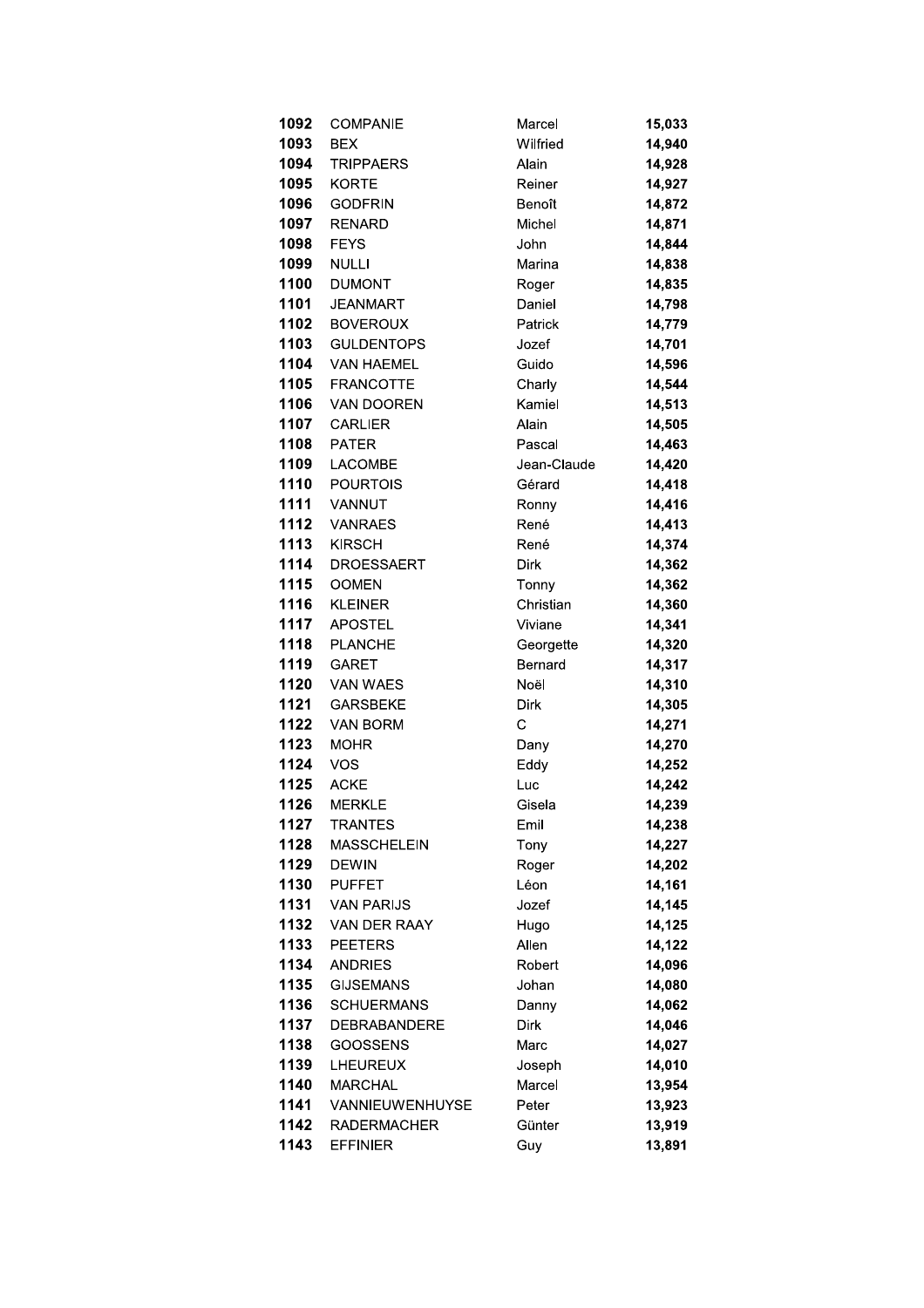| 1144 | <b>DONCQ</b>       | Francis      | 13,792 |
|------|--------------------|--------------|--------|
| 1145 | <b>VAN POEKE</b>   | Etienne      | 13,792 |
| 1146 | VAN BELLAINGT      | Jules        | 13,735 |
| 1147 | <b>HELLEMANS</b>   | Eddy         | 13,717 |
| 1148 | DE KEERSMAEKER     | Jan          | 13,715 |
| 1149 | <b>CARTON</b>      | Séverine     | 13,696 |
| 1150 | <b>WILLEMS</b>     | Inge         | 13,686 |
| 1151 | <b>SOETAERT</b>    | Jacques      | 13,683 |
| 1152 | <b>FAVARO</b>      | Serge        | 13,625 |
| 1153 | <b>BERTELS</b>     | <b>Stief</b> | 13,596 |
| 1154 | <b>SOLHEID</b>     | Rebecca      | 13,595 |
| 1155 | <b>GIELEN</b>      | Jean-Charles | 13,518 |
| 1156 | <b>DERWAEL</b>     | Denny        | 13,466 |
| 1157 | <b>FOX</b>         | Claude       | 13,444 |
| 1158 | LAGAE              | Patrick      | 13,405 |
| 1159 | <b>SCHOMUS</b>     | Francis      | 13,403 |
| 1160 | <b>DUPONT</b>      | Eddy         | 13,398 |
| 1161 | <b>ENGELBEENS</b>  | Raoul        | 13,284 |
| 1162 | <b>DEMOOR</b>      | Michel       | 13,263 |
| 1163 | <b>JAMOTTE</b>     | Olivier      | 13,263 |
| 1164 | <b>STEVERLYNCK</b> | Jackie       | 13,231 |
| 1165 | <b>DEFRUYT</b>     | Zeno         | 13,229 |
| 1166 | <b>DUQUESNE</b>    | David        | 13,200 |
| 1167 | <b>THOONEN</b>     | Jos          | 13,199 |
| 1168 | <b>FRANSEN</b>     | Jo           | 13,175 |
| 1169 | <b>MOONS</b>       | Théo         | 13,111 |
| 1170 | <b>ADRIET</b>      | Daniel       | 13,073 |
| 1171 | <b>GERAIN</b>      | Robert       | 13,066 |
| 1172 | LOWEL              | Willy        | 13,061 |
| 1173 | <b>BAGLIONI</b>    | Guido        | 13,035 |
| 1174 | <b>KÜPPER</b>      | Norbert      | 13,023 |
| 1175 | <b>COLIN</b>       | J            | 12,965 |
| 1176 | <b>RODERBOURG</b>  | Hubert       | 12,952 |
| 1177 | <b>ROSSEEL</b>     | Jan          | 12,922 |
| 1178 | <b>SCHOOFS</b>     | Ludo         | 12,907 |
| 1179 | DE COOMAN          | Serge        | 12,884 |
| 1180 | <b>VAN DAMME</b>   | Daniel       | 12,819 |
| 1181 | <b>PEETERS</b>     | Eddy         | 12,810 |
| 1182 | <b>DOZO</b>        | Edmond       | 12,808 |
| 1183 | <b>RADERMACHER</b> | Jean-Marie   | 12,799 |
| 1184 | <b>DAUBERSY</b>    | André        | 12,779 |
| 1185 | <b>ATLAS</b>       | Georges      | 12,773 |
| 1186 | <b>BOSH</b>        | René         | 12,740 |
| 1187 | <b>MARIVOET</b>    | Eugeen       | 12,708 |
| 1188 | <b>MERTENS</b>     | Omer         | 12,664 |
| 1189 | <b>SMETS</b>       | Rudy         | 12,644 |
| 1190 | VAN CRAEYNEST      | Marc         | 12,624 |
| 1191 | <b>LAMBIOTTE</b>   | René         | 12,526 |
| 1192 | <b>EECKHOUT</b>    | Thierry      | 12,521 |
| 1193 | <b>SCHWINDT</b>    | Jean-Luc     | 12,486 |
| 1194 | <b>DE SCHEPPER</b> | Jean-Claude  | 12,477 |
| 1195 | <b>HUYGE</b>       | Guido        | 12,431 |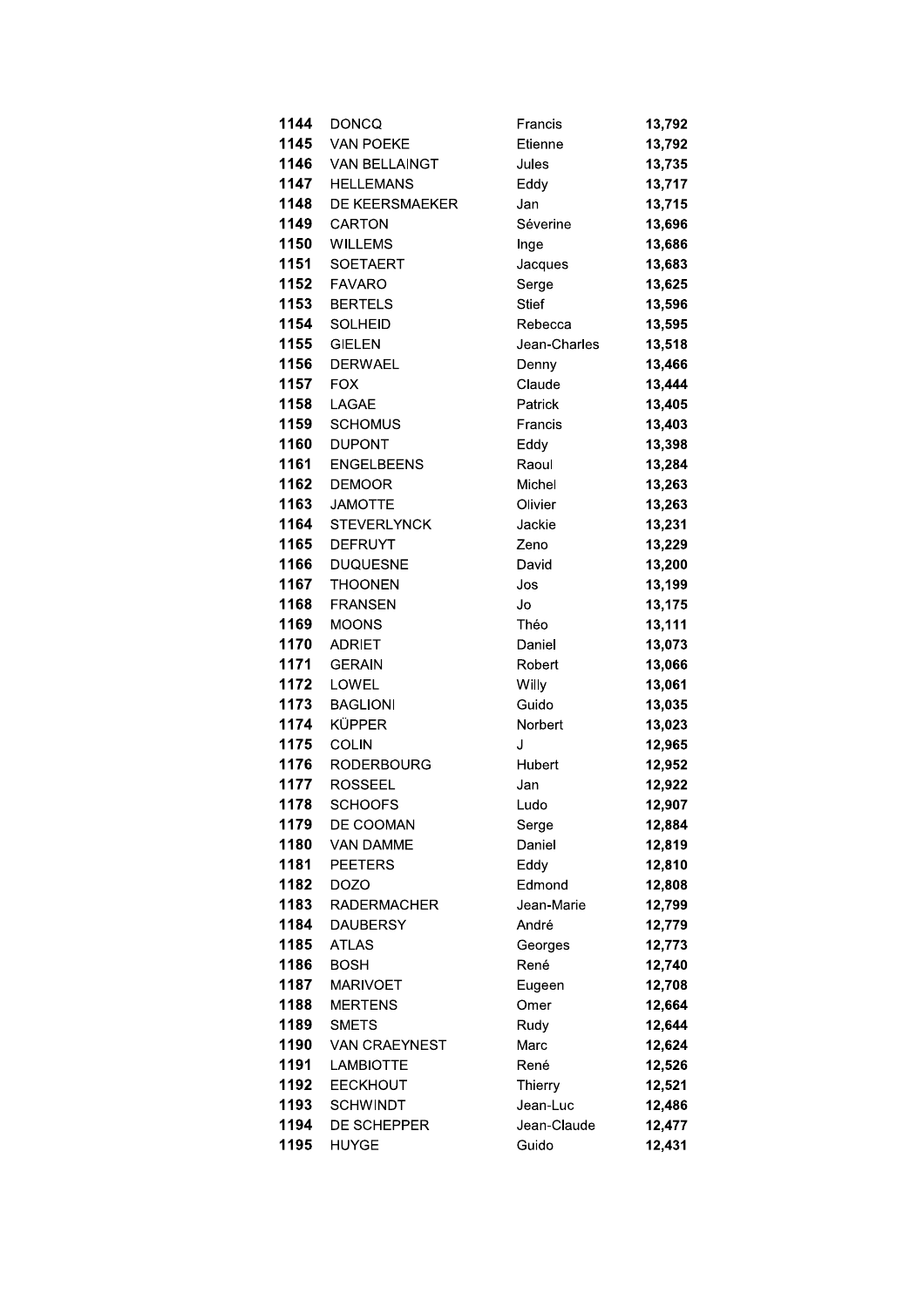| 1196 | <b>MEEUWSEN</b>       | Eric            | 12,421 |
|------|-----------------------|-----------------|--------|
| 1197 | <b>LONCKE</b>         | Denis           | 12,393 |
| 1198 | <b>BEETS</b>          | Charlie         | 12,392 |
| 1199 | <b>MICHAELIS</b>      | Werner          | 12,379 |
| 1200 | <b>VAN EECKE</b>      | Rudy            | 12,375 |
| 1201 | <b>AMAOUZ</b>         | Roland          | 12,371 |
| 1202 | <b>VAN RENTERGHEM</b> | Christophe      | 12,360 |
| 1203 | <b>BEETS</b>          | Alex            | 12,356 |
| 1204 | <b>HAUWEELE</b>       | Pol             | 12,315 |
| 1205 | <b>WOUTERS</b>        | Roger           | 12,309 |
| 1206 | <b>DERVAUX</b>        | Jacques         | 12,280 |
| 1207 | <b>BOSMANS</b>        | Stefan          | 12,265 |
| 1208 | <b>SCHOLIERS</b>      | Patrick         | 12,247 |
| 1209 | <b>DELREZ</b>         | Jean-Claude     | 12,246 |
| 1210 | <b>COLSON</b>         | René            | 12,222 |
| 1211 | <b>POURTOIS</b>       | Olivier         | 12,184 |
| 1212 | <b>ALLAERT</b>        | Micha           | 12,181 |
| 1213 | <b>BRABANT</b>        | Jean-Pierre     | 12,175 |
| 1214 | <b>VAN TRICHT</b>     | Alex            | 12,174 |
| 1215 | <b>VERMESEN</b>       | Marc            | 12,137 |
| 1216 | <b>COLANS</b>         | Hugo            | 12,134 |
| 1217 | <b>BLOCKX</b>         | Dominique       | 12,085 |
| 1218 | <b>JAMAIGNE</b>       | Jurgen          | 12,081 |
| 1219 | <b>ANDRE</b>          | Albert          | 12,063 |
| 1220 | <b>BUSSCHOTS</b>      | <b>Dirk</b>     | 12,063 |
| 1221 | <b>MESOTTEN</b>       | Luc             | 12,060 |
| 1222 | <b>SOHET</b>          | Daniel          | 12,026 |
| 1223 | <b>VEREECKEN</b>      | <b>Brigitte</b> | 11,998 |
| 1224 | <b>CLAESSENS</b>      | Guido           | 11,955 |
| 1225 | VAN LOOY              | Ludo            | 11,948 |
| 1226 | <b>HOTTON</b>         | Philippe        | 11,941 |
| 1227 | <b>ROELANTS</b>       | Johnny          | 11,933 |
| 1228 | <b>LUTTE</b>          | Dominique       | 11,913 |
| 1229 | <b>LEYNE</b>          | Ronny           | 11,885 |
| 1230 | WOUTERS               | Olivier         | 11,874 |
| 1231 | VAN DER STRAETEN      | Marc            | 11,870 |
| 1232 | <b>FRANCO</b>         | Denis           | 11,864 |
| 1233 | <b>PIERET</b>         | Didier          | 11,837 |
| 1234 | <b>VANDE AMEELE</b>   | Μ               | 11,837 |
| 1235 | <b>MAES</b>           | Roland          | 11,831 |
| 1236 | <b>ERVINCKX</b>       | Michel          | 11,817 |
| 1237 | <b>VAN MOL</b>        | Thierry         | 11,783 |
| 1238 | <b>BAQUET</b>         | Albert          | 11,769 |
| 1239 | <b>CALLEWAERT</b>     | Claude          | 11,768 |
| 1240 | <b>T'JOENS</b>        | <b>Bertrand</b> | 11,741 |
| 1241 | <b>ALBERT</b>         | Claude          | 11,698 |
| 1242 | <b>DEREEPER</b>       | Willy           | 11,673 |
| 1243 | <b>BURANELLO</b>      | Ezio            | 11,662 |
| 1244 | <b>VINCK</b>          | Didier          | 11,661 |
| 1245 | <b>KAPUSZINSKI</b>    | Alain           | 11,653 |
| 1246 | <b>FEVRY</b>          | Gaëtan          | 11,646 |
| 1247 | <b>GILLIARD</b>       | Louis-Marie     | 11,646 |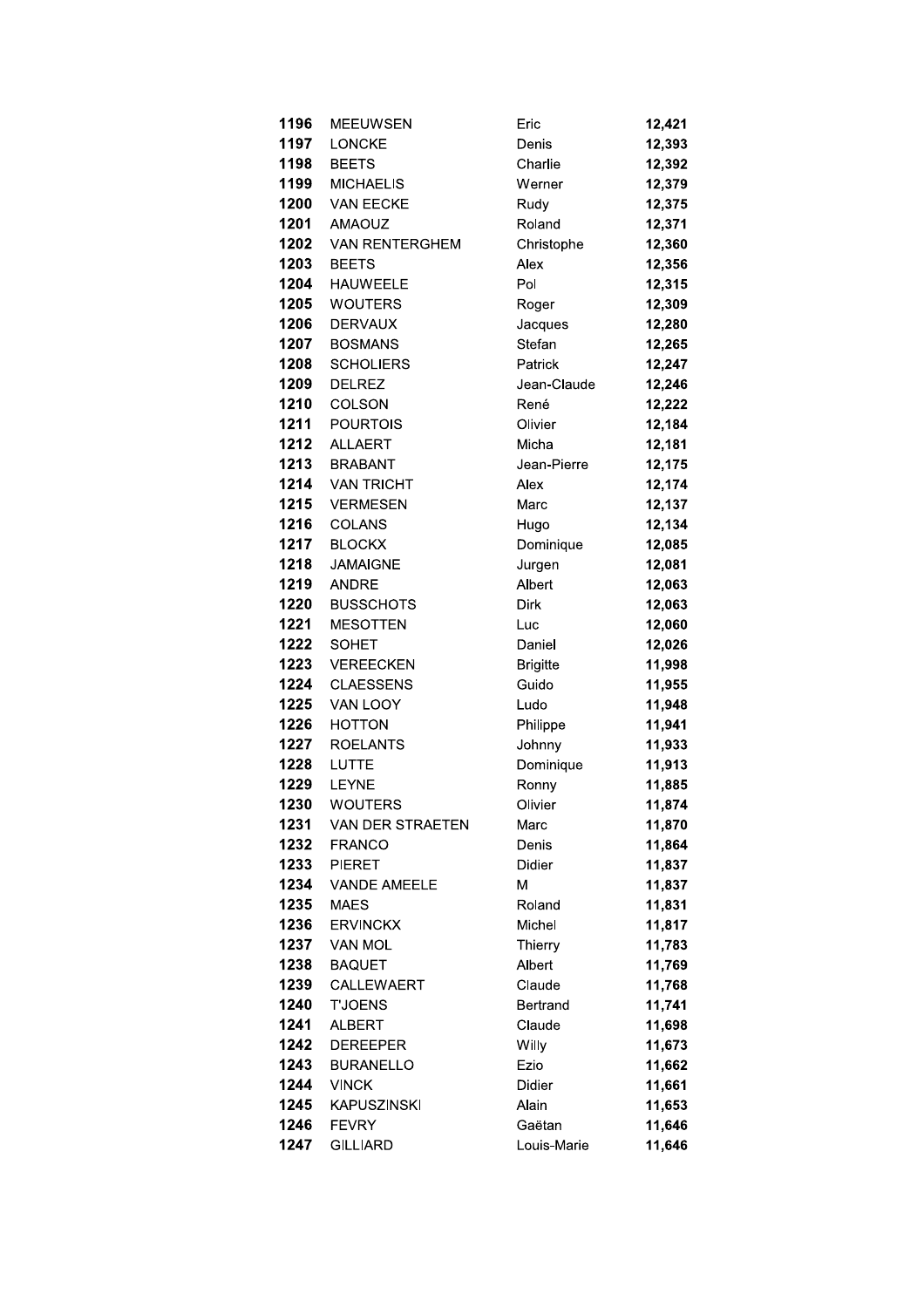| 1248 | <b>ADRIAENSENS</b>   | Alexander      | 11,643 |
|------|----------------------|----------------|--------|
| 1249 | <b>GILLET</b>        | Philippe       | 11,622 |
| 1250 | <b>BOTTEQUIN</b>     | Francis        | 11,618 |
| 1251 | <b>SCHEELEN</b>      | Tom            | 11,616 |
| 1252 | <b>FELINGE</b>       | Bernard        | 11,614 |
| 1253 | <b>TARTINI</b>       | Marc           | 11,607 |
| 1254 | <b>DEHAENE</b>       | Gery           | 11,602 |
| 1255 | <b>BAURAIND</b>      | Philippe       | 11,587 |
| 1256 | DE SMET              | Roland         | 11,580 |
| 1257 | <b>VERSCHUEREN</b>   | Chris          | 11,531 |
| 1258 | COOLMAN              | Thierry        | 11,523 |
| 1259 | <b>MERTENS</b>       | Jan            | 11,523 |
| 1260 | <b>JORISSEN</b>      | Jerry          | 11,519 |
| 1261 | <b>LENNERTS</b>      | Jacqueline     | 11,510 |
| 1262 | <b>VERHEYDEN</b>     | Armand         | 11,503 |
| 1263 | <b>STRYPSTEIN</b>    | <b>Nicolas</b> | 11,500 |
| 1264 | <b>ROUSSEAU</b>      | Françoise      | 11,499 |
| 1265 | <b>VAN RYCKEGHEM</b> | Dany           | 11,488 |
| 1266 | <b>DOPPAGNE</b>      | Yves           | 11,480 |
| 1267 | <b>SWOLFS</b>        | Jozef          | 11,476 |
| 1268 | QUARANTE             | Jean-Pol       | 11,469 |
| 1269 | <b>DUSART</b>        | Daniel         | 11,460 |
| 1270 | <b>DUPONT</b>        | Bart           | 11,448 |
| 1271 | <b>FAGOT</b>         | Patrice        | 11,447 |
| 1272 | <b>BECKERS</b>       | Frans          | 11,421 |
| 1273 | <b>VAN DRIESSCHE</b> | Peter          | 11,409 |
| 1274 | <b>SEYSSENS</b>      | Guido          | 11,407 |
| 1275 | <b>HUBY</b>          | Karl Heinz     | 11,397 |
| 1276 | <b>TASSIN</b>        | Jacques        | 11,376 |
| 1277 | <b>LORFEVRE</b>      | Pol            | 11,375 |
| 1278 | <b>HECK</b>          | Jean           | 11,352 |
| 1279 | <b>LEYS</b>          | Michel         | 11,346 |
| 1280 | <b>COPPENS</b>       | Jean-Jacques   | 11,339 |
| 1281 | <b>BOUCKHUYT</b>     | Bernard        | 11,327 |
| 1282 | <b>BRUYNOOGHE</b>    | Roger          | 11,323 |
| 1283 | <b>SABBE</b>         | Chris          | 11,308 |
| 1284 | <b>VAN DURME</b>     | Herwig         | 11,276 |
| 1285 | <b>SCULIN</b>        | Philippe       | 11,270 |
| 1286 | <b>VERBRUGGHE</b>    | Louis          | 11,267 |
| 1287 | VAN ERK              | Frank          | 11,262 |
| 1288 | <b>VERMEULEN</b>     | Guy            | 11,258 |
| 1289 | <b>FAICT</b>         | Marie          | 11,244 |
| 1290 | <b>COENEN</b>        | Jacques        | 11,225 |
| 1291 | <b>DECONINCK</b>     | Johnny         | 11,210 |
| 1292 | <b>HINYOT</b>        | Tony           | 11,200 |
| 1293 | <b>PUTZ</b>          | Jean-Louis     | 11,199 |
| 1294 | <b>HANSSEN</b>       | Henri          | 11,173 |
| 1295 | <b>PONCELET</b>      | Théo           | 11,170 |
| 1296 | <b>LESPOIX</b>       | Luc            | 11,147 |
| 1297 | <b>DUCARME</b>       | Didier         | 11,133 |
| 1298 | <b>SCHAUBROECK</b>   | Johan          | 11,133 |
| 1299 | <b>CAPELLE</b>       | Yvan           | 11,132 |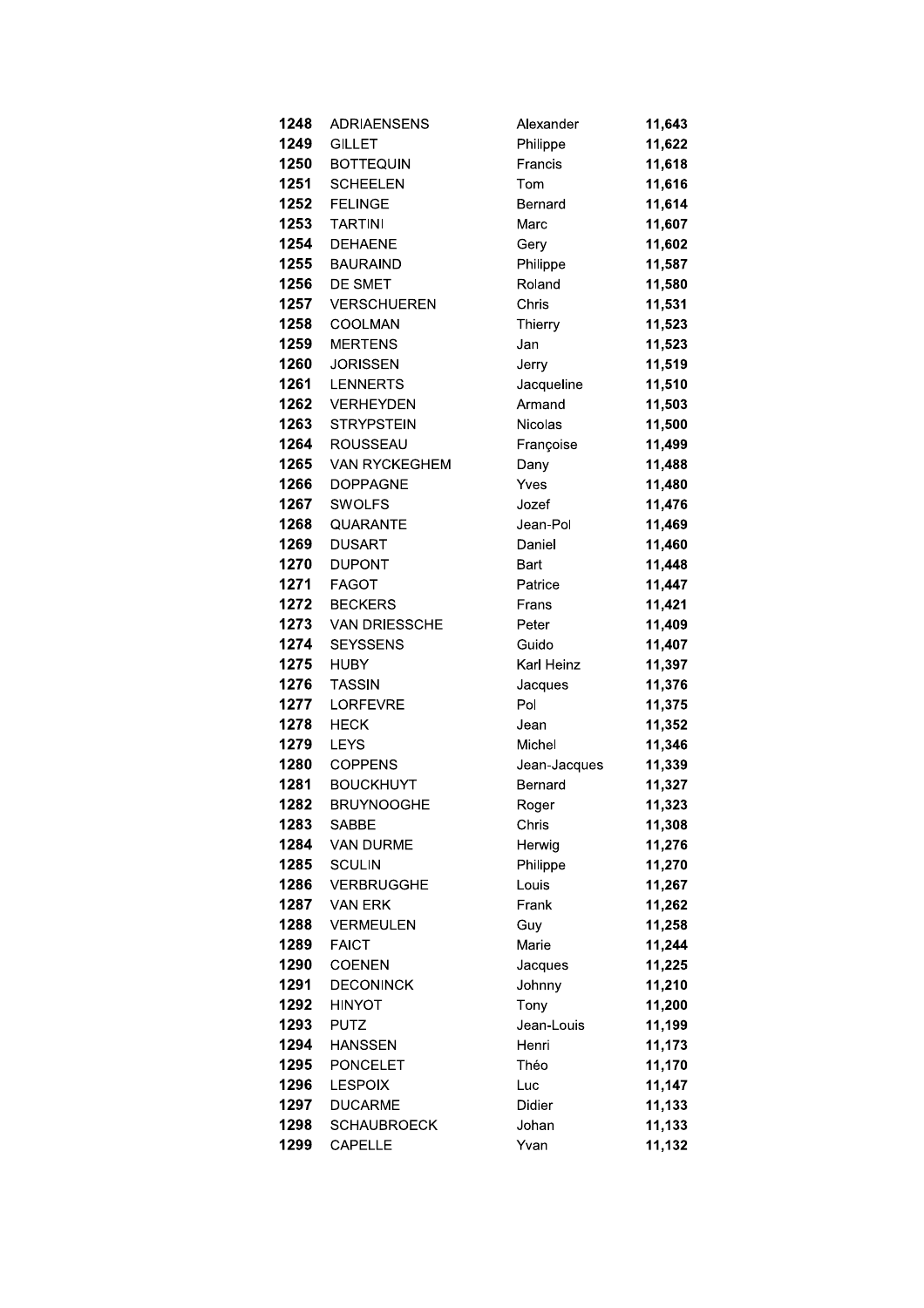| 1300         | <b>JOOSTEN</b>                    | Mathieu            | 11,127           |
|--------------|-----------------------------------|--------------------|------------------|
| 1301         | <b>THIJS</b>                      | Jacky              | 11,106           |
| 1302         | <b>BERTRAND</b>                   | Jean-Louis         | 11,105           |
| 1303         | <b>BEYS</b>                       | Rudy               | 11,097           |
| 1304         | VAN DEN LANGENBERGH               | D                  | 11,072           |
| 1305         | <b>FRITZ</b>                      | Gérard             | 11,066           |
| 1306         | <b>BEYS</b>                       | <b>Dirk</b>        | 11,056           |
| 1307         | <b>LEMESTRE</b>                   | Guy                | 11,048           |
| 1308         | <b>GEENS</b>                      | Guido              | 11,042           |
| 1309         | <b>THIJS</b>                      | Louis              | 11,041           |
| 1310         | <b>MOORKENS</b>                   | Jozef              | 11,031           |
| 1311         | <b>MALLIEN</b>                    | Philippe           | 10,973           |
| 1312         | <b>KRAMERS</b>                    | Erik               | 10,971           |
| 1313         | LHEUREUX                          | Jean               | 10,954           |
| 1314         | <b>SZYFFER</b>                    | Nadine             | 10,952           |
| 1315         | <b>BEKAERT</b>                    | Pascal             | 10,946           |
| 1316         | <b>LEENDERS</b>                   | Marita             | 10,932           |
| 1317         | <b>JACOBS</b>                     | Jean               | 10,930           |
| 1318         | <b>CARETTE</b>                    | Bart               | 10,928           |
| 1319         | <b>LEGRAND</b>                    | Joseph             | 10,909           |
| 1320         | <b>JONNEQUIN</b>                  | Bernard            | 10,905           |
| 1321         | <b>CRETEUR</b>                    | Bernard            | 10,895           |
| 1322         | <b>WUYTS</b>                      | Marc               | 10,874           |
| 1323         | <b>VANBOCKRIJK</b>                | Philip             | 10,859           |
| 1324         | <b>ONKELINX</b>                   | Francis            | 10,841           |
| 1325         | <b>BRULEZ</b>                     | Jean               | 10,836           |
| 1326         | <b>DIDION</b>                     | Françoise          | 10,833           |
| 1327         | <b>SCHOOF</b>                     | Jozef              | 10,809           |
| 1328         | <b>DEXEL</b>                      | Francine           | 10,808           |
| 1329         | <b>SEGAERT</b>                    | Eddy               | 10,798           |
| 1330         | <b>COPUS</b>                      | Pierre             | 10,790           |
| 1331         | <b>BORE</b>                       | Marc               | 10,788           |
| 1332         | <b>IMBERECHT</b>                  | François           | 10,768           |
| 1333         | <b>EVERAERTS</b>                  | Peter              | 10,727           |
| 1334         | VANESPENNE                        | Claude             | 10,712           |
| 1335         | <b>JOLIMONT</b>                   | Philippe           | 10,699           |
| 1336         | <b>BOUVIER</b>                    | Luc                | 10,676           |
| 1337         | DE MEUTER                         | Freddy             | 10,611           |
| 1338         | <b>COQUIART</b>                   | Michel             | 10,597           |
| 1339         | VAN STEENBERGEN<br><b>KALUZNY</b> | Willy<br>Christian | 10,572           |
| 1340<br>1341 |                                   | Michael            | 10,562           |
| 1342         | <b>BOLLE</b><br><b>TRIEKELS</b>   | Julien             | 10,489           |
| 1343         | <b>FOUCART</b>                    | Bernard            | 10,485<br>10,478 |
| 1344         | <b>MALCHAIR</b>                   | Philippe           | 10,475           |
| 1345         | <b>VAN EESBEEK</b>                | Frans              | 10,465           |
| 1346         | <b>VERSELE</b>                    | Marco              | 10,419           |
| 1347         | <b>BUNTINX</b>                    | <b>Dirk</b>        | 10,418           |
| 1348         | <b>VAN MOL</b>                    | lvo                | 10,418           |
| 1349         | <b>PIRRET</b>                     | Marc               | 10,394           |
| 1350         | <b>BLIECK</b>                     | Willy              | 10,393           |
| 1351         | LATHOUWERS                        | Luc                | 10,360           |
|              |                                   |                    |                  |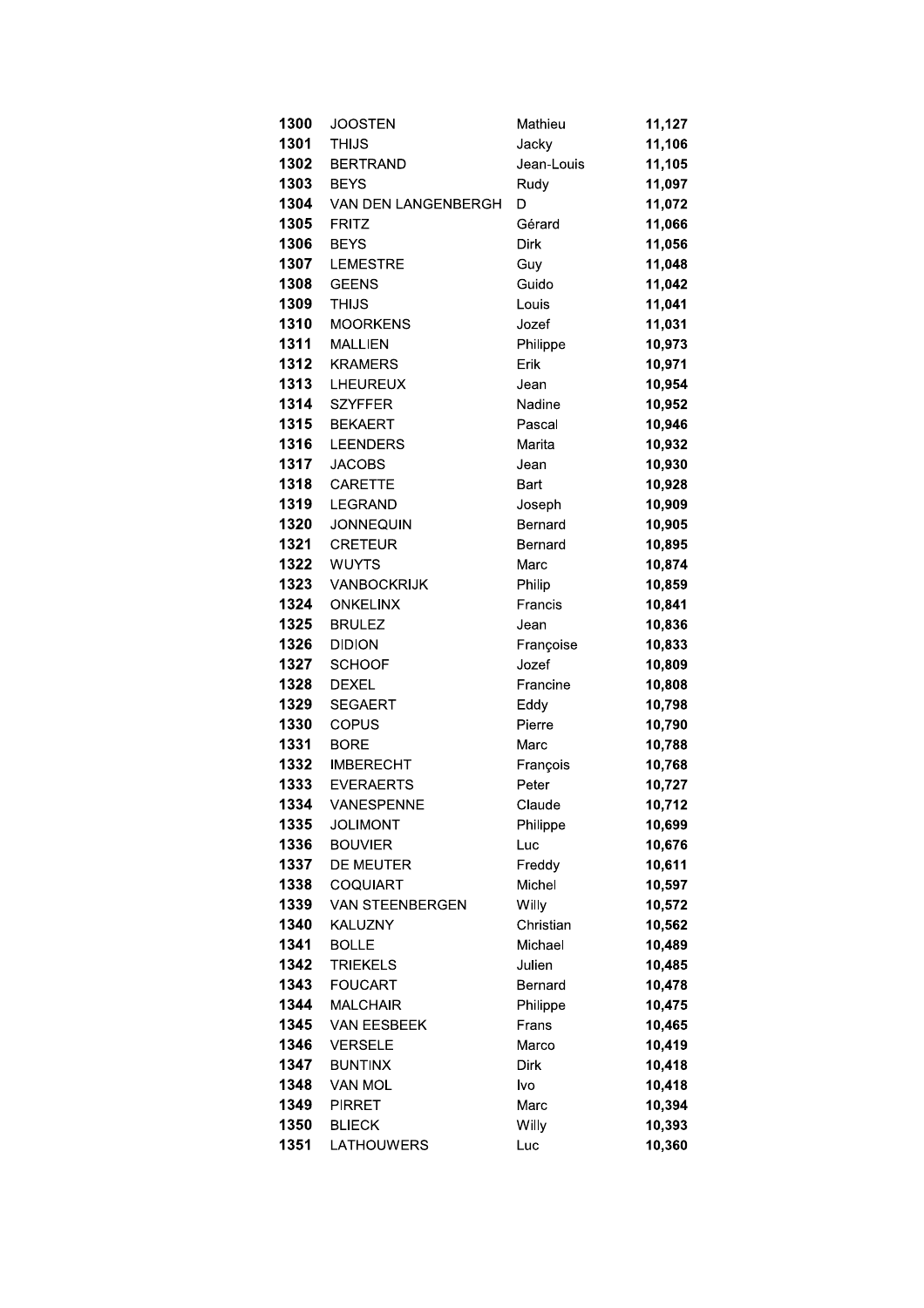| 1352 | SWINNEN               | Eric        | 10,350 |
|------|-----------------------|-------------|--------|
| 1353 | <b>VAN DEN ABBEEL</b> | Christian   | 10,337 |
| 1354 | <b>BIJLEMANS</b>      | Jan         | 10,307 |
| 1355 | <b>VERSTOCKEN</b>     | Claudy      | 10,300 |
| 1356 | <b>JOSSE</b>          | Guy         | 10,280 |
| 1357 | <b>WILS</b>           | Chris       | 10,251 |
| 1358 | <b>VEREECKEN</b>      | Eddy        | 10,249 |
| 1359 | <b>FISCHER</b>        | Gunter      | 10,244 |
| 1360 | LATRUWE               | Jozeph      | 10,226 |
| 1361 | <b>VERSCHAEREN</b>    | Alain       | 10,225 |
| 1362 | <b>BENIEAUX</b>       | Paul        | 10,214 |
| 1363 | <b>JAMAR</b>          |             |        |
| 1364 | <b>ANTHONIS</b>       | Edgard      | 10,213 |
|      |                       | André       | 10,201 |
| 1365 | <b>JANSSENS</b>       | Eddy        | 10,201 |
| 1366 | <b>STERCKX</b>        | Eric        | 10,192 |
| 1367 | <b>HUART</b>          | Jacques     | 10,140 |
| 1368 | <b>LOTIN</b>          | Jean-Luc    | 10,134 |
| 1369 | <b>DELMEULLE</b>      | Guy         | 10,130 |
| 1370 | <b>DUMON</b>          | Filip       | 10,117 |
| 1371 | <b>RYMENANTS</b>      | Laurent     | 10,113 |
| 1372 | <b>NOBEN</b>          | Ronny       | 10,069 |
| 1373 | <b>MARCHAL</b>        | Guy         | 10,057 |
| 1374 | <b>COUWIJZER</b>      | <b>Dirk</b> | 10,053 |
| 1375 | <b>DENDOOVEN</b>      | Johan       | 10,040 |
| 1376 | <b>GILLES</b>         | François    | 10,036 |
| 1377 | <b>CLAEYS</b>         | J-L         | 10,011 |
| 1378 | VAN DEN HENDE         | Eric        | 10,003 |
| 1379 | <b>NEMEGEER</b>       | Jan         | 9,999  |
| 1380 | <b>MARTIN</b>         | Marc        | 9,988  |
| 1381 | <b>LANDRAIN</b>       | Georges     | 9,980  |
| 1382 | <b>SCHEPENS</b>       | Rudi        | 9,960  |
| 1383 | <b>MERINO</b>         | José        | 9,953  |
| 1384 | <b>SAENEN</b>         | Luc         | 9,879  |
| 1385 | LAMBRECHT             | Roland      | 9,864  |
| 1386 | COEURVRIEND           | Jacques     | 9,860  |
| 1387 | <b>LURKIN</b>         | Arielle     | 9,786  |
| 1388 | <b>GRAMMET</b>        | André       | 9,785  |
| 1389 | <b>VERMEULEN</b>      | Marcel      | 9,776  |
| 1390 | <b>WEEMANS</b>        | Luc         | 9,770  |
| 1391 | <b>ARMS</b>           | Torsten     | 9,767  |
| 1392 | <b>PETRE</b>          | Cécile      | 9,734  |
| 1393 | <b>DEPREZ</b>         | X (menen)   | 9,700  |
| 1394 | <b>WILDEMEERSCH</b>   | ?           | 9,700  |
| 1395 | <b>MALEUX</b>         | Luc         | 9,698  |
| 1396 | <b>GEYBELS</b>        | Valentin    | 9,690  |
| 1397 | <b>FAITHFULL</b>      | Freddy      | 9,664  |
| 1398 | CALLEWAERT            | Fabio       | 9,648  |
| 1399 | <b>GRETRY</b>         | Joseph      | 9,632  |
| 1400 | <b>STROOBANTS</b>     | Stéphane    | 9,631  |
| 1401 | HEYLEN                | Wim         | 9,627  |
| 1402 | <b>STAEL</b>          | Frank       | 9,613  |
| 1403 | <b>TERCAEFS</b>       | Théo        | 9,611  |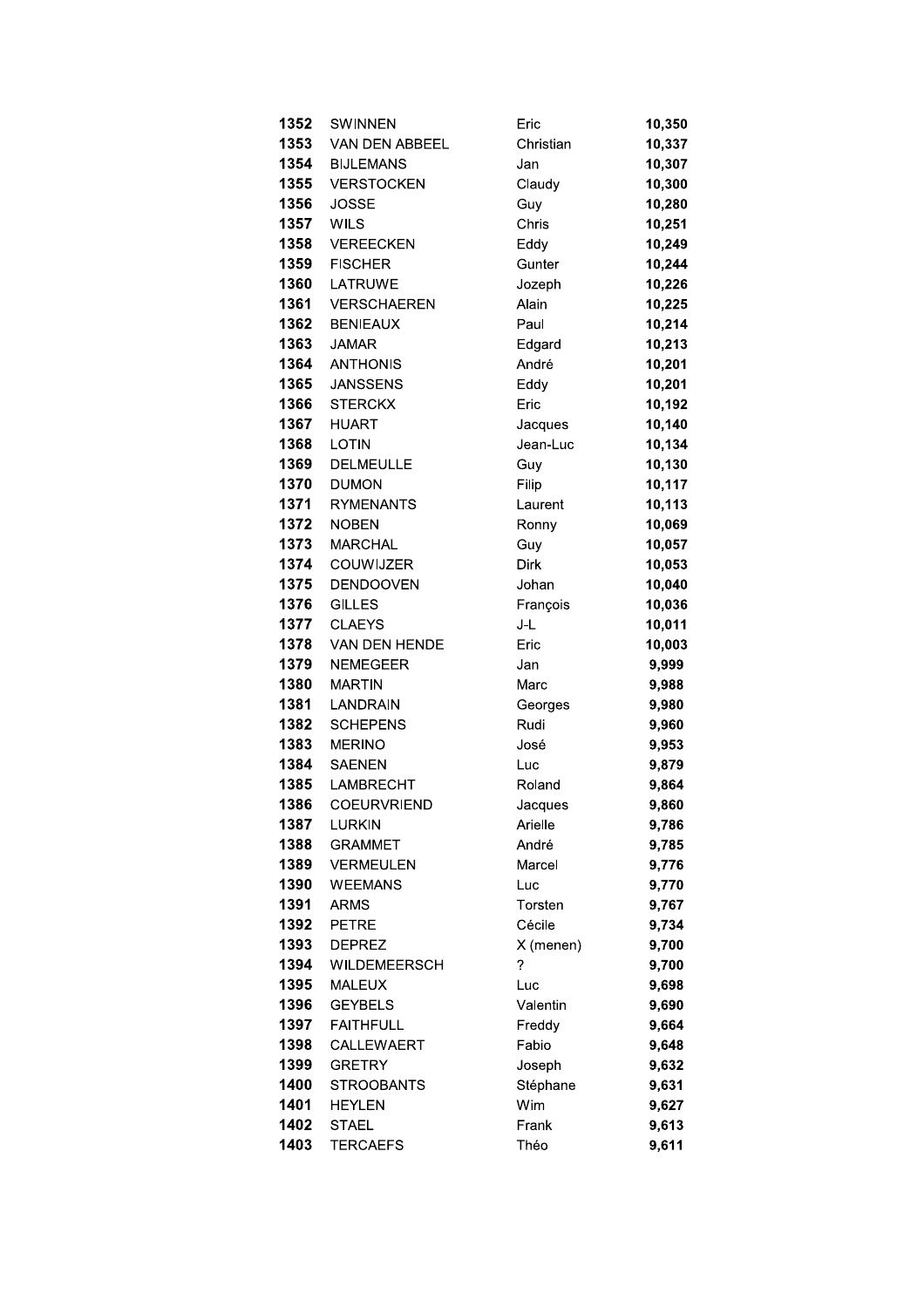| 1404 | <b>ADRIANSEN</b>      | J           | 9,600 |
|------|-----------------------|-------------|-------|
| 1405 | <b>IACUZZI</b>        | Fabian      | 9,599 |
| 1406 | DE WOLF               | Guy         | 9,542 |
| 1407 | <b>MUNSTER</b>        | Patrick     | 9,511 |
| 1408 | <b>GEYSKENS</b>       | Yves        | 9,509 |
| 1409 | <b>VERNIMMEN</b>      | Dany        | 9,506 |
| 1410 | <b>GRISLAIN</b>       | Luc         | 9,500 |
| 1411 | <b>VAN DINGENEN</b>   | Arie        | 9,491 |
| 1412 | <b>SCUDERI</b>        | Saverio     | 9,482 |
| 1413 | <b>DECUYPER</b>       | Joost       | 9,473 |
| 1414 | <b>FOSSOUL</b>        | Marc        | 9,440 |
| 1415 | <b>DEROSA</b>         | Stéphane    | 9,424 |
| 1416 | <b>VAN EYLEN</b>      | Stefaan     | 9,328 |
| 1417 | <b>PUERTA GIMENEZ</b> | Oscar       | 9,318 |
| 1418 | <b>LAUREYSSENS</b>    | Guy         | 9,249 |
| 1419 | <b>ROKIE</b>          | René        | 9,236 |
| 1420 | <b>WENSCH</b>         | Johan       | 9,198 |
| 1421 | <b>MAYENS</b>         | Eric        | 9,182 |
| 1422 | <b>BIJLOOS</b>        | Johan       | 9,150 |
| 1423 | <b>BAFCOP</b>         | José        | 9,131 |
| 1424 | <b>WIRTZ</b>          | Jozef       | 9,105 |
| 1425 | <b>CIOLEK</b>         | Felix       | 9,102 |
| 1426 | <b>MESKENS</b>        | Michel      | 9,096 |
| 1427 | <b>SIMON</b>          | Hugues      | 9,078 |
| 1428 | <b>LAMBERIGTS</b>     | Henri       | 9,069 |
| 1429 | <b>VAN HINGEL</b>     | Peter       | 9,023 |
| 1430 | <b>JONCKHEERE</b>     | Peter       | 9,003 |
| 1431 | <b>FRASELLE</b>       | Jean-Yves   | 8,915 |
| 1432 | VANKRUNCKELSVEN       | Jean-Claude | 8,893 |
| 1433 | <b>PRINCEN</b>        | Michel      | 8,866 |
| 1434 | <b>CHARPENTIER</b>    | Paul        | 8,858 |
| 1435 | <b>DE BACKER</b>      | Liliane     | 8,845 |
| 1436 | <b>WERTS</b>          | Armel       | 8,833 |
| 1437 | <b>BOUDRY</b>         | Peter       | 8,824 |
| 1438 | WETZELS               | Fernand     | 8,760 |
| 1439 | <b>JACOBS</b>         | Dominique   | 8,755 |
| 1440 | <b>SEGERS</b>         | Jean        | 8,739 |
| 1441 | <b>TERREN</b>         | Nicole      | 8,638 |
| 1442 | <b>GUILMAIN</b>       | Christian   | 8,634 |
| 1443 | <b>SALMON</b>         | Annette     | 8,611 |
| 1444 | <b>THIJSEN</b>        | Jossy       | 8,595 |
| 1445 | PYFFEROEN             | Patrick     | 8,591 |
| 1446 | THIJS                 | Marc        | 8,526 |
| 1447 | <b>BIT</b>            | Franco      | 8,515 |
| 1448 | <b>BIJLOOS</b>        | Alfons      | 8,502 |
| 1449 | <b>PLAYSIER</b>       | Christian   | 8,470 |
| 1450 | <b>CONINCKX</b>       | Jean-Pierre | 8,432 |
| 1451 | CONDROTTE             | Michel      | 8,390 |
| 1452 | <b>BLOMMAERT</b>      | Bernard     | 8,289 |
| 1453 | <b>DELONGUEIL</b>     | Jean-Claude | 8,253 |
| 1454 | <b>MATHY</b>          | Jules       | 8,245 |
| 1455 | <b>MERLEVELDE</b>     | Ismael      | 8,232 |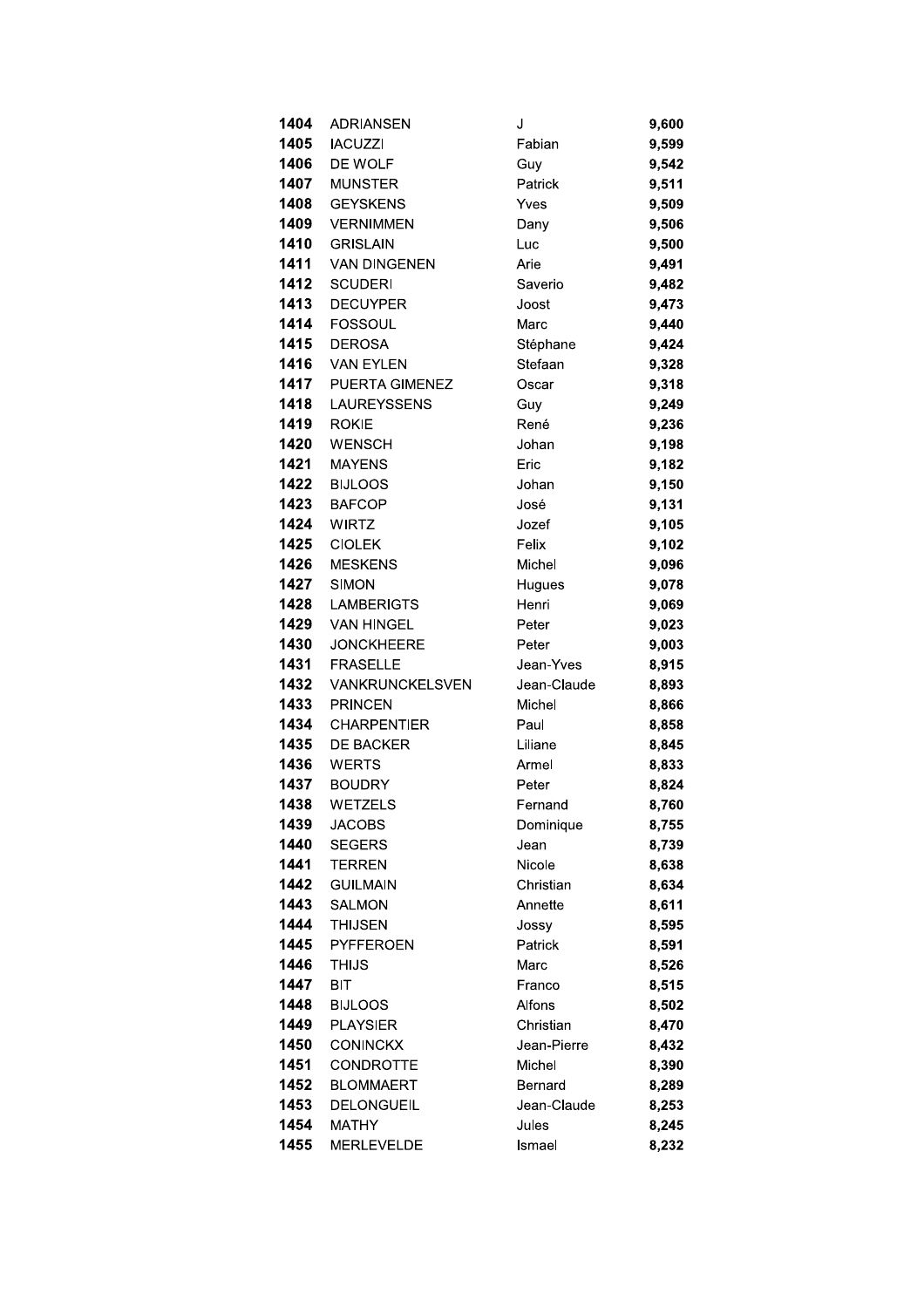| 1456 | VAN DOREN          | Kamiel         | 8,228 |
|------|--------------------|----------------|-------|
| 1457 | <b>VANHEES</b>     | Albert         | 8,161 |
| 1458 | <b>GROOTE</b>      | Georges        | 8,119 |
| 1459 | <b>RUY</b>         | Roland         | 8,084 |
| 1460 | <b>ALOFS</b>       | Michel         | 8,080 |
| 1461 | <b>SANTY</b>       | Eddy           | 8,078 |
| 1462 | <b>WANGEN</b>      | Johan          | 8,023 |
| 1463 | <b>MATHEI</b>      | Yvan           | 7,994 |
| 1464 | <b>TONELLO</b>     | Jean-Pierre    | 7,924 |
| 1465 | <b>DOUMIER</b>     | Pierre         | 7,918 |
| 1466 | <b>PIRSON</b>      | Danielle       | 7,918 |
| 1467 | VANELDEREN         | Patrick        | 7,868 |
| 1468 | <b>SOLHEID</b>     | Alain          | 7,832 |
| 1469 | <b>SERVAIS</b>     | Christian      | 7,808 |
| 1470 | <b>STESSENS</b>    | Godfried       | 7,803 |
| 1471 | COLLARD            | Louis-Philippe | 7,785 |
| 1472 | <b>MATHEI</b>      | Luc            | 7,754 |
| 1473 | <b>DEWILDE</b>     | Ludo           | 7,701 |
| 1474 | <b>KLUVERS</b>     | Wim            | 7,665 |
| 1475 | <b>BOURDIAUX</b>   | Alain          | 7,662 |
| 1476 | <b>VERSTIGGELT</b> | Suzy           | 7,557 |
| 1477 | <b>PAUELS</b>      | Herbert        | 7,556 |
| 1478 | <b>BRABANT</b>     | Réginald       | 7,550 |
| 1479 | <b>VINCKE</b>      | Paul           | 7,507 |
| 1480 | <b>MEYS</b>        | Luc            | 7,504 |
| 1481 | <b>VAN EYSDEN</b>  | Daniel         | 7,463 |
| 1482 | <b>SCHEPERS</b>    | Willy          | 7,457 |
| 1483 | <b>DETAYE</b>      | Patrick        | 7,356 |
| 1484 | <b>GOFFIN</b>      | Amaury         | 7,350 |
| 1485 | COLLARD            | Marc           | 7,326 |
| 1486 | <b>GOOSSENS</b>    | Wim            | 7,254 |
| 1487 | <b>BROEDER</b>     | <b>Rik</b>     | 7,181 |
| 1488 | VAN DE WAL         | Willy          | 7,166 |
| 1489 | <b>DAUTZENBERG</b> | Roger          | 7,152 |
| 1490 | VANGA              | Joni           | 7.148 |
| 1491 | <b>EVERAERT</b>    | Jozef          | 7,053 |
| 1492 | <b>GOOSSENS</b>    | Ronald         | 7,025 |
| 1493 | <b>SANTY</b>       | Albert         | 7,020 |
| 1494 | <b>MARECHAL</b>    | Jean-Pierre    | 6,988 |
| 1495 | <b>BISSCHOP</b>    | Etienne        | 6,891 |
| 1496 | <b>DOMS</b>        | <b>Bart</b>    | 6,883 |
| 1497 | <b>BANTZ</b>       | Manfred        | 6,822 |
| 1498 | LOUIS              | René           | 6,805 |
| 1499 | VAN DE WAL         | Michel         | 6,803 |
| 1500 | <b>DEMETS</b>      | Marcel         | 6,784 |
| 1501 | <b>CORNELY</b>     | Emil           | 6,756 |
| 1502 | <b>SCHARLAEKEN</b> | Robert         | 6,748 |
| 1503 | <b>PATTOW</b>      | Marnik         | 6,745 |
| 1504 | CABO               | Joël           | 6,729 |
| 1505 | <b>DABEE</b>       | Richard        | 6,728 |
| 1506 | VANDERVELDEN       | Robert         | 6,674 |
| 1507 | <b>LEMAIRE</b>     | Robert         | 6,654 |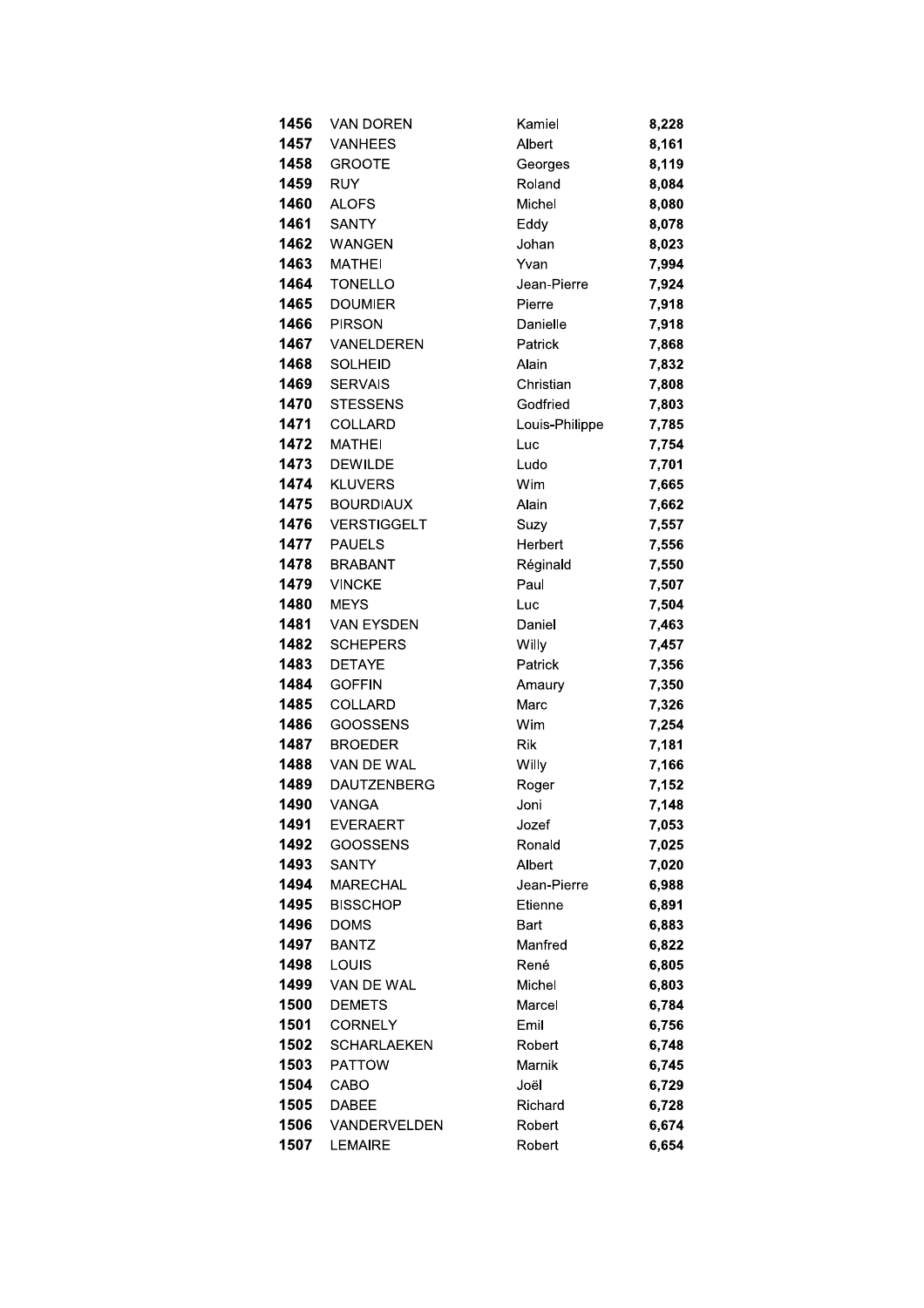| 1508         | <b>DEBECKER</b>                | Jacques        | 6,628          |
|--------------|--------------------------------|----------------|----------------|
| 1509         | <b>FOSSAERT</b>                | Johan          | 6,604          |
| 1510         | <b>HOUBRECHTS</b>              | Danny          | 6,586          |
| 1511         | <b>BOUDRY</b>                  | Patrick        | 6,585          |
| 1512         | DE LAAT                        | André          | 6,562          |
| 1513         | <b>VAN DONINCK</b>             | Rudi           | 6,524          |
| 1514         | <b>JUPRELLE</b>                | René           | 6,505          |
| 1515         | <b>GUILLAUME</b>               | Eric           | 6,466          |
| 1516         | <b>JACOBS</b>                  | Joeri          | 6,456          |
| 1517         | <b>MATTHYS</b>                 | Lieve          | 6,447          |
| 1518         | <b>IDE</b>                     | Christ         | 6,439          |
| 1519         | <b>MOYEN</b>                   | Jean           | 6,437          |
| 1520         | <b>VAN CALENBERG</b>           | Louis          | 6,434          |
| 1521         | <b>VANDER ELST</b>             | Rita           | 6,420          |
| 1522         | <b>KEYKEN</b>                  | Danny          | 6,411          |
| 1523         | <b>JACQUET</b>                 | Muriel         | 6,405          |
| 1524         | VAN DYCK                       | Wendy          | 6,381          |
| 1525         | <b>VIGATO</b>                  | Giovanni       | 6,381          |
| 1526         | <b>FUSILIER</b>                | Cyrille        | 6,362          |
| 1527         | <b>VAN RANST</b>               | Mark           | 6,301          |
| 1528         | VAN KOECKHOVEN                 | Peter          | 6,283          |
| 1529         | VAN DER MEER                   | Theo           | 6,238          |
| 1530         | <b>SMEETS</b>                  | Lander         | 6,231          |
| 1531         | <b>VISSERS</b>                 | Guido          | 6,214          |
| 1532         | <b>BEYS</b>                    | Kevin          | 6,160          |
| 1533         | CANTIGNEAU                     | Luc            | 6,160          |
| 1534         | <b>CHARMANT</b>                | Bernard        | 6,141          |
| 1535         | <b>HUBERTS</b>                 | Hildegard      | 6,116          |
| 1536         | <b>TRICOT</b>                  | Marc           | 6,115          |
| 1537         | <b>MAZEREEL</b>                | Luc            | 6,076          |
| 1538         | VAN DER BEETEN                 | Nicolas        | 6,067          |
| 1539<br>1540 | <b>DOMEN</b><br><b>NOLMANS</b> | Jan<br>Francis | 6,055          |
| 1541         | VAN DER JONCKHEYD              | Frank          | 6,011<br>5,977 |
| 1542         | VANDECASTEELE                  | Ghislain       | 5,825          |
| 1543         | <b>FAFRA</b>                   |                | 5,822          |
| 1544         | <b>MAERTEN</b>                 | Roger<br>Filip | 5,811          |
| 1545         | <b>NAMECHE</b>                 | Michael        | 5,810          |
| 1546         | <b>WILLEM</b>                  | Benoît         | 5,796          |
| 1547         | <b>RICHARD</b>                 | Didier         | 5,782          |
| 1548         | <b>BEERTS</b>                  | Jean-Marie     | 5,724          |
| 1549         | <b>LAFINEUR</b>                | Michel         | 5,713          |
| 1550         | <b>KETELS</b>                  | Martin         | 5,690          |
| 1551         | <b>MEIRE</b>                   | Nico           | 5,675          |
| 1552         | <b>BRASSEUR</b>                | Pascal         | 5,671          |
| 1553         | <b>HENRARD</b>                 | August         | 5,646          |
| 1554         | <b>VERSCHEURE</b>              | Dirk           | 5,624          |
| 1555         | CARTON                         | Guy            | 5,595          |
| 1556         | <b>PIPELEERS</b>               | Patrick        | 5,568          |
| 1557         | <b>DEOM</b>                    | Willy          | 5,562          |
| 1558         | <b>SZPYRKA</b>                 | Daniel         | 5,556          |
| 1559         | <b>NAESSENS</b>                | Danny          | 5,535          |